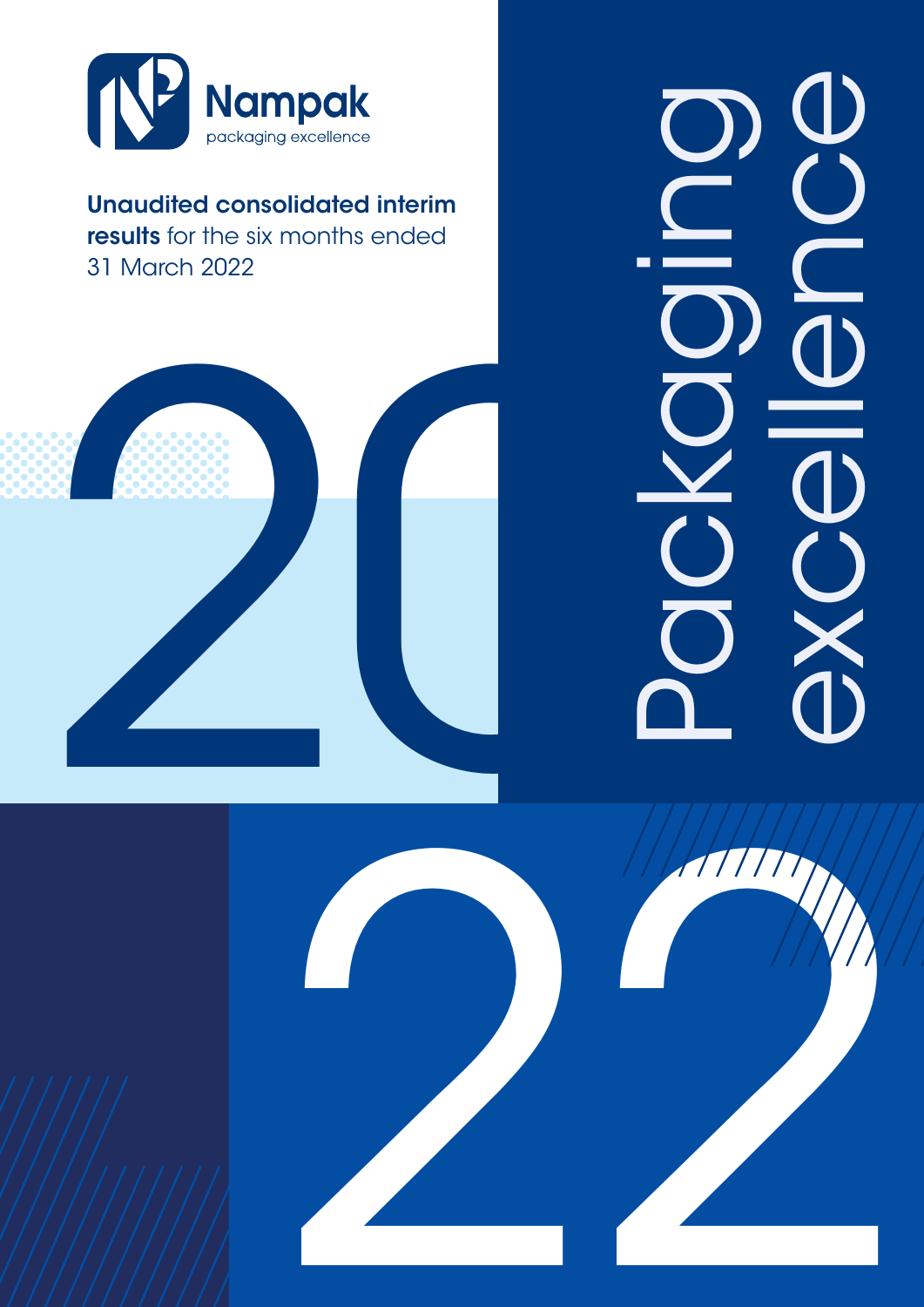## **Highlights**

**Revenue of R8.1bn**

24%

**Net profit of R321m**

87%

**Operating profit of R668m**

26%

**Earnings of 34.9cps 105%**

**Headline earnings of 35.6cps 102%**

**Cash generated from operations before working capital changes of R1.1bn**

30%

**Investment in working capital of**

**R653m**

**due to revenue growth and abnormally high commodity prices**

**Covenants complied with and well within thresholds:**

**Net debt:EBITDA of 2.8x**

**EBITDA:interest cover of 4.7x**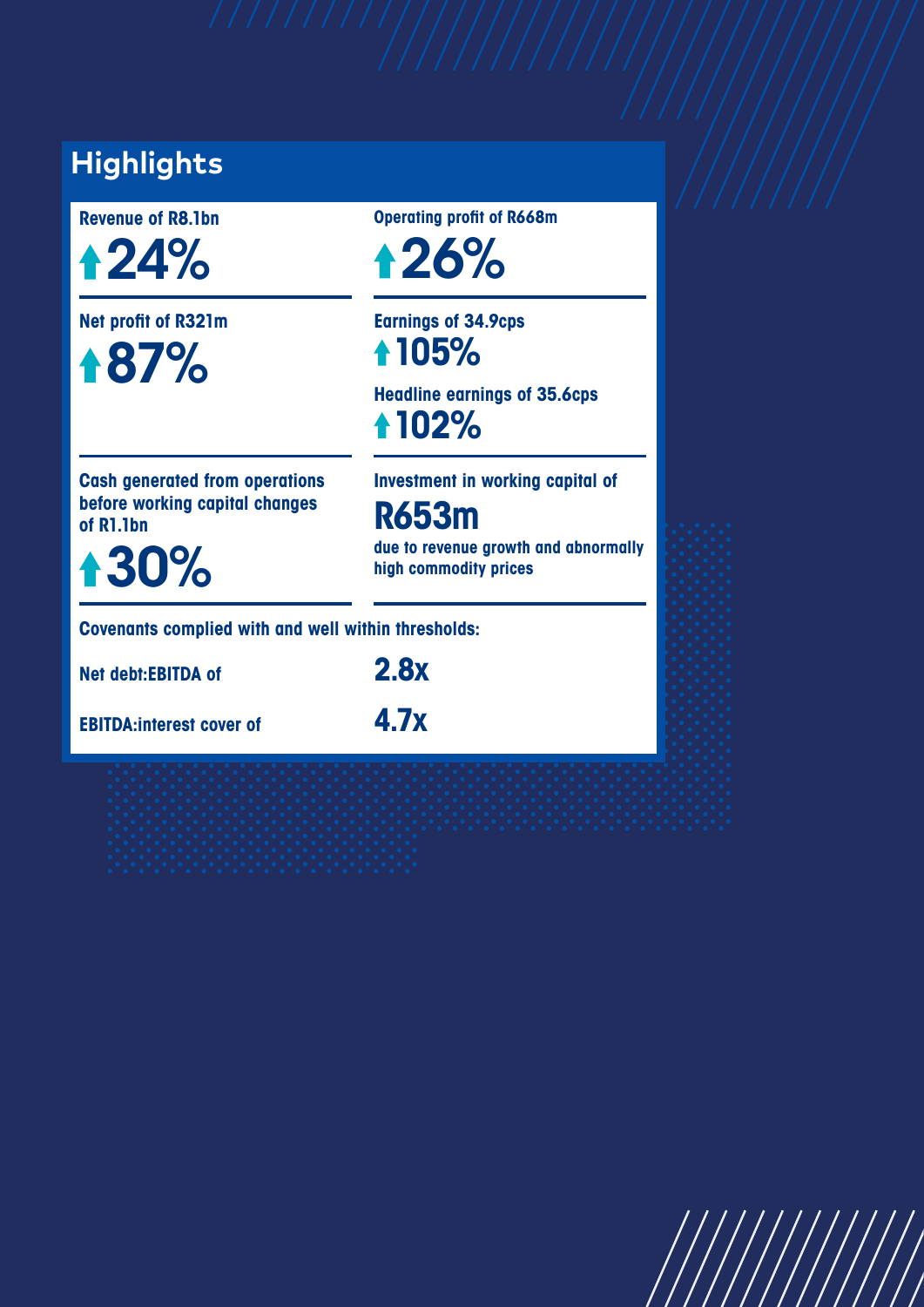# **Commentary**

"Nampak had a rewarding yet challenging first half of the 2022 financial year. Trading conditions improved as most of the territories we operate in did away with stringent trading restrictions and reopened their economies. Our beverage can businesses achieved remarkable performances and provided the foundation for a strong improvement in the group's interim results, supported by resilient performances from our Zambian and Zimbabwean operations. We continue to review ways of improving the performance from our Plastics businesses.

 Revenue, profitability and cash generation improved significantly but required further investment in working capital until such time as commodity prices normalise. These good results were achieved despite unprecedented global shipping challenges and supply chain disruptions. We have worked closely with various stakeholders to navigate this unique period in order to ensure continuity of supply to our customers and sustainable profitability for the group going forward."

Erik Smuts, Chief executive officer

## **Overview**

The first six months of the 2022 financial year were characterised by robust trading conditions in our key markets. Group revenue increased by 24% to R8.1 billion, costs were well managed and group profits attributable to equity holders rose 102% to R222 million. The Metals businesses were the key contributors to revenue and trading profit growth. Local management at each division navigated global supply chain challenges and high commodity prices carefully and showed great resilience with improved overall results for the period.

Our safety levels remained stable and the group lost time injury frequency rate at 0.29 was within the group's maximum tolerance of 0.32 for the rolling twelve-month cycle.

#### **Group financial performance**

| R million                                                     | <b>1H22</b> | 1H <sub>21</sub> | % change |
|---------------------------------------------------------------|-------------|------------------|----------|
| Revenue                                                       | 8065        | 6522             | 24       |
| Trading profit                                                | 770         | 706              | $\circ$  |
| Operating profit                                              | 668         | 529              | 26       |
| Profit before tax                                             | 392         | 272              | 44       |
| Profit for the period                                         | 321         | 171              | 87       |
| Cash generated from operations before working capital changes | 1080        | 831              | 30       |
| Cash generated from operations                                | 428         | 852              | (50)     |
| Earnings per share (cents)                                    | 34.9        | 17.0             | 105      |
| Headline earnings per share (cents)                           | 35.6        | 17.6             | 102      |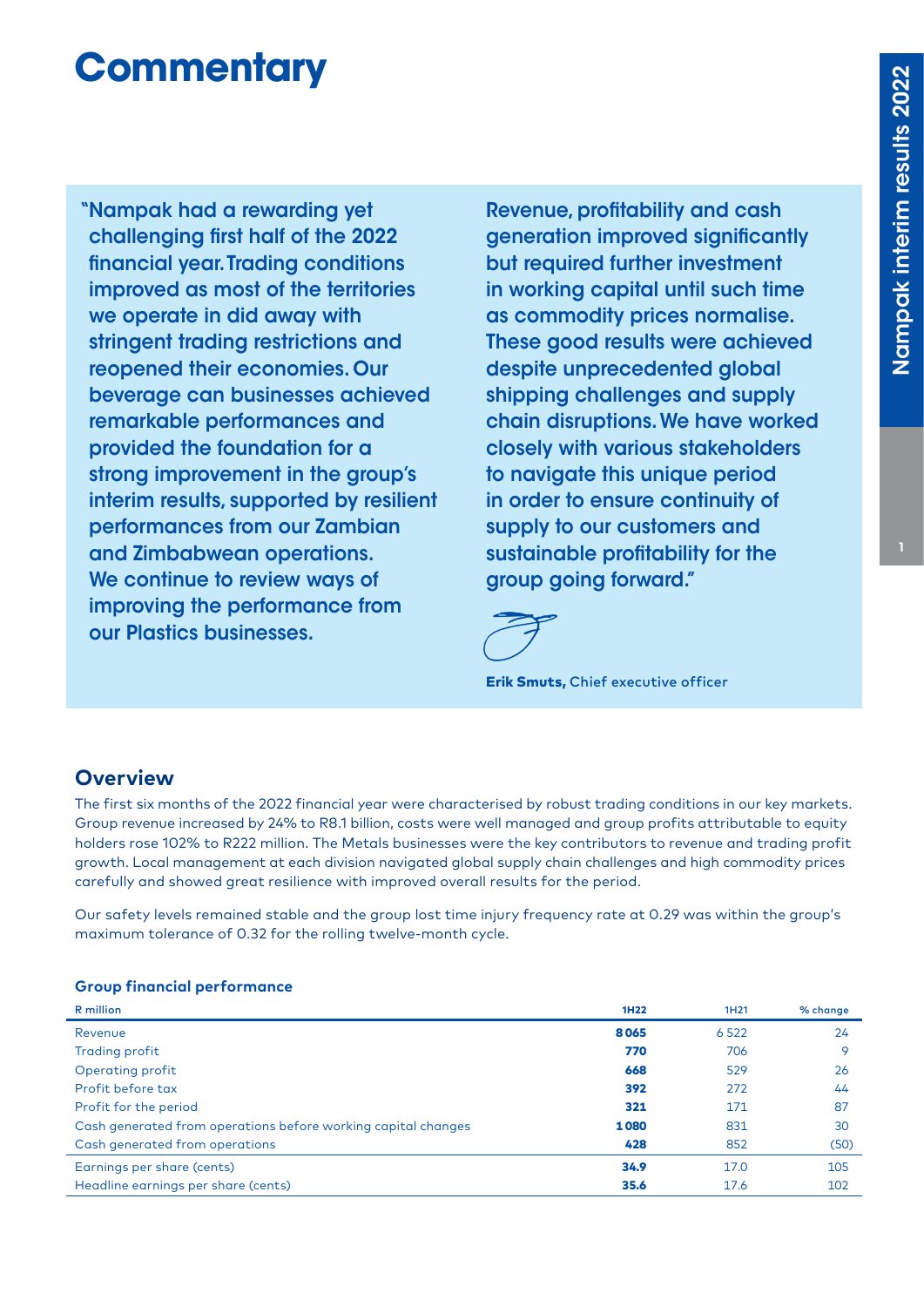## **Commentary continued**

Revenue increased by 24% to R8.1 billion driven by healthy demand in our key markets coupled with higher selling prices caused by elevated commodity/raw material prices. The Metals division was the largest contributor to revenue growth supported by Zambian and Zimbabwean operations within the Plastic and Paper divisions.

**Trading profit** improved by 9% to R770 million, but significant gains made by the Metals division were limited by the marginally improved performance of the Plastics division. Group trading margins contracted to 9.5% from 10.8% as a result of the pass through of abnormally high commodity driven cost increases into selling prices.

**Operating profit** grew 26% to R668 million, positively impacted by lower capital and other adjusting items including:

- **›** Improved trading conditions;
- **›** Net devaluation losses arising from Angolan and Nigerian foreign exchange rate movements reduced to R49 million from R153 million;
- **›** Net impairments reduced to R10 million from R14 million; and
- **›** Net impact of devaluation associated with Zimbabwe increased to R40 million from R10 million.

Profit for the period improved by 87% to R321 million, largely impacted by the following:

- **›** Net finance costs increased by 9% due to a 5% increase in finance costs, inclusive of R19 million ratchet interest (1H21: R65 million), and a 67% reduction in finance income; and
- **›** Income tax expense reduced by 30% to R71 million, with a reduction in the effective tax rate to 18.1% from 37.1%.

Profits attributable to equity holders of the company improved 102% to R222 million. Earnings per share and headline earnings per share rose by 105% and 102% to 34.9 cents and 35.6 cents respectively.

Cash generated from operations before working capital was pleasingly up by 30% to R1.1 billion. However, during the period R653 million was utilised to fund increased working capital requirements given increased demand and significantly elevated commodity prices. R674 million was invested in increased inventories in order to ensure continued supply of raw materials into our operations and to meet customer demand. Trade receivables increased by R258 million but was more than funded by an increase in trade and other payables of R279 million. As a combined result, cash generated from operations decreased by 50% to R428 million compared to the six months to 31 March 2021.

Capital expenditure remained well controlled and was 39% lower at R94 million compared to the prior comparative period, with 92% of capital expenditure being replacement in nature.

Foreign currency availability in Angola was satisfactory and in Nigeria availability at the official spot rate slowed compared to the prior comparative period.

The group complied with all funding covenants for the two quarters to 31 March 2022 as trading conditions, earnings and cash generation before working capital requirements improved. This was also reflected in the 12-month rolling EBITDA for debt covenant purposes which increased by 44% to R1.8 billion. Net debt:EBITDA for the interim period at 2.8 times, remained below the maximum 3.5 times threshold. EBITDA:interest cover of 4.7 times at 31 March 2022 was greater than the required minimum of 4.0 times.

Net interest-bearing debt was 9% higher at R5.0 billion than the prior comparative period. An additional R433 million was drawn during the period to partially fund increased working capital requirements and improve cash reserves. R400 million of the non-recourse trade finance facility of R1.0 billion was utilised by the end of the period, with R267 million applied to permanently reduce the group's existing net interest-bearing debt with a commensurate reduction in the group's banking facilities.

The group's ability to reduce net interest-bearing debt by R1.0 billion by 30 September 2022 will be assessed by the funders on 30 June 2022. Cash proceeds from asset disposals, internally generated cash, the use of the group's non-recourse trade finance facility and/or proceeds raised from any potential capital raise will be considered in the assessment.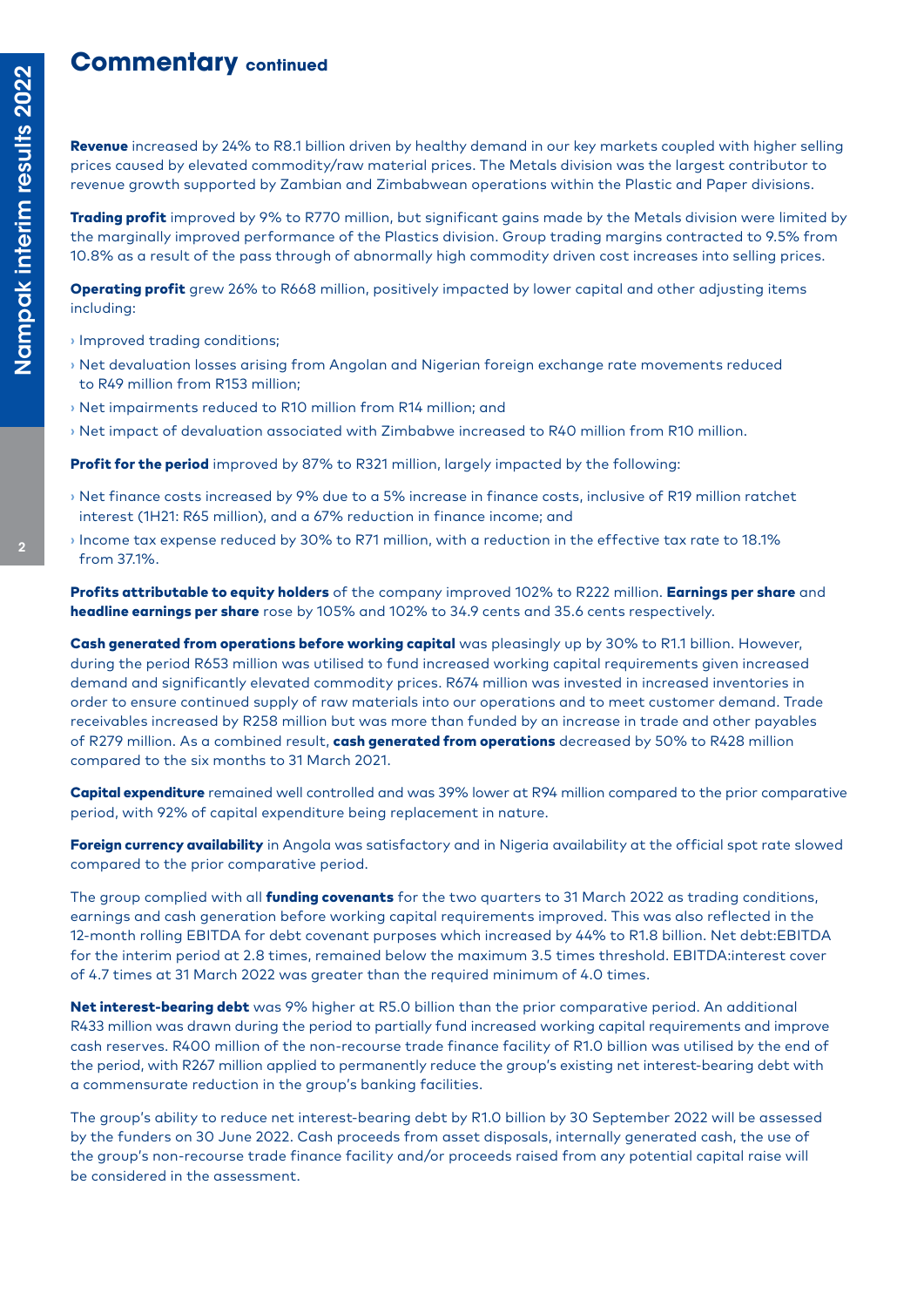## **Divisional reviews**

Trading performance by substrate:

|                    |        | Revenue                  |             | <b>Trading profit</b> |                          | Trading margin (%) |
|--------------------|--------|--------------------------|-------------|-----------------------|--------------------------|--------------------|
| R million          | 1H22   | 1H <sub>21</sub>         | <b>1H22</b> | 1H21                  | 1H22                     | 1H <sub>21</sub>   |
| <b>Metals</b>      | 5973   | 4698                     | 752         | 550                   | 12.6                     | 11.7               |
| <b>Plastics</b>    | 1576   | 1427                     | 143         | 140                   | 9.1                      | 9.8                |
| Paper              | 516    | 397                      | 81          | 81                    | 15.7                     | 20.4               |
| Corporate services | $\sim$ | $\overline{\phantom{m}}$ | (206)       | (65)                  | $\overline{\phantom{a}}$ |                    |
| <b>Group total</b> | 8065   | 6522                     | 770         | 706                   | 9.5                      | 10.8               |

#### **Metals**

Revenue from the Metals division increased by 27% to R6.0 billion and trading profit grew by 37% to R752 million as demand increased in all key markets — South Africa, Nigeria and Angola.

The South African beverage can market experienced strong growth due to increased demand for larger can sizes. This was driven by continual growth in the beer, cider and energy drink markets. The beverage market growth was assisted by an absence of bans on alcohol sales compared to those imposed during the prior comparative period. Bevcan South Africa benefited from higher demand and shortages of other packing substrates, as demand for larger can sizes exceeded available capacity. Revenue grew in double digits, driven by higher selling prices resulting from contractual aluminium cost pass-through pricing mechanisms. Trading profits also grew in low teens as the growth of local sales volumes more than made up for the loss of the once-off exports concluded in the prior financial year. Cash flows were adversely impacted by the high commodity prices.

The Nigerian beverage can market continued to grow due to shortages in other packaging substrates as well as higher overall consumer demand. Bevcan Nigeria continued to perform better than expectations, with volumes approaching maximum capacity.

After being in place for more than 18 months since March 2020, trading restrictions in response to the COVID-19 pandemic began to be eased in Angola. Bevcan Angola's performance improved as a result, albeit from a very low base. Volumes grew pleasingly and continuous measures implemented by management to maintain a low operating cost base contributed to improved profitability. This operation however operated below capacity, with only one of the two lines currently in use. The closure of the border with the Democratic Republic of Congo continues to adversely impact demand in Angola.

**DivFood** in South Africa saw good revenue growth driven by volume recovery and material price increases for raw materials. Whilst the division was impacted by tinplate shortages in the first quarter, the availability of raw materials improved and the business traded strongly in the second quarter, with particularly strong fish can sales. Other end use markets performed well with improved volumes for fruit, vegetable and milk cans. Roll-onpilfer-proof closure sales into the wine & spirits markets were also well up on the prior comparative period. In the diversified can category shoe polish recovered, while other end use markets saw depressed demand related to pressure on consumers' disposable income.

Trading at the DivFood business in Nigeria for general metals packaging was below expectations. Volume allocations by key customers declined as they switched to self-manufacturing and/or other packaging substrates.

#### **Plastics**

Revenue for the Plastics division grew by 10% to R1.6 billion, largely driven by the strong performance of the group's Zimbabwean operations. Trading profits grew by 2% to R143 million as most businesses grew in double digits but were offset by reduced profitability at Rigid Plastics in South Africa.

Rigid Plastics' performance in South Africa was limited by lower volumes for liquid bottles caused by elongated strikes at two key customers. While the demand for closures remained resilient and grew pleasingly in a challenging environment, there was reduced demand for all other product categories. Customers also experienced raw materials shortages due to global supply chain challenges. While revenue was marginally down, profitability was negatively impacted by reduced volumes coupled with higher freight costs. Management continued to right size the business, further consolidating warehousing sites to reduce this business's operating costs.

The Liquid Cartons business in South Africa continued to grow, assisted by unrestricted trading compared to the prior comparative period's ad hoc countrywide bans on alcohol sales. Revenue grew moderately, supported by improved operational efficiencies.

The Zimbabwean operations, Megapak and CMB performed well on the back of robust demand, despite erratic electricity supply and insufficient foreign currency to purchase raw materials. These operations supplied the market with products to the extent raw materials and energy were available. Both revenue and trading profit grew in double digits and operations continued to self-fund.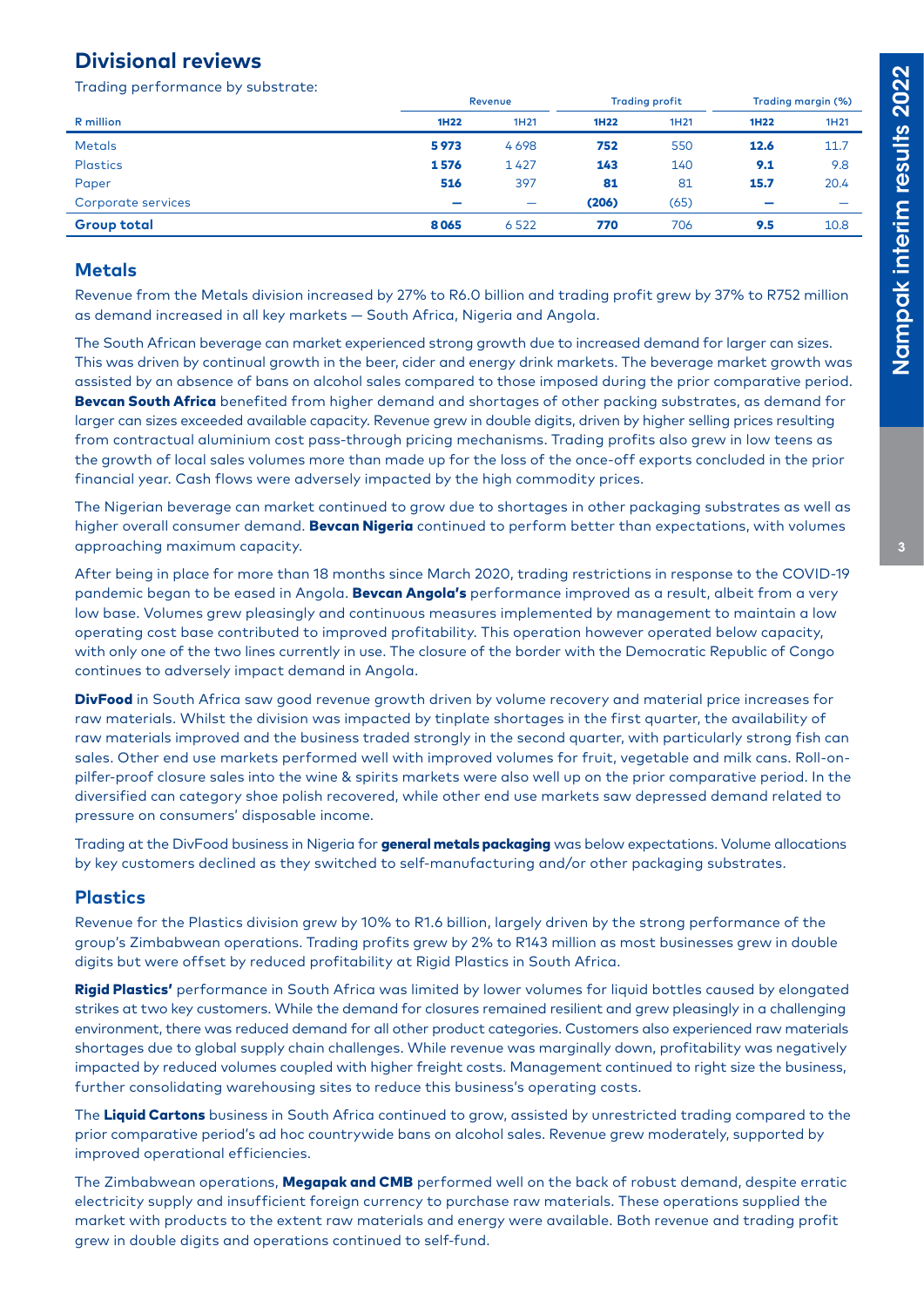## **Commentary continued**

#### **Paper**

Overall profits for the Paper division were maintained, despite a very challenging operating environment. Revenue increased by 30% to R516 million and trading profit remained stable at R81 million, pulled back by higher operating costs at Hunyani in Zimbabwe.

Hunyani's profitability suffered as operational costs increased due to unreliable electricity supply and the impact of hyperinflation.

Zambia and Malawi volumes recovered with the reopening of both those economies from pandemic restrictions. Zambia's performance was largely driven by crate volume growth, while Malawian promotional efforts advanced conical carton volumes and led to improved profitability for both operations.

#### **Corporate services**

Corporate service charges increased largely due to:

- **›** Unrealised losses on hedges related to customer contracts that will be recovered in 2H22 and should have no material impact on the full year results;
- **›** Higher group incentive provisions raised in the current year based on improved results; and
- **›** R24 million insurance claim settlement received in the prior period.

| <b>Trading performance by region</b> |                          | Revenue                  | <b>Trading profit</b> |      | Trading margin (%)       |      |
|--------------------------------------|--------------------------|--------------------------|-----------------------|------|--------------------------|------|
| R million                            | <b>1H22</b>              | 1H21                     | 1H <sub>22</sub>      | 1H21 | 1H <sub>22</sub>         | 1H21 |
| South Africa                         | 5373                     | 4436                     | 327                   | 324  | 6.1                      | 7.3  |
| <b>Rest of Africa</b>                | 2692                     | 2086                     | 649                   | 447  | 24.1                     | 21.4 |
| Corporate services                   | $\overline{\phantom{a}}$ | $\overline{\phantom{m}}$ | (206)                 | (65) | $\overline{\phantom{a}}$ |      |
| <b>Group total</b>                   | 8065                     | 6522                     | 770                   | 706  | 9.5                      | 10.8 |

#### **Sharing supply chain business risks with stakeholders**

Nampak began exploring various measures to mitigate current global supply chain challenges in the form of elevated pricing caused by raw material shortages, premiums on freight costs and shipping delays. We have engaged and will continue to collaborate with suppliers and customers to ensure that supply chain risks are shared by the entire value chain to optimise working capital requirements. Pricing mechanisms will be reviewed to ensure appropriate future compensation for the group's additional investment in working capital as a consequence of abnormal increases in commodity prices or other input costs.

#### **Reserve Bank of Zimbabwe debt**

No further payments were received from the Reserve Bank of Zimbabwe during the period. This debt has now formally been included in the Zimbabwean Blocked Funds Framework for repayment. Considering this development the expected credit loss debt provision of 90% previously raised on the outstanding amount was assessed for the period and considered as adequate.

### **Capital restructuring of Bevcan Angola**

Effective 31 March 2022, the group completed a restructure of its interest in Nampak Bevcan Angola whereby it increased its equity share from 70% to 93% through the capitalisation of a portion of an intragroup loan to this subsidiary. The remaining 7% minority stake is owned by a local Angolan shareholder who is funded by the group but will only be recognised as a minority for accounting purposes once the likelihood of repayment of the funding becomes certain. The transaction had no impact on earnings for the period under review or on the group's cash resources but is expected to be positive for future group earnings. Refer to note 3.9 in the condensed group financial statements.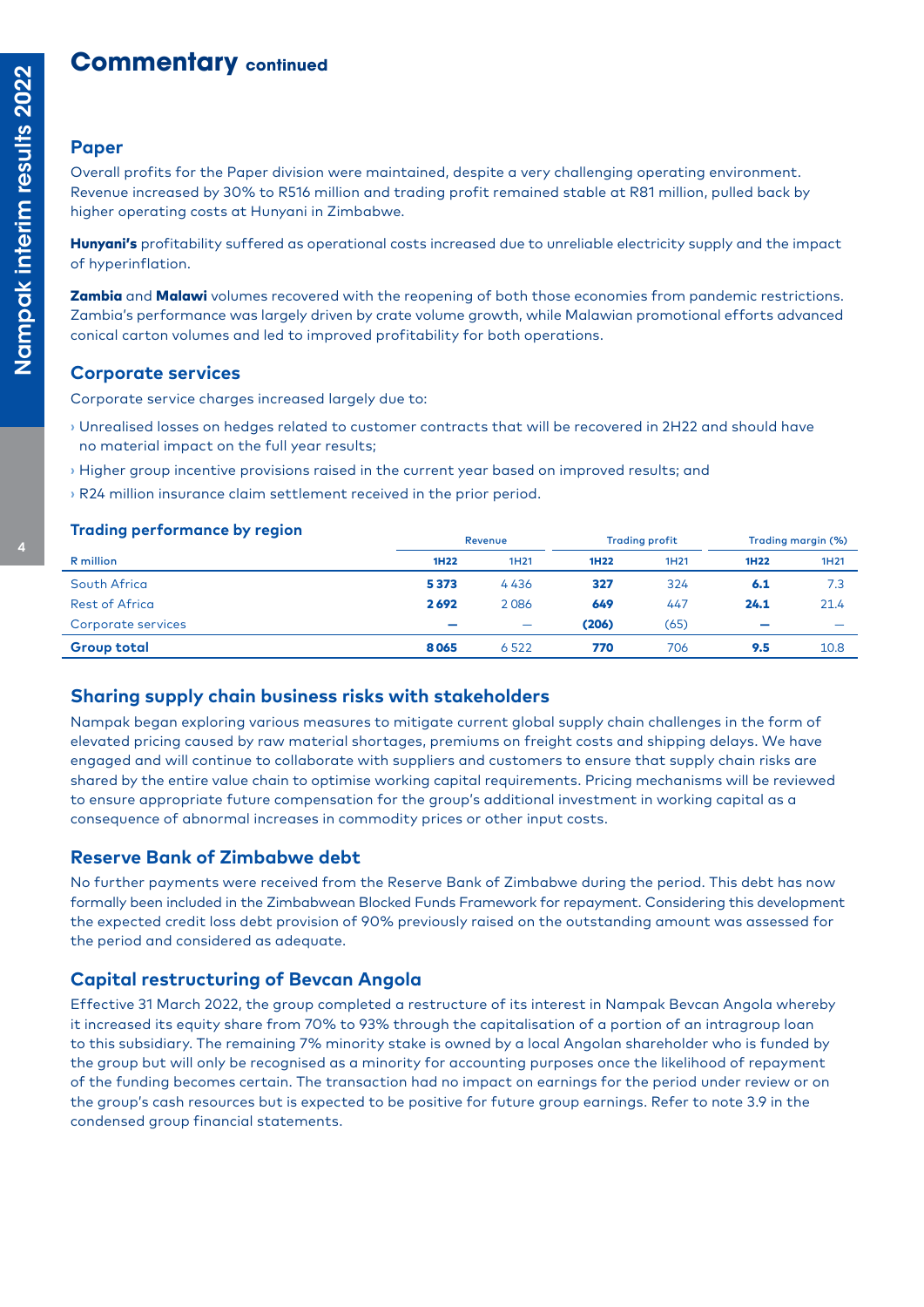## **Portfolio optimisation and funding structure review**

Disposal initiatives for previously identified assets have proven difficult in current market conditions, but the process is ongoing. We will continue to review and optimise our business portfolio with the intention to dispose of those businesses that either do not have a good strategic fit or that do not provide an appropriate return on capital for the related risk.

Based on current funding arrangements an assessment will be performed by the lenders by 30 June 2022 on the group's ability to repay R1.0 billion in net interest-bearing debt by 30 September 2022. Nampak has already paid down R425m of this requirement and has the ability to satisfy the remainder utilising further drawdowns on its R1.0 billion non-recourse trade finance facility, if required. However, given current pressures on working capital we do not believe it will adequately address the structural constraints in the group's balance sheet.

Nampak's current debt package is maturing on 1 April 2023 and the US Private Placement Note Holders' portion thereof on 28 May 2023. Management and the board are reviewing the group's capital and funding structure with the view to addressing all these matters in a comprehensive way. We are targeting to simplify both the structure of our debt package and the funding consortium. We have made good progress in the initial design of this structure. Discussions with lenders have commenced and we plan to finalise the refinancing process before 30 September 2022.

## **Outlook**

#### **South Africa**

Despite the impact of the conflict in Ukraine, increased commodity prices and a higher interest rate cycle on global inflation, we expect continued growth in the local beverage can market while improved demand for fish cans is expected to drive growth at DivFood. Following the recent floods that occurred mid-April 2022 in the KwaZulu-Natal province the diversified can business' performance was negatively impacted for a relatively short period, but production has already fully recovered.

The Plastics businesses will continue to focus on reducing complexity and right sizing operations to improve profitability. The Liquid Cartons business is expected to benefit in the second half as delayed export volumes are expected to resume and boost local production volumes.

#### **Rest of Africa**

We expect to see continued growth in the Nigerian beverage market but possibly at a reduced rate, although this should have little impact on our Nigerian operation given that it is already approaching full capacity. Inflationary pressures on consumers' disposable income is also expected to contribute to a softer market for the general metals packaging business for the rest of the financial year. This business will focus on restructuring its business in relation to changing market conditions.

The Angolan economy is beginning to see green shoots with the continued strengthening of the Kwanza against foreign currencies. With the economy reopening, we anticipate a slow but steady recovery of the economy, which may be boosted by the eventual reopening of borders to neighbouring countries that rely on Angolan exports.

Other key markets in the Rest of Africa are expected to improve in the second half. Zimbabwean demand remains strong but limited by the available supply of foreign currency required to purchase raw materials, while Zambia and Malawi are expected to experience a further growth in demand as conical carton and certain plastic product volumes continue to normalise relative to the prior period.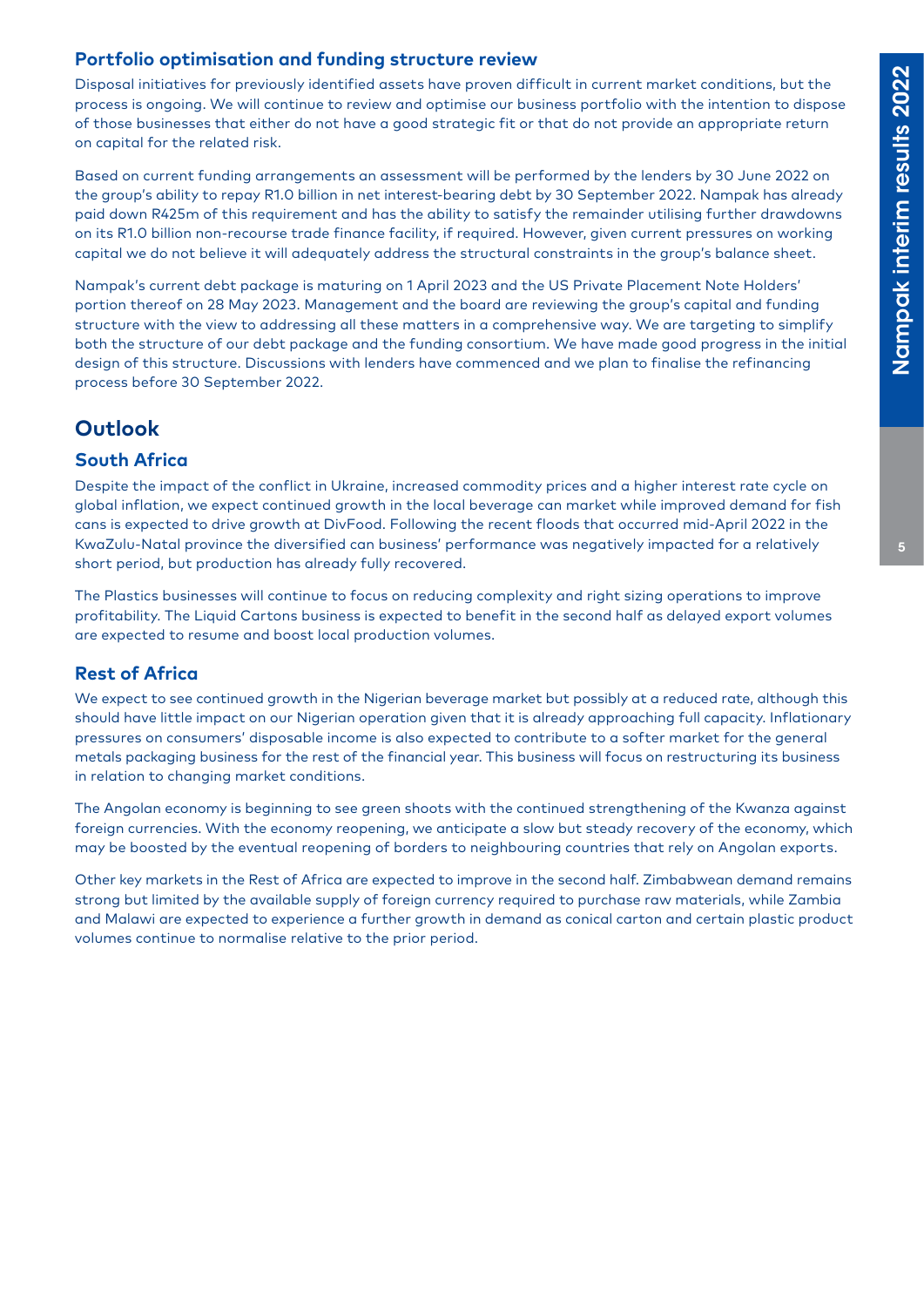## **Commentary continued**

### **Dividend**

In line with previous communications, the board has decided not to resume dividends until debt is at a more sustainable level.

### **Interim results presentation webcast**

Nampak management will hold a webcast on Thursday, 26 May 2022 at 10h00 South Africa Standard Time (UTC+2) to present the interim results, provide a business update and address questions from the investment community. Webcast details are available on the company website **http://www.nampak.com/Investors**. The interim results announcement and presentation will be uploaded on the website on the morning of the webcast.

On behalf of the Board

PM Surgey **EE Smuts** EE Smuts GR Fullerton Chairman Chief executive officer Chief financial officer

Bryanston

26 May 2022

#### **Sponsor**

Nedbank Corporate and Investment Banking, a division of Nedbank Limited

## **Forward-looking statements**

Certain statements in this document are not reported financial results or historical information, but forward-looking statements. These statements are predictions of or indicate future events, trends, future prospects, objectives, earnings, savings or plans. Examples of such forward-looking statements include, but are not limited to, statements regarding volume growth, increases in market share, exchange rate fluctuations, shareholder return and cost reductions. Forward-looking statements are sometimes, but not always identified by their use of a date in the future or such words as "believe", "continue", "anticipate", "ongoing", "expect", "will", "could", "may", "intend", "plan", "could", "may", and "endeavour". By their nature, forward-looking statements are inherently predictive, speculative and involve inherent risks and uncertainties, because they relate to events and depend on circumstances that may or may not occur in the future. If one or more of these risks materialise, or should underlying assumptions prove incorrect, our actual results may differ materially from those anticipated. There are a number of factors that could cause actual results and developments to differ materially from those expressed or implied by these forward-looking statements. These factors include, but are not limited to: changes in economic or political conditions and changes to the associated legal, regulatory and tax environments; lower than expected performance of existing or new products and the impact thereof on the group's future revenue, cost structure and capital expenditure; the group's ability to expand its portfolio; skills shortage; changes in foreign exchange rates and a lack of market liquidity which holds up the repatriation of earnings; increased competition, slower than expected customer growth and reduced customer retention; acquisitions and divestments of group businesses and assets and the pursuit of new, unexpected strategic opportunities; the extent of any future write-downs or impairment charges on the group's assets; the impact of legal or other proceedings against the group; uncontrollable increases to legacy defined benefit liabilities and higher than expected costs or capital expenditures. When relying on forward-looking statements to make investment decisions, you should carefully consider both these factors and other uncertainties and events. Forward-looking statements apply only as of the date on which they are made, and we do not undertake any obligation to update or revise any of them, whether as a result of new information, future events or otherwise.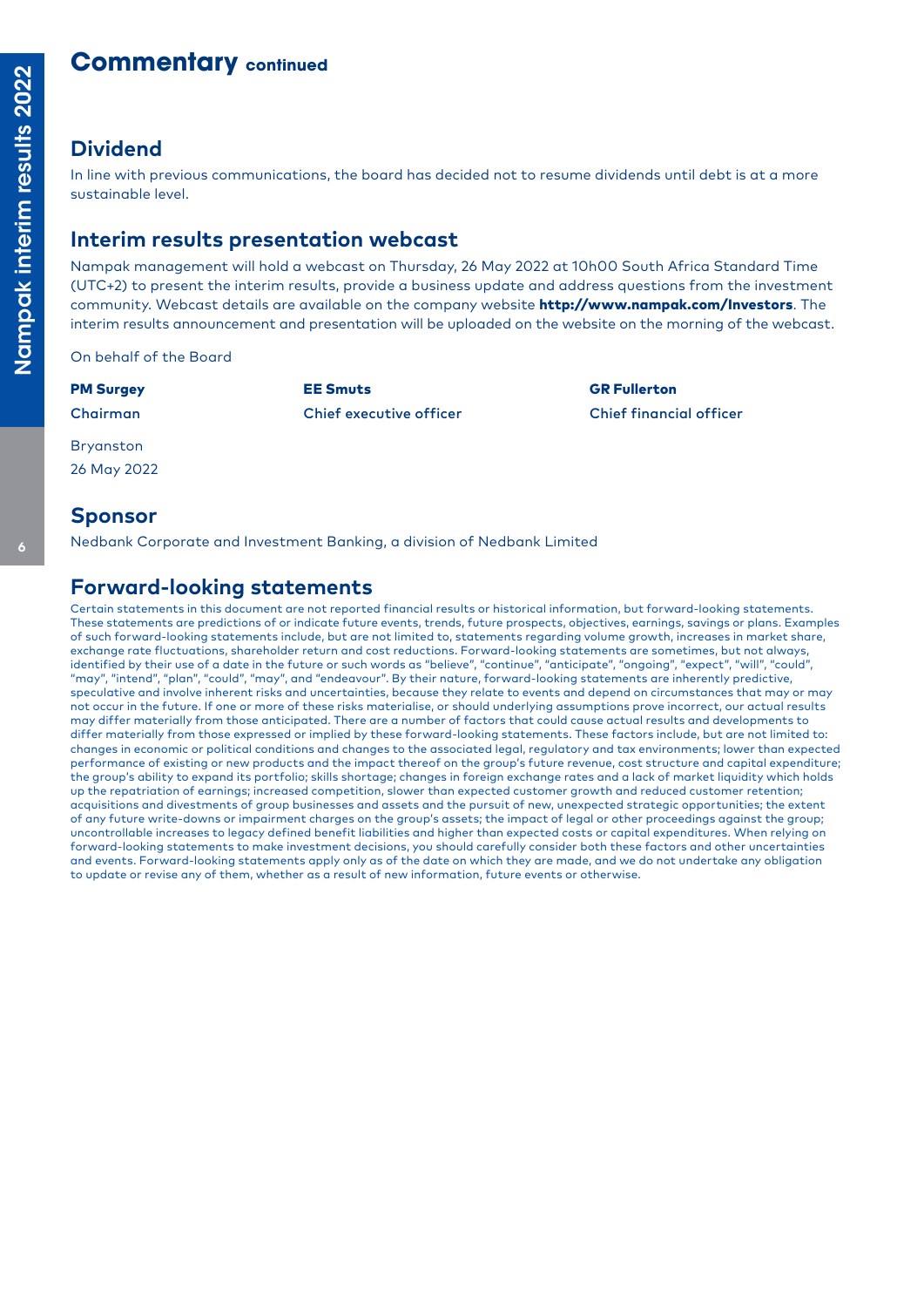## **Condensed group statement of comprehensive income**

|                                                                                                                                                                |                | <b>Unaudited</b><br>6 months ended | Restated*<br><b>Unaudited</b><br>6 months ended | Change                   | Audited<br>Year ended |
|----------------------------------------------------------------------------------------------------------------------------------------------------------------|----------------|------------------------------------|-------------------------------------------------|--------------------------|-----------------------|
| <b>R</b> million                                                                                                                                               | <b>Notes</b>   | 31 Mar 2022                        | 31 Mar 2021                                     | ℅                        | 30 Sep 2021           |
| <b>Revenue</b>                                                                                                                                                 |                | 8064.8                             | 6522.2                                          | 24                       | 13 958.4              |
| <b>Operating profit before items below</b>                                                                                                                     |                | 717.9                              | 553.6                                           | 30                       | 1 190.4               |
| Net impact of devaluation associated with Zimbabwe                                                                                                             |                | (40.1)                             | (10.4)                                          |                          | 4.5                   |
| Net foreign exchange gains                                                                                                                                     |                | 11.2                               | 0.2                                             |                          | 0.8                   |
| Monetary adjustment for hyperinflation                                                                                                                         |                | (51.3)                             | (10.6)                                          |                          | (4.5)                 |
| Net measurement of expected credit loss allowance -<br>Reserve Bank of Zimbabwe financial instrument                                                           |                |                                    |                                                 |                          | 8.2                   |
| <b>Operating profit before net impairment losses</b>                                                                                                           | 4              | 677.8                              | 543.2                                           | 25                       | 1 1 9 4.9             |
| Net impairment losses                                                                                                                                          | 5              | (10.2)                             | (14.3)                                          |                          | (264.3)               |
| <b>Operating profit</b>                                                                                                                                        |                | 667.6                              | 528.9                                           | 26                       | 930.6                 |
| <b>Finance costs</b>                                                                                                                                           | 6              | (284.2)                            | (271.0)                                         |                          | (506.2)               |
| Finance income                                                                                                                                                 | 6              | 5.2                                | 15.6                                            |                          | 21.6                  |
| Share of net profit/(loss) from associates and joint ventures                                                                                                  |                | 3.5                                | (1.2)                                           |                          | (0.9)                 |
| <b>Profit before tax</b>                                                                                                                                       |                | 392.1                              | 272.3                                           | 44                       | 445.1                 |
| Income tax expense                                                                                                                                             | $\overline{7}$ | (71.1)                             | (101.0)                                         |                          | (67.7)                |
| <b>Profit for the period</b>                                                                                                                                   |                | 321.0                              | 171.3                                           | 87                       | 377.4                 |
| Other comprehensive loss, net of tax                                                                                                                           |                | (169.7)                            | (322.4)                                         | 47                       | (284.6)               |
| Items that may be reclassified subsequently to profit<br>or loss<br>Exchange differences on translation of foreign operations<br>excluding Zimbabwe operations |                | (107.3)                            | (319.1)                                         |                          | (237.1)               |
| Exchange differences on translation and hyperinflation<br>effects of Zimbabwe operations                                                                       |                | (70.0)                             | (9.1)                                           |                          | (14.6)                |
| Loss on cash flow hedges                                                                                                                                       |                |                                    | (0.5)                                           |                          | (0.5)                 |
| Items that will not be reclassified to profit or loss                                                                                                          |                |                                    |                                                 |                          |                       |
| Net actuarial gain/(loss) from retirement benefit obligations                                                                                                  |                | 7.6                                | 6.3                                             |                          | (32.4)                |
| Total comprehensive income/(loss) for the period                                                                                                               |                | 151.3                              | (151.1)                                         |                          | 92.8                  |
| <b>Profit attributable to:</b>                                                                                                                                 |                |                                    |                                                 |                          |                       |
| <b>Owners of Nampak Limited</b>                                                                                                                                |                | 221.9                              | 109.9                                           | >100                     | 207.2                 |
| Non-controlling interests in subsidiaries                                                                                                                      |                | 99.1                               | 61.4                                            |                          | 170.2                 |
| Total                                                                                                                                                          |                | 321.0                              | 171.3                                           | >100                     | 377.4                 |
| Total comprehensive income/(loss) attributable to:                                                                                                             |                |                                    |                                                 |                          |                       |
| <b>Owners of Nampak Limited</b>                                                                                                                                |                | 66.4                               | (308.4)                                         | —                        | (151.9)               |
| Non-controlling interests in subsidiaries                                                                                                                      |                | 84.9                               | 157.3                                           |                          | 244.7                 |
| Total                                                                                                                                                          |                | 151.3                              | (151.1)                                         | $\overline{\phantom{0}}$ | 92.8                  |
| <b>Earnings per share</b>                                                                                                                                      |                |                                    |                                                 |                          |                       |
| <b>Basic (cents per share)</b>                                                                                                                                 | 8              | 34.9                               | 17.0                                            | $>100$                   | 32.1                  |
| <b>Diluted (cents per share)</b>                                                                                                                               | 8              | 34.2                               | 17.0                                            | $>100$                   | 32.1                  |

\* Operating profit has been restated to include net impairment losses. Refer to note 4.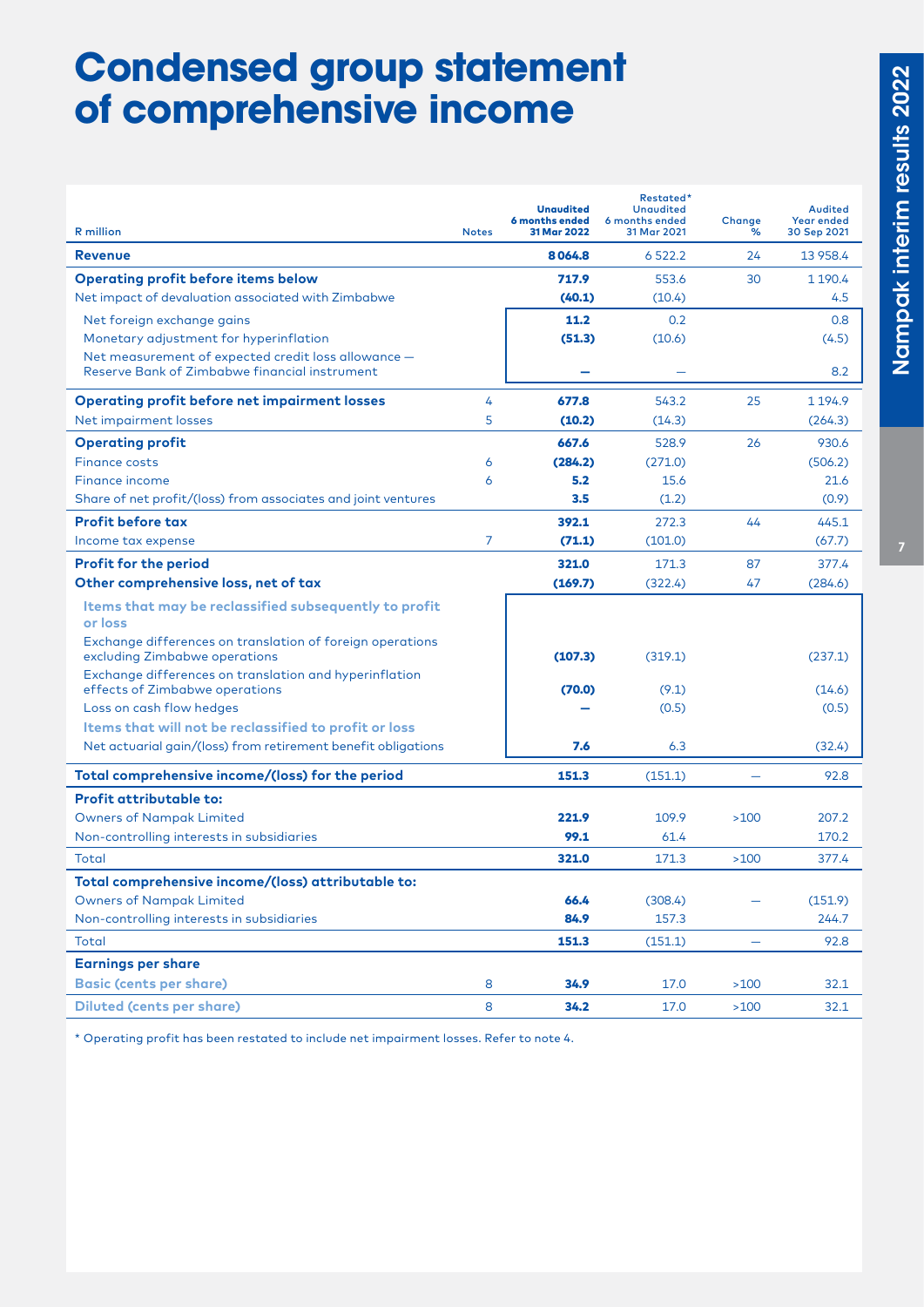## **Condensed group statement of financial position**

| <b>R</b> million                                                                                        | <b>Notes</b> | <b>Unaudited</b><br>31 Mar 2022 | <b>Unaudited</b><br>31 Mar 2021 <sup>2</sup> | Audited<br>30 Sep 2021      |
|---------------------------------------------------------------------------------------------------------|--------------|---------------------------------|----------------------------------------------|-----------------------------|
| <b>Assets</b>                                                                                           |              |                                 |                                              |                             |
| <b>Non-current assets</b>                                                                               |              |                                 |                                              |                             |
| Property, plant and equipment and investment property                                                   | 9            | 5352.0                          | 5403.5                                       | 5 3 6 0.9                   |
| Right of use assets                                                                                     |              | 733.7                           | 782.4                                        | 666.7                       |
| Goodwill                                                                                                |              | 1661.4                          | 1674.8                                       | 1711.8                      |
| Other intangible assets                                                                                 |              | 124.1                           | 138.1                                        | 134.9                       |
| Investments in associates and joint venture                                                             |              | 20.9                            | 15.4                                         | 17.5                        |
| Deferred tax assets                                                                                     |              | 435.8                           | 369.2                                        | 466.2                       |
| Loan and lease receivables - non-current                                                                | 10           | 74.0                            | 98.2                                         | 78.1                        |
|                                                                                                         |              | 8401.9                          | 8481.6                                       | 8436.1                      |
| <b>Current assets</b>                                                                                   |              |                                 |                                              |                             |
| Inventories                                                                                             |              | 3625.6                          | 2463.5                                       | 2910.9                      |
| Trade and other current receivables                                                                     |              | 2904.2                          | 2 2 2 7 . 6                                  | 2 800.3                     |
| Tax assets                                                                                              |              | 10.3                            | 10.8                                         | 16.3                        |
| Loan and lease receivables - current                                                                    | 10           | 44.2                            | 79.9                                         | 43.3                        |
| <b>Bank balances and deposits</b>                                                                       |              | 1397.3                          | 1 3 1 4 .3                                   | 1 1 3 6 . 6                 |
|                                                                                                         |              | 7981.6                          | 6096.1                                       | 6 907.4                     |
| Assets classified as held for sale                                                                      | 11.1         | 49.4                            | 548.0                                        | 621.9                       |
| <b>Total assets</b>                                                                                     |              | 16432.9                         | 15 125.7                                     | 15 965.4                    |
| <b>Equity and liabilities</b>                                                                           |              |                                 |                                              |                             |
| <b>Capital and reserves</b>                                                                             |              |                                 |                                              |                             |
| Share capital                                                                                           |              | 35.5                            | 35.5                                         | 35.5                        |
| Capital reserves                                                                                        |              | (257.3)                         | (223.7)                                      | (226.9)                     |
| Other reserves                                                                                          |              | (46.0)                          | 51.3                                         | 109.5                       |
| <b>Retained earnings</b>                                                                                |              | 4452.4                          | 4811.2                                       | 4 9 1 1.7                   |
| <b>Shareholders' equity</b>                                                                             |              | 4 184.6                         | 4674.3                                       | 4829.8                      |
| Non-controlling interests <sup>1</sup>                                                                  |              | 235.6                           | (615.7)                                      | (528.7)                     |
| Total equity                                                                                            |              | 4420.2                          | 4058.6                                       | 4 301.1                     |
| <b>Non-current liabilities</b>                                                                          |              |                                 |                                              |                             |
| Loans - non-current                                                                                     | 12.1         | 5 5 5 4 . 5                     | 4760.4                                       | 4474.3                      |
| Lease liabilities - non-current                                                                         | 12.2         | 1 2 9 8.5                       | 1 1 1 3 . 3                                  | 1 192.7                     |
| Retirement benefit obligation                                                                           |              | 775.1                           | 748.0                                        | 801.2                       |
| Deferred tax liabilities                                                                                |              | 84.5                            | 202.8                                        | 175.3                       |
| Other non-current liabilities                                                                           |              | 12.1                            | 14.2                                         | 12.7                        |
|                                                                                                         |              | 7724.7                          | 6838.7                                       | 6 6 5 6.2                   |
| <b>Current liabilities</b>                                                                              |              |                                 |                                              |                             |
| Trade payables and other current payables                                                               |              | 3 1 1 1.6                       | 2542.1                                       | 2892.6                      |
| Provisions                                                                                              | 13           | 189.4                           | 260.2                                        | 192.0                       |
| <b>Tax liabilities</b>                                                                                  |              | 81.9                            | 49.5                                         | 36.6                        |
| Loans and lease liabilities - current                                                                   | 12.3         | 868.3                           | 1 169.6                                      | 1577.0                      |
| <b>Bank overdrafts</b>                                                                                  |              | 36.8                            | 16.4                                         | 25.0                        |
|                                                                                                         |              |                                 |                                              |                             |
|                                                                                                         |              |                                 |                                              |                             |
|                                                                                                         |              |                                 |                                              |                             |
| Liabilities directly associated with assets classified as held for sale<br>Total equity and liabilities | 11.2         | 4 2 8 8.0<br>16432.9            | 4037.8<br>190.6<br>15 125.7                  | 4723.2<br>284.9<br>15 965.4 |

1 During March 2022, the shares held by Nampak Products Limited, a subsidiary of Nampak Limited, in Nampak Bevcan Angola Lda (NBA) were sold to Nampak International Limited (NIL), a fellow subsidiary of Nampak Limited, as part of a restructuring initiative. Under the terms of this transaction, part of the intragroup loan between NIL and NBA was settled by the issue of additional shares by NBA to its shareholders and the interest of the outside shareholders in NBA was diluted for accounting purposes from 30.0% to nil effective 31 March 2022. The dilution of the outside shareholders resulted in a reallocation of the carrying amount of their interest in NBA's equity to NIL (and therefore of the Nampak Limited group) of R679.4 million (debit). Refer note 3.9.

2 Bank overdrafts have been disaggregated from loans and lease liabilities — current for enhanced disclosure. Loans and lease liabilities current have, therefore, been re-presented.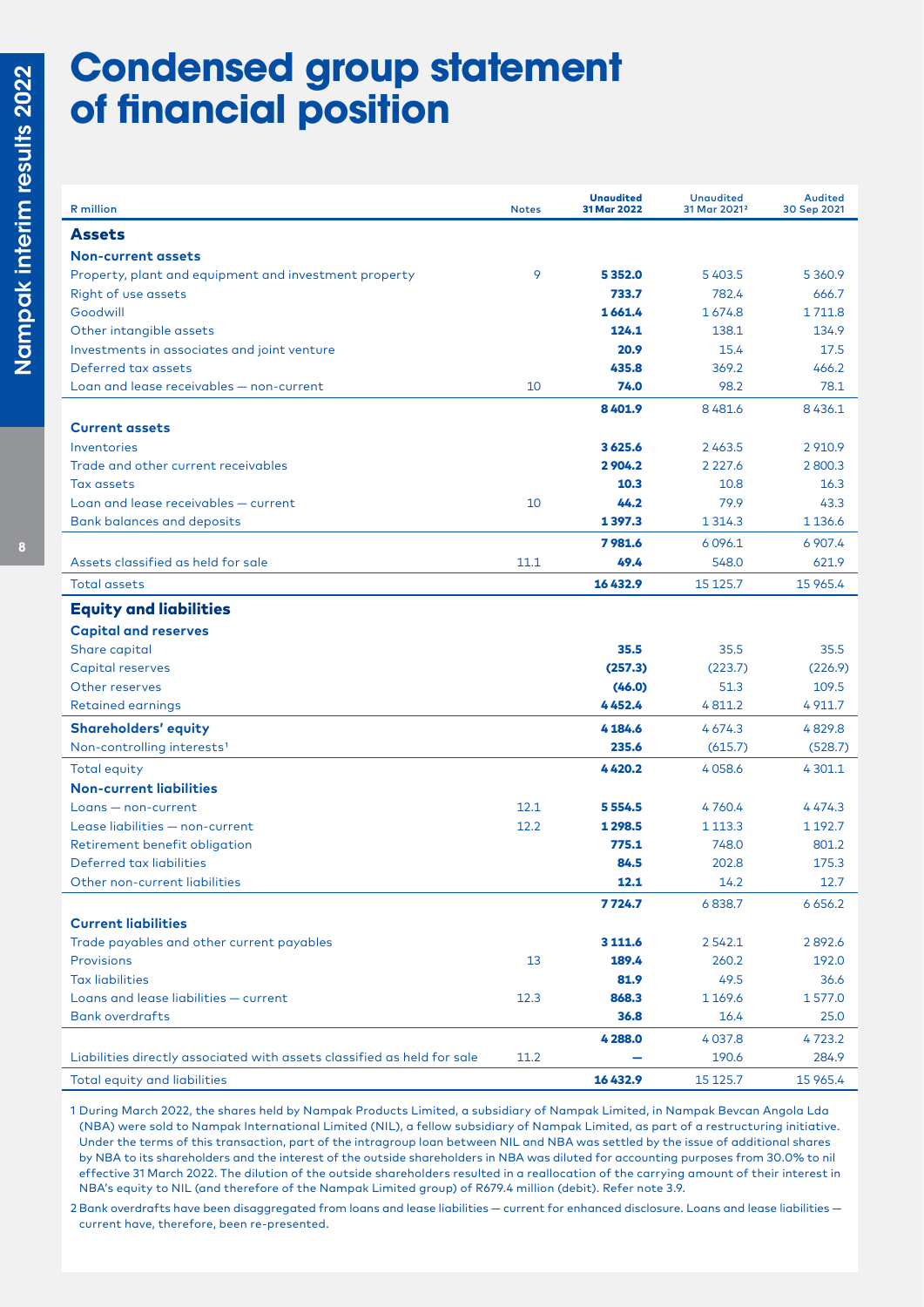# **Condensed group statement of changes in equity**

|                                                  | <b>Unaudited</b><br>6 months ended | <b>Unaudited</b><br>6 months ended | Audited<br><b>Year ended</b> |
|--------------------------------------------------|------------------------------------|------------------------------------|------------------------------|
| <b>R</b> million                                 | 31 Mar 2022                        | 31 Mar 2021                        | 30 Sep 2021                  |
| <b>Opening balance</b>                           | 4301.1                             | 4 2 1 4 .5                         | 4 2 1 4 .5                   |
| Net shares issued during the period              |                                    |                                    | 2.0                          |
| Share-based payment expense                      | 15.1                               | 3.9                                | 3.3                          |
| Share grants forfeited                           | (1.8)                              |                                    | (1.3)                        |
| Disposal of liquid bonds <sup>1</sup>            |                                    | (8.7)                              | (10.1)                       |
| Treasury shares purchased <sup>2</sup>           | (45.5)                             |                                    |                              |
| Total comprehensive income/(loss) for the period | 151.3                              | (151.1)                            | 92.8                         |
| Dividends paid                                   |                                    |                                    | (0.1)                        |
| <b>Closing balance</b>                           | 4420.2                             | 4058.6                             | 4 301.1                      |
| <b>Comprising:</b>                               |                                    |                                    |                              |
| Share capital                                    | 35.5                               | 35.5                               | 35.5                         |
| Capital reserves                                 | (257.3)                            | (223.7)                            | (226.9)                      |
| Share premium                                    | 270.9                              | 268.9                              | 270.9                        |
| <b>Treasury shares</b>                           | (558.9)                            | (513.4)                            | (513.4)                      |
| Share-based payments reserve                     | 30.7                               | 20.8                               | 15.6                         |
| Other reserves                                   | (46.0)                             | 51.3                               | 109.5                        |
| Foreign currency translation reserve             | 624.5                              | 689.7                              | 787.6                        |
| Recognised actuarial losses reserve              | (627.3)                            | (596.2)                            | (634.9)                      |
| Other <sup>3</sup>                               | (43.2)                             | (42.2)                             | (43.2)                       |
| <b>Retained earnings</b>                         | 4452.4                             | 4811.2                             | 4 9 1 1.7                    |
| <b>Shareholders' equity</b>                      | 4 184.6                            | 4674.3                             | 4829.8                       |
| Non-controlling interests                        | 235.6                              | (615.7)                            | (528.7)                      |
| <b>Total equity</b>                              | 4420.2                             | 4058.6                             | 4 301.1                      |

1 Cumulative fair value gains relating to liquid bonds measured at fair value through other comprehensive income recycled through profit/loss on disposal.

2 During the period 11 308 712 Nampak Limited shares were acquired at a cost R45.5 million as the deferred incentive portion of the Executive Incentive Plan for 2021. The deferred incentive is structured as forfeitable shares, meaning participants are the owners of the shares, but the shares are subject to forfeiture (until vesting) and disposal restrictions (until the expiry of the holding period, where applicable).

3 Other reserves relate to a put option in favour of the Botswana Development Corporation created on the acquisition of the group's interest in Nampak DivFood Botswana (Pty) Ltd of R17.0 million and deferred tax on the equity contribution by Nampak International Ltd to Nampak Zimbabwe Ltd of R26.2 million.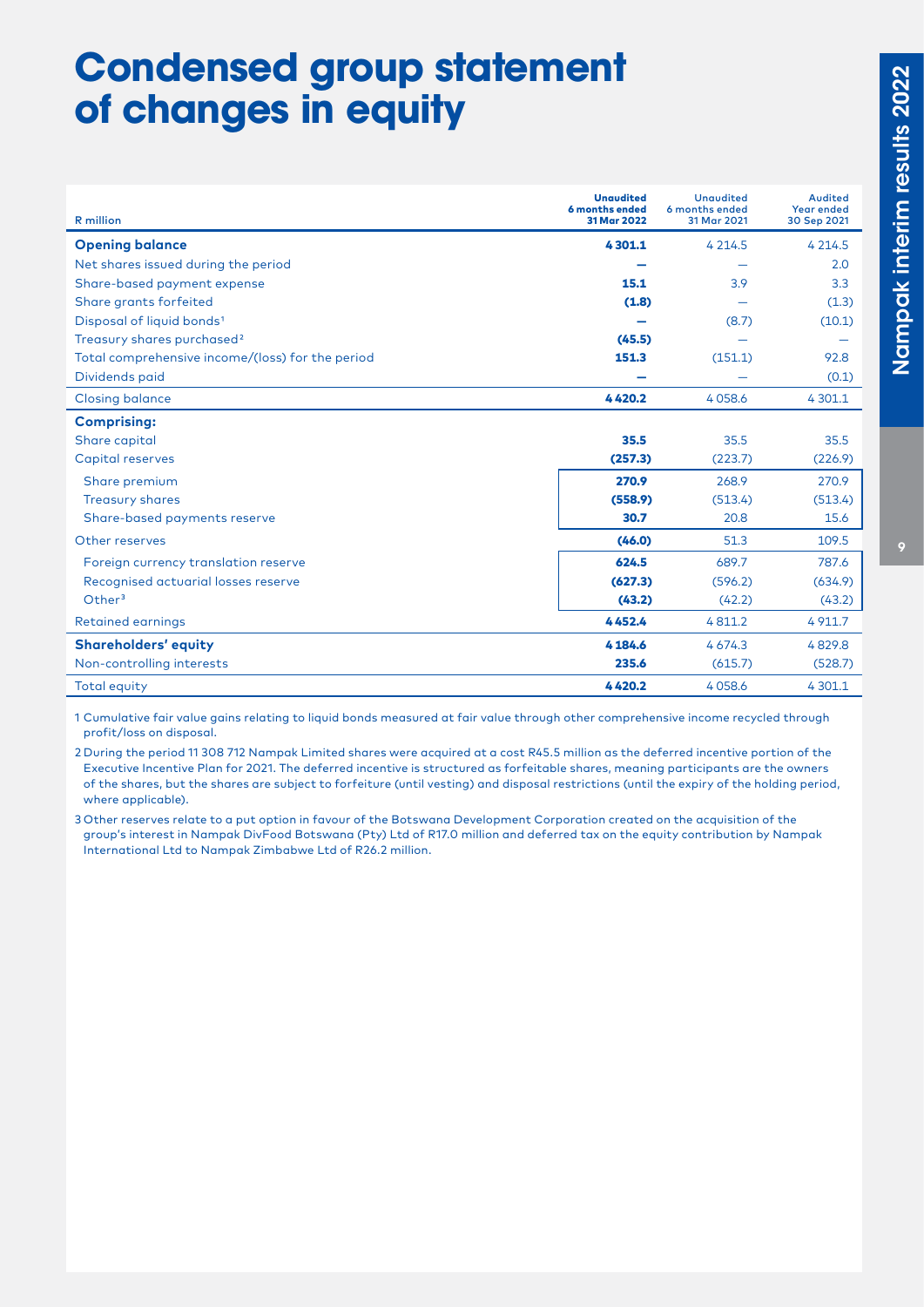# **Condensed group statement of cash flows**

| <b>R</b> million                                                   | <b>Notes</b> | <b>Unaudited</b><br>6 months ended<br>31 Mar 2022 | <b>Unaudited</b><br>6 months ended<br>31 Mar 2021 <sup>1</sup> | Audited<br><b>Year ended</b><br>30 Sep 2021 <sup>1</sup> |
|--------------------------------------------------------------------|--------------|---------------------------------------------------|----------------------------------------------------------------|----------------------------------------------------------|
| Cash generated from operations before working capital changes      | 14.1         | 1080.2                                            | 830.6                                                          | 1 680.4                                                  |
| Net working capital changes                                        | 14.1         | (652.6)                                           | 21.1                                                           | (621.2)                                                  |
| <b>Cash generated from operations</b>                              | 14.1         | 427.6                                             | 851.7                                                          | 1059.2                                                   |
| Net interest paid                                                  |              | (246.7)                                           | (271.7)                                                        | (523.0)                                                  |
| Retirement benefits, contributions and settlements                 |              | (37.8)                                            | (38.4)                                                         | (77.5)                                                   |
| Treasury shares purchased <sup>2</sup>                             |              | (45.5)                                            |                                                                |                                                          |
| Income tax paid                                                    |              | (73.5)                                            | (53.0)                                                         | (152.0)                                                  |
| <b>Cash flows from operations</b>                                  |              | 24.1                                              | 488.6                                                          | 306.7                                                    |
| Dividends paid                                                     |              |                                                   |                                                                | (0.1)                                                    |
| Net cash generated from operating activities                       |              | 24.1                                              | 488.6                                                          | 306.6                                                    |
| <b>Cash flows from investing activities</b>                        |              |                                                   |                                                                |                                                          |
| Capital expenditure                                                | 16           | (94.2)                                            | (153.3)                                                        | (312.9)                                                  |
| Replacement                                                        |              | (86.9)                                            | (143.1)                                                        | (273.7)                                                  |
| <b>Expansion</b>                                                   |              | (7.3)                                             | (10.2)                                                         | (39.2)                                                   |
| Proceeds on disposal of property, plant, equipment and investments |              | 14.2                                              | 25.4                                                           | 40.9                                                     |
| Proceeds on disposal of liquid bonds                               |              |                                                   | 270.8                                                          | 267.8                                                    |
| Proceeds from RBZ receivable                                       |              |                                                   |                                                                | 57.4                                                     |
| Other investing activities                                         |              | 1.4                                               | 6.5                                                            | 2.3                                                      |
| Cash (utilised)/generated from investing activities                |              | (78.6)                                            | 149.4                                                          | 55.5                                                     |
| Net cash (utilised)/generated before financing activities          |              | (54.5)                                            | 638.0                                                          | 362.1                                                    |
| <b>Cash flows from financing activities</b>                        |              |                                                   |                                                                |                                                          |
| Non-current loans raised                                           |              | 847.9                                             | 1 300.0                                                        | 1499.6                                                   |
| Non-current loans repaid                                           |              | (414.8)                                           | (1901.0)                                                       | (1998.5)                                                 |
| Lease liabilities repaid                                           |              | (48.6)                                            | (36.9)                                                         | (71.2)                                                   |
| Net cash raised/(repaid) in financing activities                   |              | 384.5                                             | (637.9)                                                        | (570.1)                                                  |
| Net increase/(decrease) in cash and cash equivalents               |              | 330.0                                             | 0.1                                                            | (208.0)                                                  |
| Net cash and cash equivalents at beginning of period               |              | 1 1 1 1 . 6                                       | 1400.4                                                         | 1 400.4                                                  |
| Translation of cash in foreign subsidiaries                        |              | (81.1)                                            | (102.6)                                                        | (80.8)                                                   |
| Net cash and cash equivalents at end of period                     | 14.2         | 1360.5                                            | 1 2 9 7 . 9                                                    | 1 1 1 1 . 6                                              |

1 Proceeds on disposal of property, plant, equipment and investments have been disaggregated from other investing activities for enhanced disclosure. Other investing activities have, therefore, been re-presented. Similarly, non-current loans raised and non-current loans repaid have been disaggregated from net non-current loans repaid as previously presented and re-presented as such for enhanced disclosure.

2 Refer to footnote 2 on the condensed group statement of changes in equity.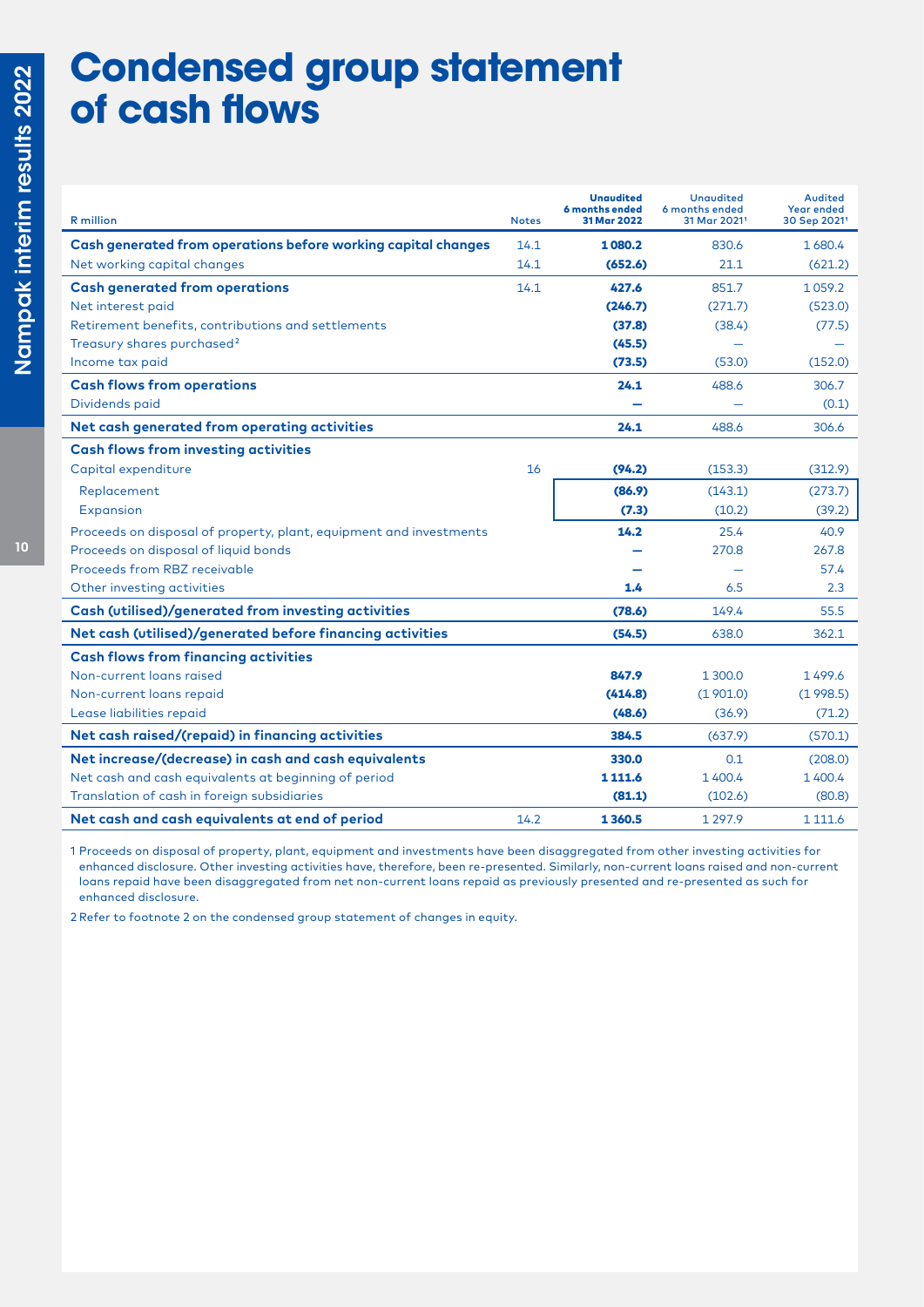# **Notes**

## **1. Basis of preparation**

The condensed interim financial statements are prepared in accordance with the requirements of the JSE Limited Listings Requirements for interim reports, and the requirements of the Companies Act of South Africa applicable to condensed financial statements. The Listings Requirements require interim reports to be prepared in accordance with and contain the information required by IAS 34: Interim Financial Reporting, as well as the SAICA Financial Reporting Guides as issued by the Accounting Practices Committee and the Financial Pronouncements as issued by the Financial Reporting Standards Council.

The interim financial statements have been prepared under the supervision of the chief financial officer, GR Fullerton CA(SA).

#### **2. Accounting policies, and new and revised standards**

#### **2.1 Accounting policies**

The accounting policies adopted and methods of computation used are consistent with those applied for the group's 2021 annual financial statements other than for the adoption of new standards.

#### **2.2 New and revised International Financial Reporting Standards in issue**

There are various amendments which have been issued. The amendments that are effective for the current year did not have a significant impact on the group. Similarly, those amendments that are not effective for the current year are not expected to have a significant impact on the group.

## **3. Critical judgements and key sources of estimation uncertainty**

#### **3.1 Going concern**

In determining the appropriate basis of preparation of the annual financial statements, the directors are required by IAS 1: Presentation of Financial Statements to assess the group's ability to continue as a going concern. In assessing whether the going concern assumption is appropriate, the directors are required to take into account all available information about the future which is at least but not limited to twelve months from the end of the reporting period. Such information may include the current and expected profitability of operations, as well as debt covenant levels and repayment schedules.

The management of the group's balance sheet, gearing levels, funding structures and covenants in these uncertain times remained our top priority. Remaining nimble and responsive to the market's changing demand patterns as the world recovers from the pandemic and adjusts to significantly higher commodity prices and supply chain disruptions required continued focus on working capital management. The recent impacts of the Russian and Ukrainian war have further exacerbated these issues.

Significant focus has been placed on complying with the group's funding covenants, the prudent management of capital expenditure and the optimisation of working capital particularly given increased input costs and growing demand. Additional focus has been placed on addressing structural imbalances in the group's South African beverage can working capital cycle which has placed working capital under pressure. The group complied with both its covenants at its quarterly measurement periods during the half year ended 31 March 2022.

In terms of the funding agreements, the group's debt funders require interest-bearing debt to be reduced by R1.0 billion by 30 September 2022, through a strategic asset disposal process or a combination of asset disposals and a capital raise. On 30 June 2022, the group's funders will assess its ability to achieve the required deleveraging by 30 September 2022.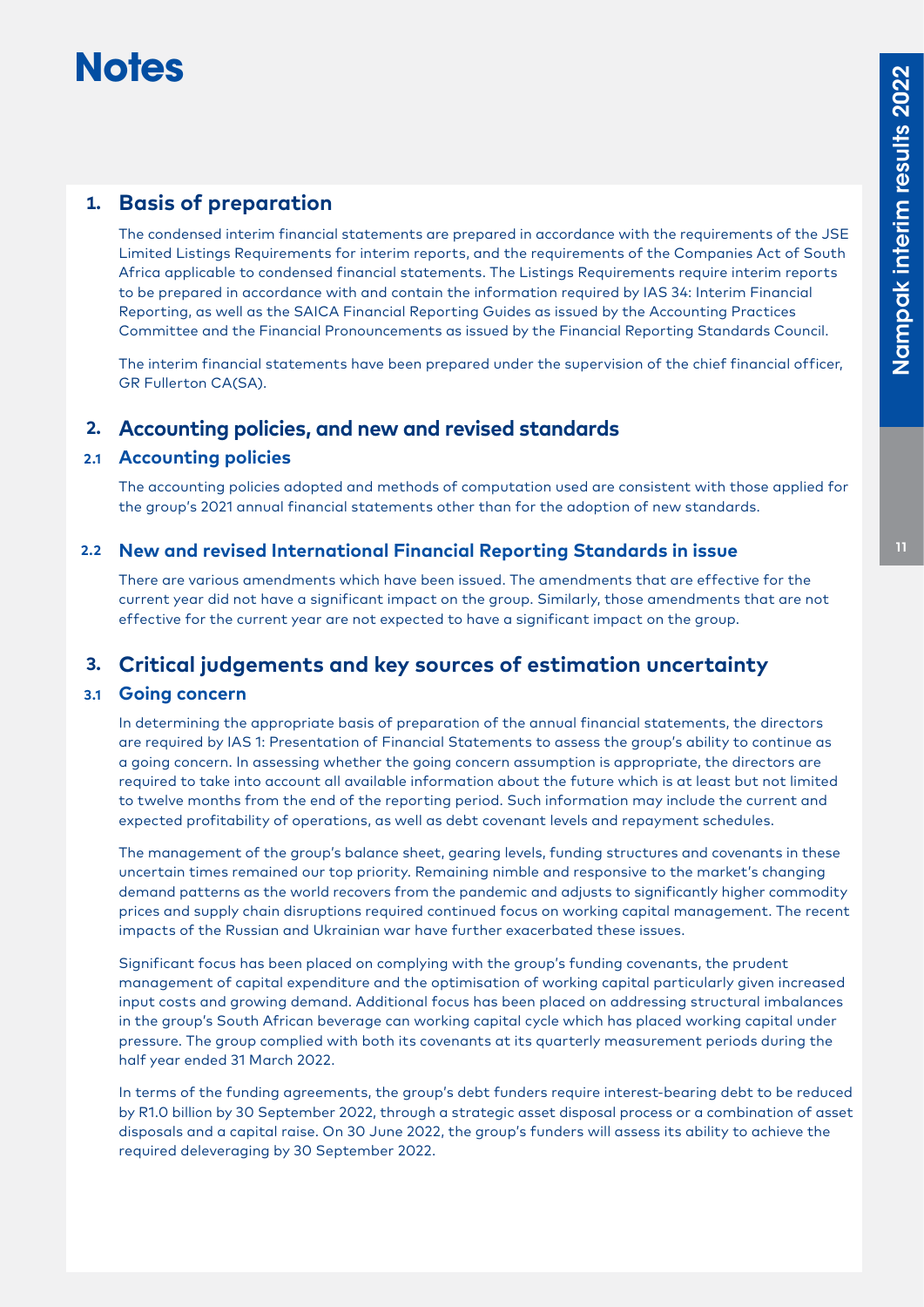**Notes**

continued

The restriction to reduce debt only through asset disposals and/or a capital raise was relaxed so as to allow the utilisation of all cash flows generated through normal operating activities, inclusive of the repayments of historical debt by the Reserve Bank of Zimbabwe (RBZ), but subject to the cancellation of commensurate committed facilities.

The group aims to operate a working capital funding model that funds inventory holdings through trade payables with the group therefore only funding its high-quality trade receivables book. A non-recourse trade finance facility (trade finance facility) of up to R1.0 billion, was secured post the 30 September 2021 year-end, and has improved short term liquidity and resulted in lower net interest-bearing debt for covenant purposes. Utilisation of this facility counts towards the required repayment of interestbearing debt of R1.0 billion by 30 September 2022 with R400 million of this facility having been utilised at 31 March 2022 with R267 million of the R400 million being applied to repay net interest-bearing debt with a commensurate cancellation of banking facilities.

The group's asset base remains well capitalised with no significant capital expenditure requirements expected in the short to medium term.

The group has already instituted the following action plans to further improve adjusted EBITDA (defined as trading profit before depreciation and amortisation and adjusted for unrealised foreign exchange losses/ gains and payments in respect of leases capitalised under IFRS 16: Leases — hereinafter referred to as "EBITDA") and cash generation complemented by various cash conservation plans including the following:

- **›** Several restructuring, cost savings and retrenchment processes and initiatives were completed during the 2021 year;
- **›** Capital expenditures continue to be carefully managed and are budgeted at moderate levels;
- **›** Working capital remains a critical area of focus across all sectors of the business, with a focus on ensuring inventory holdings are funded by matching trade payables to the extent possible;
- **›** The utilisation of the trade finance facility has assisted in liquidity and in repaying net interestbearing debt;
- **›** Continuing and expediting cash transfers from businesses in Angola, Nigeria and Zimbabwe where possible taking into account in country US Dollar availability;
- **›** The business has specific plans set out for the 2022 year and quarterly milestones are required to be met in terms of the revised funding agreements concluded in September 2021 failing which a capital raise will be triggered for the shortfall in the required debt repayment at a date of default;
- **›** Internal forecasts for 2022 per operation and the group have been thoroughly reviewed. Focus has been placed on revenue growth, primarily driven by a recovery from the impacts of COVID-19, profitability improvements off improved cost base and cash generation through management of working capital and strictly controlled capital expenditure. No material expansionary capital expenditure is forecast for 2022 with moderate capex in the stratplan years;
- **›** The group has appointed advisors and continues to consider the implications of various capital raising alternatives in assessing the various options available to reduce debt as identified asset disposals have proven challenging during the period under review. Two of the identified assets previously classified as assets held for sale no longer meet the definitions for assets held for sale in IFRS 5: Non-current Assets Held for Sale and Discontinued Operations and are therefore no longer classified as assets held for sale. The non-recourse trade finance facility has created optionality in the plan to reduce interest-bearing debt by R1.0 billion by 30 September 2022. The group's capital structure is under review. Consideration is being given to the most optimal way of improving the group's capital structure and thereby reducing net interest-bearing debt and improving financial flexibility.
- **›** The group has no intention to cease trading, curtail operations or liquidate the businesses which are aligned with the requirements of the funding agreement.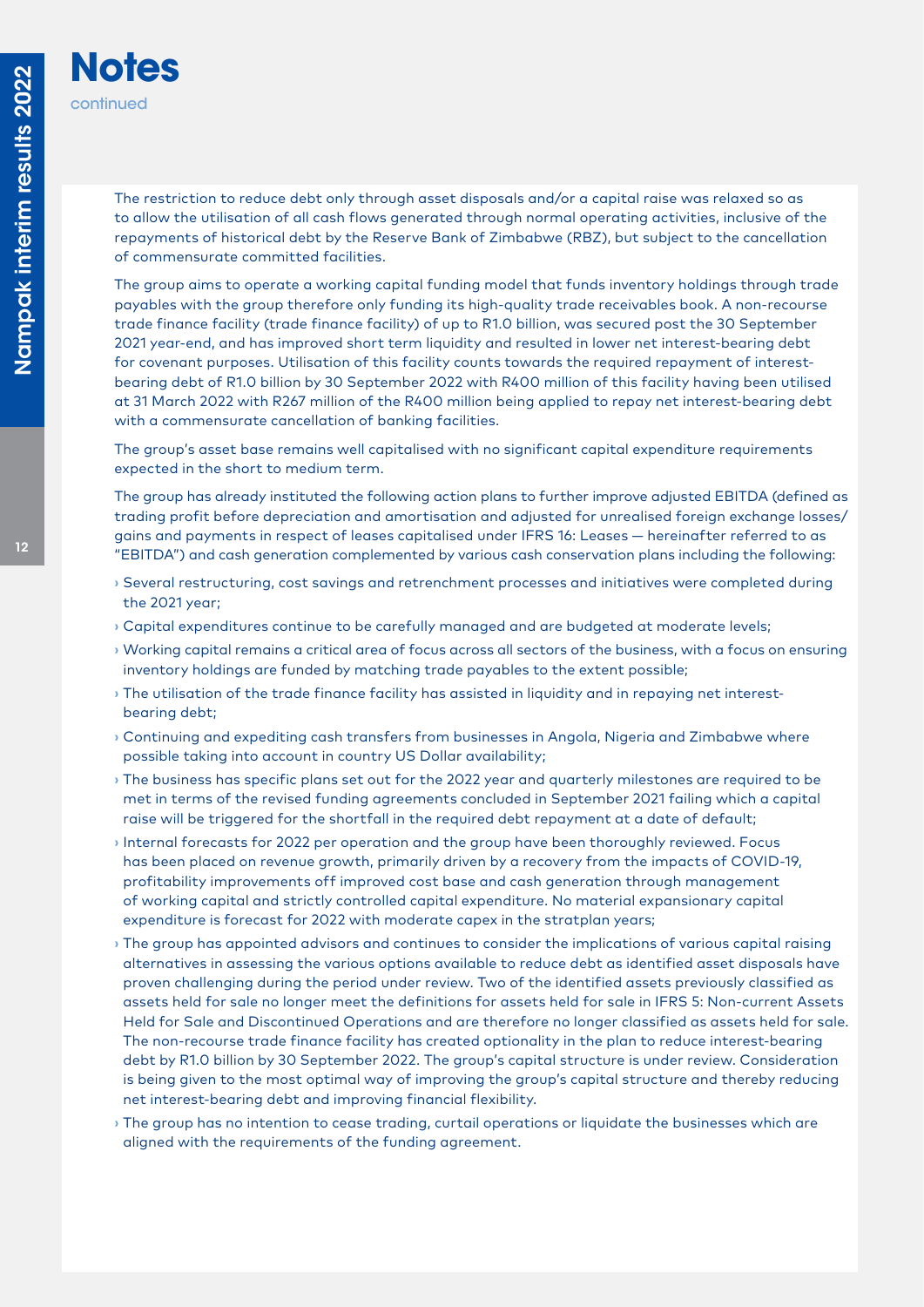

#### **Solvency and liquidity**

#### **Solvency**

At 31 March 2022, after impairments, the valuations of the group's assets, fairly valued, exceed the group's liabilities. As such, the group is of the view that given the headroom in the fair value of the assets over the fair value of the liabilities (including contingent liabilities), the group is solvent as at 31 March 2022 and at the date of this report.

#### Liquidity management

During the six months ended 31 March 2022, funding covenants remained consistently below the monthly covenant threshold levels set by lenders with the net interest-bearing debt to EBITDA ratio of 2.80 times being significantly below the lenders threshold of 3.5 times and below the historically contracted threshold of 3.0 times despite the additional funding allocated to working capital to fund the increase in commodity prices and increased trading activity. Under current funding agreements, the net interest-bearing debt to EBITDA threshold will reduce to 3.0 times from October 2022.

Both of the group's covenants are computed based on a rolling 12 month EBITDA. The covenants benefited during the current six month period as the poor trading months from the prior year were replaced by stronger trading elevating the EBITDA. A stronger rand dollar exchange rate positively impacted the translation of US dollar denominated debt. This covenant is measured quarterly but reported monthly to lenders for the 2022 financial year. The EBITDA interest cover ratio of 4.68 times has been adversely impacted by the inclusion of the ratchet interest costs of R18.5 million (March 2021: R65.3 million) for the period.



The group complied with its covenants at December 2021 and 31 March 2022 as follows:

In terms of the revised agreements, compliance with debt covenants will be closely managed by the funders with monthly reporting and a formal quarterly meeting with the funders. Covenants continue to be measured quarterly. There are clearly defined milestones and a clear focus on managing the process in terms of which the group is required to reduce its interest-bearing debt by R1.0 billion by 30 September 2022 through the disposal of certain assets, the receipts from the RBZ repayment plan, the internal generation of cash, the utilisation of the trade facility and or a capital raise. The disposal of identified non-core assets at fair value has proven to be challenging in the current market conditions.

In the event of inadequate cash being generated and the group not being able to meet the deleveraging obligations or if a capital raise event is triggered prior to that date, the group may be called upon to implement a capital raise. This could potentially be through a rights issue, the private placement of shares or another form of suitable capital injection. Hence, the rights issue documentation has been prepared in parallel with other processes that are under consideration to address the group's capital structure.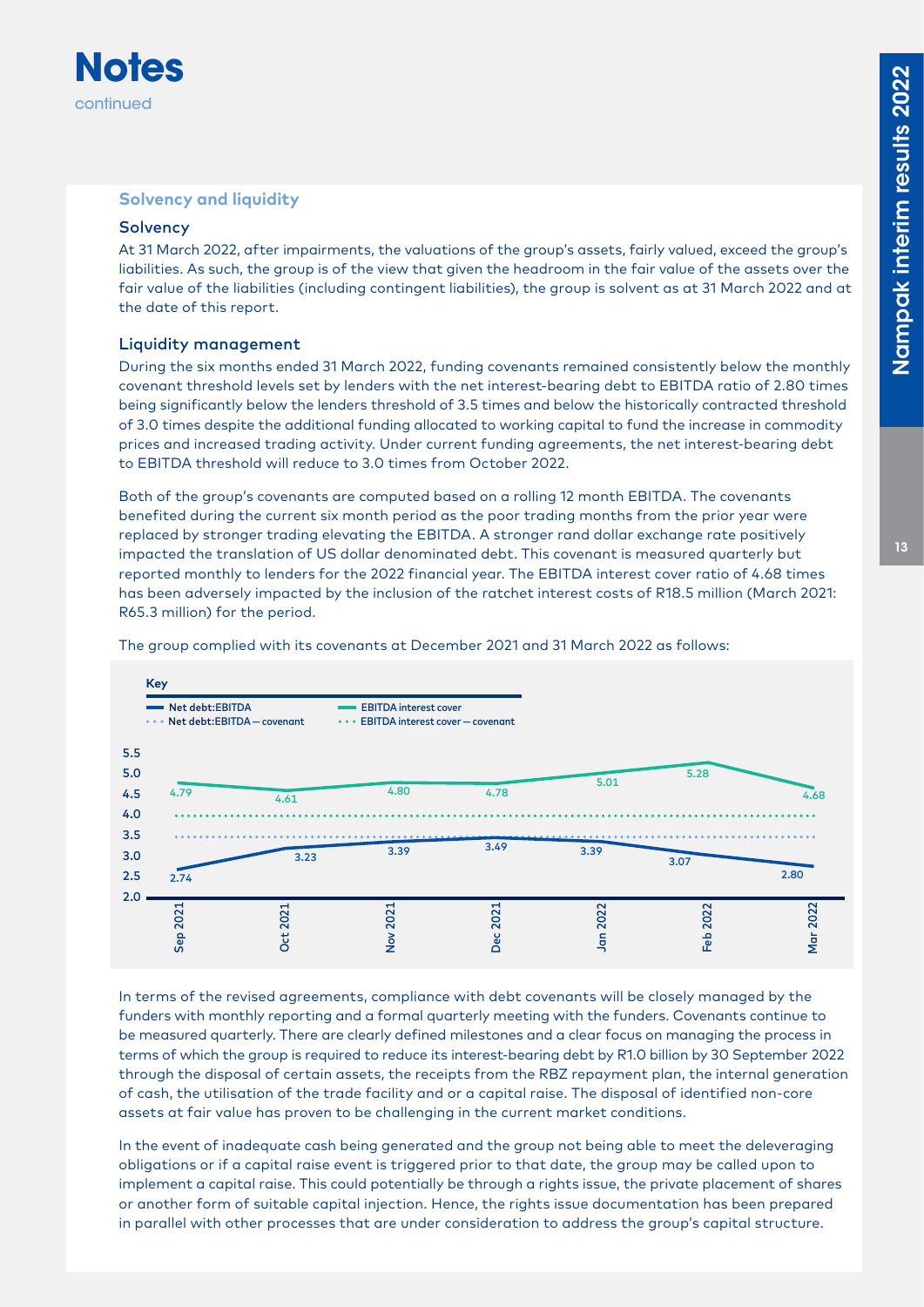#### **Conclusion**

**Notes**

continued

The events, conditions, judgements and assumptions inherently include material uncertainties on the timing of future cash flows and therefore any significant deviations may cast significant doubt on the group's ability to continue as a going concern and its ability to realise assets and discharge liabilities in the normal course of business, and:

- **›** meet milestones and related contractual action points as agreed with its lenders which include the mandatory debt redemption of R1.0 billion by 30 September 2022; and
- **›** meet forecasted liquidity requirements.

While there are material uncertainties, the directors have, based on the information available to them, considered the financial plans and forecasts, available funding facilities and the refinancing plans, the actions taken by the group, the historic track record of the group to deliver on disposals, cost reduction and optimisation plans, as well as the management of working capital and capital expenditures.

Based on these assessments, the directors are of the opinion that the going concern assumption is appropriate in the preparation of the consolidated and separate financial statements.

#### **3.2 Impairment of assets**

In terms of IAS 36: Impairment of Assets, the group is required to perform tests for the impairment of property, plant and equipment, right of use assets and intangible assets based on the expected future cash flows pertaining to these assets whenever there is an indication that these assets may be impaired.

Discounted cash flow valuation principles are applied in assessing the expected future cash flows pertaining to assets. The key assumptions used are cash flow projections, growth rates and discount rates. The cash flow projections including established growth rates are prepared by divisional management and approved by executive management, while the discount rates are established by the corporate treasury team, taking into account geographic and other risk factors.

As the group's net asset value continues to significantly exceed the group's market capitalisation, potential impairment losses of assets other than goodwill were also considered with individual operations/cash generating units being tested for specific impairment. These valuations were performed at 31 March 2022 taking into account the approved forecast for 2022 and the strategic plans for 2023 to 2026.

Following impairment tests at these divisions, which included a test for the impairment of goodwill, no impairment losses or impairment loss reversals were required to be recognised at 31 March 2022.

#### **3.3 Expected credit loss determination of the Reserve Bank of Zimbabwe settlement agreement**

In order to protect shareholder interests from foreign currency devaluation on the dollar denominated liabilities of Nampak Zimbabwe Limited (NZL) to Nampak International Limited (NIL), management secured an agreement with the Reserve Bank of Zimbabwe (RBZ) on 27 September 2019 in terms of which the RBZ undertook to repay USD 66.8 million relating to historic intragroup funding owed by NZL to NIL over a period of five years in quarterly repayments commencing on 31 March 2021.

In terms of IFRS 9: Financial Instruments, the group recognised a financial asset at amortised cost based on the contract. This standard requires management to determine at each reporting date whether the credit risk pertaining to the asset has increased significantly from its initial recognition. To this end, management is required to consider all reasonable and supportable information available in order to compare the risk of a default occurring at the reporting date with that occurring at initial recognition. Where the risk of default has increased significantly, an expected credit loss (ECL) provision must be recognised equal to the credit losses expected to be incurred over the lifetime of the asset. In determining the measurement of the ECL provision, management should apply a definition of default that is consistent with the definition used for internal credit risk management purposes for the relevant asset and consider qualitative factors where appropriate. For the RBZ financial instrument, default is defined as the failure to honour the repayment terms of the agreement with the RBZ.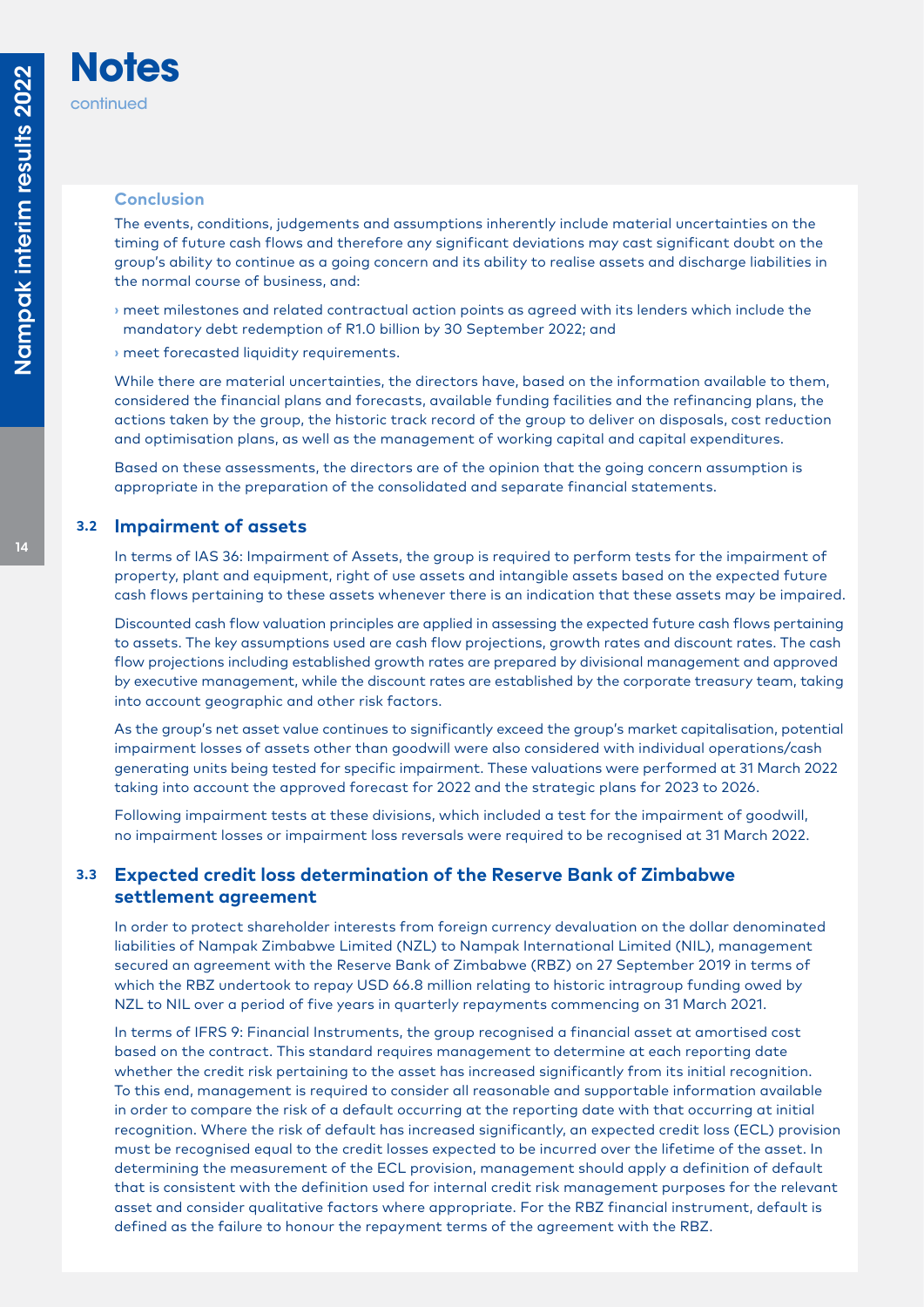

In light of the credit risk attached to the asset at 30 September 2019, an ECL provision of 85% was applied to the agreement after having regard to prevailing economic challenges and financial uncertainty in Zimbabwe at that time. This assessment and determination remained unchanged at 31 March 2020 and 30 September 2020. At 31 March 2021, however, the RBZ failed to settle the first instalment in terms of the group's agreement with them. The RBZ acknowledged their default, indicating that the default was due to the Blocked Funds Framework (BFF) that needed to be finalised. The RBZ communicated their non-contractual commitment to pay a reduced amount and comply with the terms of the original agreement. At 31 March 2021 management determined that until more substantive information became available the risk of default had not increased and that the ECL provision of 85% should remain unchanged. At 30 September 2021 the RBZ defaulted on this revised commitment and accordingly based on the past payment history and an assessment of a continued deterioration in the future, management increased the ECL provision from 85% to 90% based on the calculation of the present value of the cash flows expected from the asset over the remaining repayment period. To date the RBZ has repaid \$4.0 million but has failed to meet the payments as they fall due per the contract.

Given the intentions of the BFF, management has assessed the risk of non-recoverability of the remaining 10% of the RBZ obligation taking into account both quantitative and qualitative factors with no increase in the associated expected credit loss ratio of 90% at 31 March 2022 being considered necessary. Accordingly, no further ECL has been raised at 31 March 2022.

Details of the carrying value of the RBZ financial instrument are disclosed in note 10.

#### **3.4 Classification of disposal groups held for sale**

The classification of businesses as disposal groups held for sale involves determining whether the criteria for such recognition as indicated in IFRS 5: Non-current Assets Held for Sale and Discontinued Operations have been met and remain met at the reporting date.

These criteria include: the directors are committed to a plan to sell the disposal groups in question, the disposal group is available for sale, an active programme to locate a buyer has been initiated, the sale is highly probable within 12 months of classification as held for sale, the disposal group is being marketed for sale at a sales price that is reasonable in relation to its fair value and actions required to complete the plan indicate that is unlikely that the plan will be significantly changed or withdrawn.

During March 2021, the Nampak Limited board took a decision to dispose of the following businesses after consideration of binding offers received for these businesses in terms of the group's de-gearing plan set out in note 3.1:

- **›** DivFood Mobeni business (part of the DivFood division of Nampak Products Limited, a direct subsidiary of Nampak Limited);
- **›** Rigids Tubes business (part of the Rigids division of Nampak Products Limited, a direct subsidiary of Nampak Limited).

After an assessment of the transactions pertaining to these businesses in terms of the above criteria, the directors determined that these disposal groups met the above criteria as at 31 March 2021 and therefore classified these disposal groups as held for sale at that date and remained classified as such at 30 September 2021. These businesses, however, were not classified as discontinued operations as they neither represent a separate major line of business nor a geographical area of operations.

Despite significant progress having been made with regard to the disposal of these two assets challenging economic conditions have resulted in protracted final negotiations with the buyers of these respective assets resulting in the transactions not being concluded at 31 March 2022. Negotiations are continuing with the identified buyers of Tubes. The Mobeni asset is in the process of being marketed to new potential buyers. Accordingly, the sale of these assets are now not considered to be highly probable and have been reclassified out of assets held for sale at 31 March 2022.

Details of the net assets of these businesses are disclosed in note 11.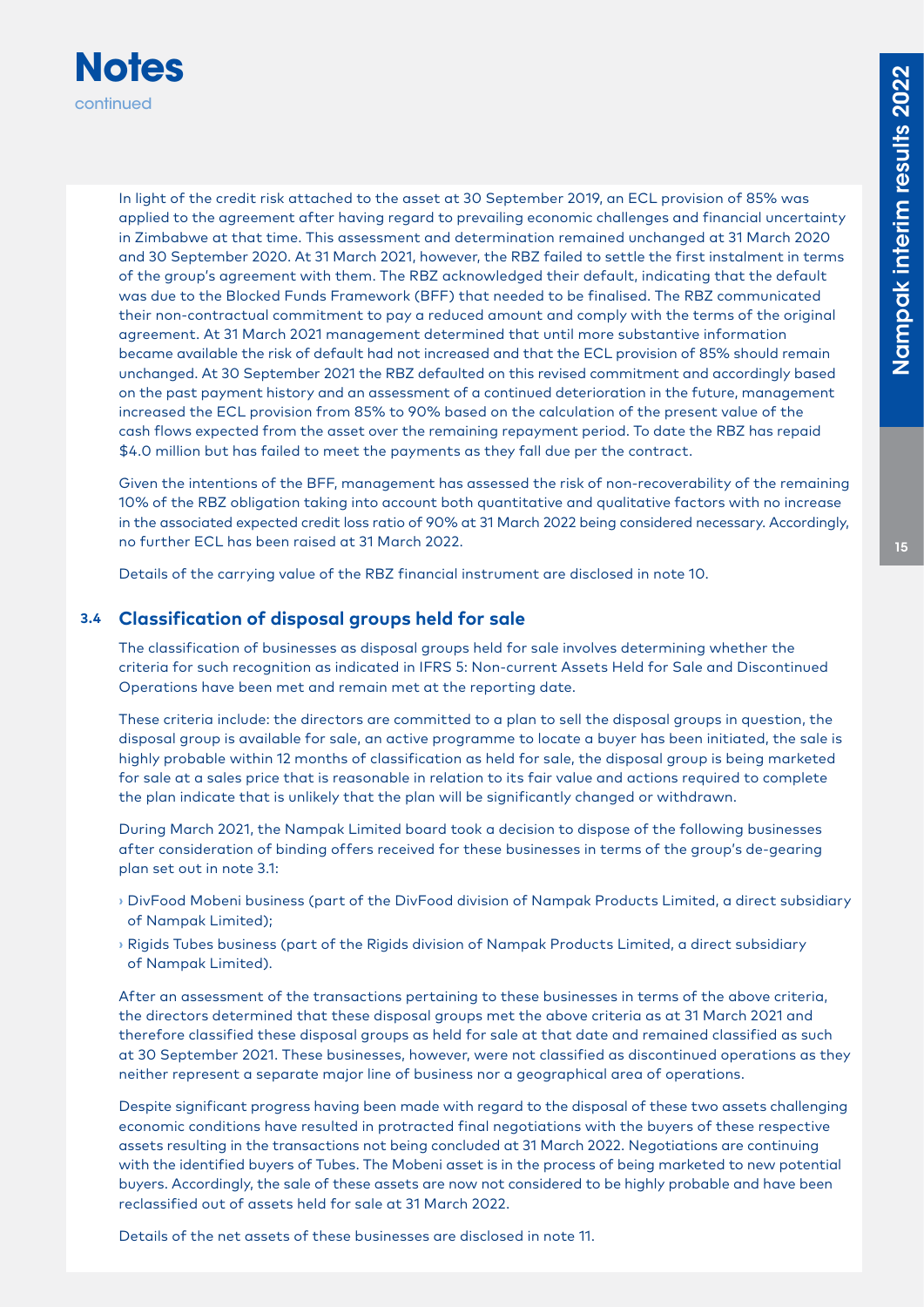### **3.5 Modification of financial liabilities**

No modifications to the group's borrowing arrangements took place during the six months ended 31 March 2022. However, the contractual terms for the revolving credit facilities were amended in September 2021. In terms of IFRS 9: Financial Instruments, when the contractual terms of a financial liability have been amended, it must be determined whether the amendments result in a substantial or insubstantial modification to the instrument concerned. In addition, IFRS 9 requires an entity to determine an accounting policy as to whether credit spread adjustments, as determined in a loan agreement, reflect movements in market rates of interest for the credit risk of the entity (defined as a floating-rate financial liability), or whether such adjustments do not reflect movements in market rates of interest for the credit risk of the entity (defined as a fixed-rate financial liability). Such re-estimations of future cash flows are then reflected in the gross carrying amount of the instrument.

When the contractual terms of a financial liability are substantially modified, it is accounted for as an extinguishment of the original debt instrument and the recognition of a new financial liability. The new debt instrument is recorded at fair value and any difference between this value and the carrying amount of the extinguished liability, including any non-cash consideration transferred, is recorded in profit or loss as are any costs or fees incurred. If a modification to the terms of a financial liability is not substantial, then the amortised cost of the liability is recalculated as the present value of the estimated future contractual cash flows discounted at the original effective interest rate. The resulting gains or losses are recognised in profit or loss. Any costs or fees incurred adjust the carrying amount of the modified financial liability and are amortised over its term.

In limited circumstances, a qualitative assessment will be sufficient to establish that the terms of the modified financial liability are substantially different from those of the original instrument. If this assessment is not sufficient, an entity applies a quantitative assessment based on the guidance in the standard.

Based on a qualitative and quantitative assessment of the revised contractual terms, management determined that these terms were not substantially different from the terms of the previous facility. Accordingly, the modification was assessed as being insubstantial and the carrying value of the debt remained unchanged as at 30 September 2021 as the interest rate set on the loan was reset to the market rate.

The financial liability recognised under the current revolving credit facility loan agreement is defined as a floating rate financial liability measured at amortised cost. This results in the revision of the effective interest rate at the point when the contractual interest rate is revised to reflect the change in the credit risk of the group. In terms of the agreement, the group's interest rate is based on compliance with the leverage covenant level i.e. on the base floating rate plus the margin rate, depending on the covenant concerned at the end of each quarter.

#### **3.6 Functional currency of Nampak Bevcan Angola Limitada and Nampak Bevcan Nigeria Limited**

In determining the functional currency of an entity, management is required to consider the indicators provided in IAS 21: The Effects of Changes in Foreign Exchange Rates being the currency that mainly influences the selling prices for the goods or services provided, the currency whose competitive forces and regulations mainly determine the sales prices of these goods and services, the currency that mainly influences labour, material and other costs of providing these goods or services, the currency in which funds from financing activities are generated and the currency in which receipts from operating activities are usually retained.

Where the above indicators are mixed and the functional currency is not obvious, management should use its judgement to determine the functional currency that most faithfully represents the economic effects of the underlying transactions, events and conditions. Only where there is a change to those underlying transactions, events and conditions, can the functional currency be changed.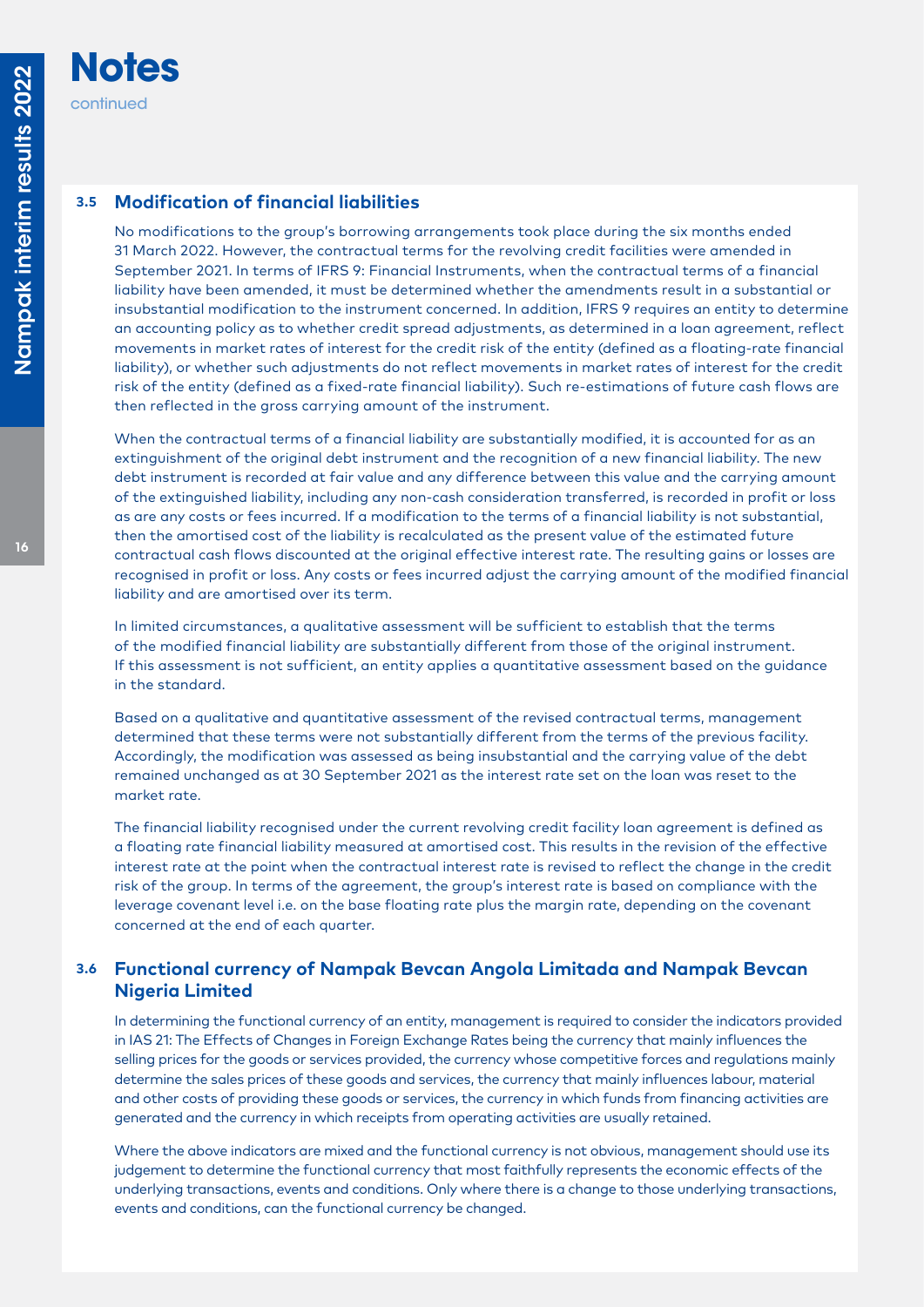

After consideration of the above factors, in particular selling prices and production costs being the dominant factors, the US Dollar was determined to be the functional currency for Nampak Bevcan Angola Limitada and Nampak Bevcan Nigeria Limited in management's initial and ongoing assessment.

Selling prices for aluminium beverage cans are negotiated in US dollar as they are linked to the London Metal Exchange (LME) where aluminium is traded in US dollar. Raw materials, being mainly aluminium, has to largely be imported and is priced internationally in US dollar. Other production costs such as gas and consumables, although payable in local currency, are also linked to the US dollar exchange rate. In addition, the nature of the manufacturing process is specialised and requires the employment of international labour which is payable in US dollar. Furthermore, the majority of the property, plant and equipment was purchased in US dollars with a significant portion of maintenance costs being US dollar linked.

There has been no change to the transactions, events and conditions supporting these factors. Consequently, there has been no change to the group's initial assessment and the decision was made that the US Dollar remains the functional currency of both companies.

#### **3.7 Translation of Zimbabwe group companies**

The Zimbabwean exchange rates used in translating the results and financial position of the Zimbabwe group companies to the reporting currency of the group for consolidation purposes are derived from the Bloomberg market internet site. These rates are aligned with the official auction mid-rates as published by the Reserve Bank of Zimbabwe on their internet site. Management, therefore, considers these rates to be appropriate for the translation and consolidation of the results and financial position of the Zimbabwe group companies.

#### **3.8 Recognition of deferred tax assets**

Deferred taxation assets represent the amount of income tax recoverable in future periods in respect of deductible temporary differences, the carry forward of unused tax losses and the carry forward of unused tax credits. These assets are recognised to the extent that it is probable that taxable income will be available in future against which they can be utilised. Future taxable profits are estimated based on business plans which include estimates and assumptions regarding economic growth, interest, inflation and taxation rates, and competitive forces.

The deferred tax assets raised relate mainly to Nampak Products Limited in respect of provisions, retirement benefit obligations, right of use assets, lease liabilities and assessed losses carried forward from prior years. These assets are expected to be recoverable against future taxable profits in the normal course of business. Further deferred tax assets were recognised in Nampak Bevan Angola Limitada in respect of assessed losses carried forward from prior years. In respect of the latter, deferred tax assets are only recognised to the extent that the company is expecting to utilise the tax losses with the consideration that these losses prescribe in 2025.

#### **3.9 Capital restructuring of Nampak Bevcan Angola Lda**

As at 31 March 2022 the capital restructuring of Nampak Bevcan Angola (NBA) was completed. This entailed the conversion into equity of a portion of an intragroup loan to NBA, funded by Nampak International Limited (NIL), a subsidiary of Nampak Limited (Nampak). Pursuant to this restructuring initiative, the shares in NBA held by Nampak Products Limited (NPL), a subsidiary of Nampak, were sold to NIL prior to the equity conversion.

The sale of shares to NIL from NPL was required in terms of Angolan legislation as only those entities who are shareholders of a company can equitise loans. As part of the agreement to recapitalise NBA, which would have resulted in the full dilution of the minority, NIL sold 7% of its shareholding received from the capitalisation to the minorities at an agreed price which was effected through a loan provided by NIL to the minorities. The loan is secured by the underlying shares sold and repayment of the loan will be settled by the minorities ceding their right to normal dividends in settlement of the loan during the loan term.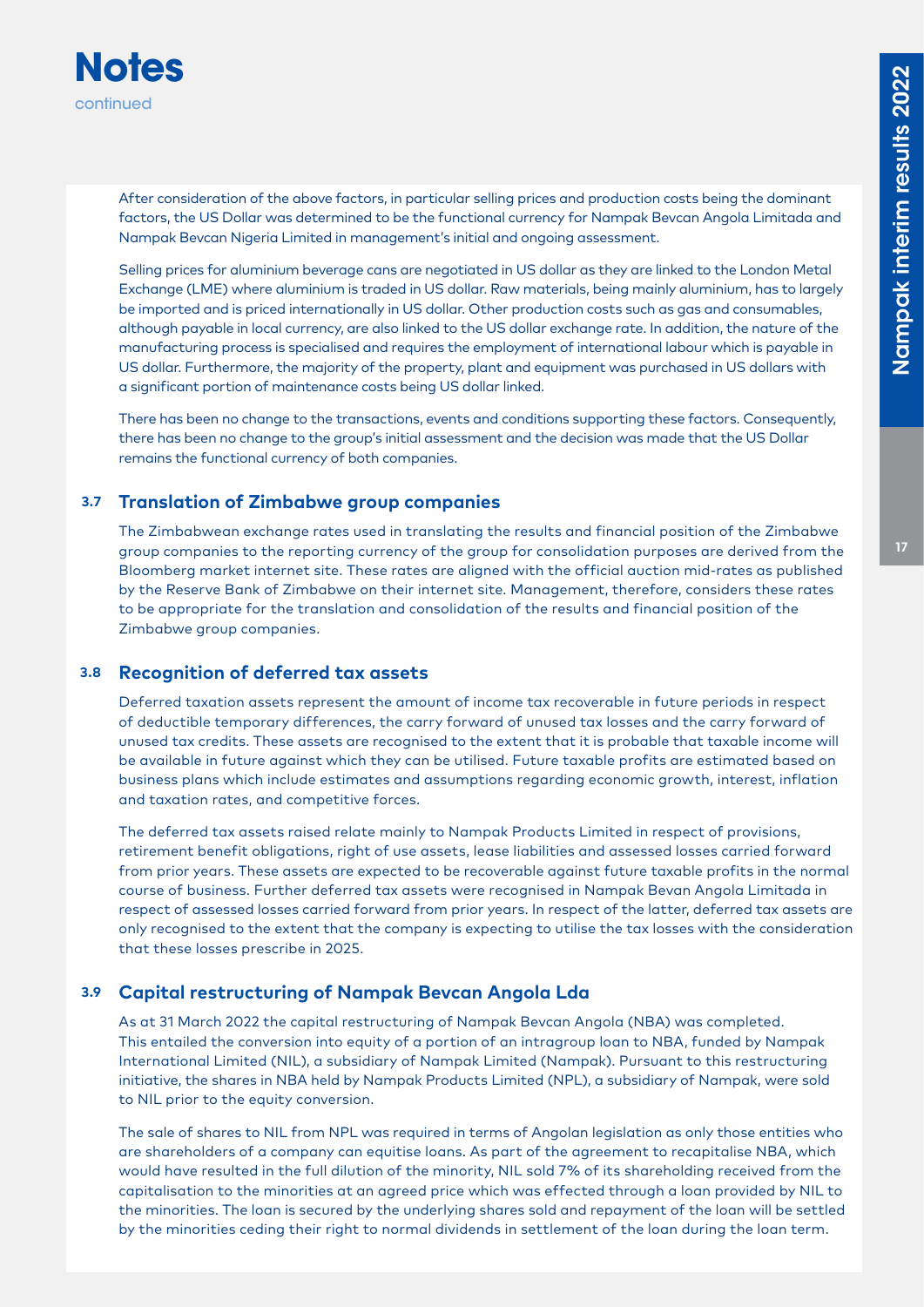**Notes**

continued

The shareholding will have voting rights. Should the loan not be repaid within the period of the loan, such shares as have not been paid for may be acquired by NIL at the fair value of the shares at that point in time and offset against any outstanding balance on the loan.

The transaction has resulted in NIL's shareholding legally increasing from 70% to 93%, and consequently the outside shareholder's interest (OSI, minority) reducing to 7% with effect from 31 March 2022. This transaction did not require any further cash injection and is expected to positively impact earnings attributable to Nampak's equity shareholders in the future.

The recapitalising transaction represents an option over own equity for accounting purposes. Until the equity interest held by the minority becomes unencumbered, they are exposed to the upside on the equity interest, while there is no exposure to downside risk or risk of loss during the loan period. Consequently, NIL does not recognise the equity interest issued to the minority and does not recognise the loan as outstanding.

For the Nampak group consolidated financial statements, the 7% shareholding sold meets the definition of a non-controlling interest (NCI) per IFRS 10, however due to the underlying nature of the transaction, the in-substance ownership held by the NCI represents a 0% accounting and economic interest until such time as the option is in the money. Therefore, no profit attribution will be provided to the NCI until this point. At 31 March 2022 the dilution of the OSI in NBA resulted in an increase of the carrying amount of Nampak's interest in the equity of NBA of R679.4 million.

## **4. Operating profit before net impairment losses**

Operating profit is defined as the profit derived from the core operating activities of group companies over which we have control in terms of IFRS 10: Consolidated Financial Statements. Operating profit is presented after deducting operating expenses, including employee benefit expenses, depreciation and amortisation, net foreign exchange losses and net impairment losses, from gross profit (being revenue less raw materials and consumables used in production) and other operating income. Operating profit, therefore excludes finance costs and finance income as these are not part of the core operating activities of the group, while the share of net profits/(losses) of associates and joint ventures are excluded from operating profit as the group does not have control over the investing, financing and operating decisions of these entities.

The comparative (March 2021) for operating profit has been restated due to incorrectly presenting the operating profit for that period exclusive of net impairment losses. The operating profit for the six months ended 31 March 2021 was presented in the 2021 interim financial statements as R543.2 million, which excluded net impairment losses of R14.3 million presented below the operating profit and has therefore been restated to an operating profit of R528.9 million inclusive of these net impairment losses. The reason for excluding net impairment losses for the period concerned was to demonstrate the sustainable operating profit of the group as it was considered that the inclusion of the net impairment losses, which were material and arose under abnormal market conditions, would distort this line item. However, after consideration of the requirements of IAS 1 Presentation of Financial Statements, it was considered that it would be more appropriate to reflect net impairment losses as part of operating profit although separately presented on the face of the statement of comprehensive income where these losses are material. Accordingly, the operating profit is now disclosed before and after net impairment losses.

#### **4.1 Included in operating profit before net impairment losses are the following items in addition to those indicated in the reconciliation below:**

| R million                     | <b>Unaudited</b><br>6 months ended<br>31 Mar 2022 | <b>Unaudited</b><br>6 months ended<br>31 Mar 2021 | Audited<br>year ended<br>30 Sep 2021 |
|-------------------------------|---------------------------------------------------|---------------------------------------------------|--------------------------------------|
| Depreciation                  | 242.2                                             | 229.2                                             | 441.2                                |
| Property, plant and equipment | 187.4                                             | 170.9                                             | 333.1                                |
| Right of use assets           | 54.8                                              | 58.3                                              | 108.1                                |
| Amortisation                  | 9.7                                               | 10.4                                              | 19.2                                 |
|                               |                                                   |                                                   |                                      |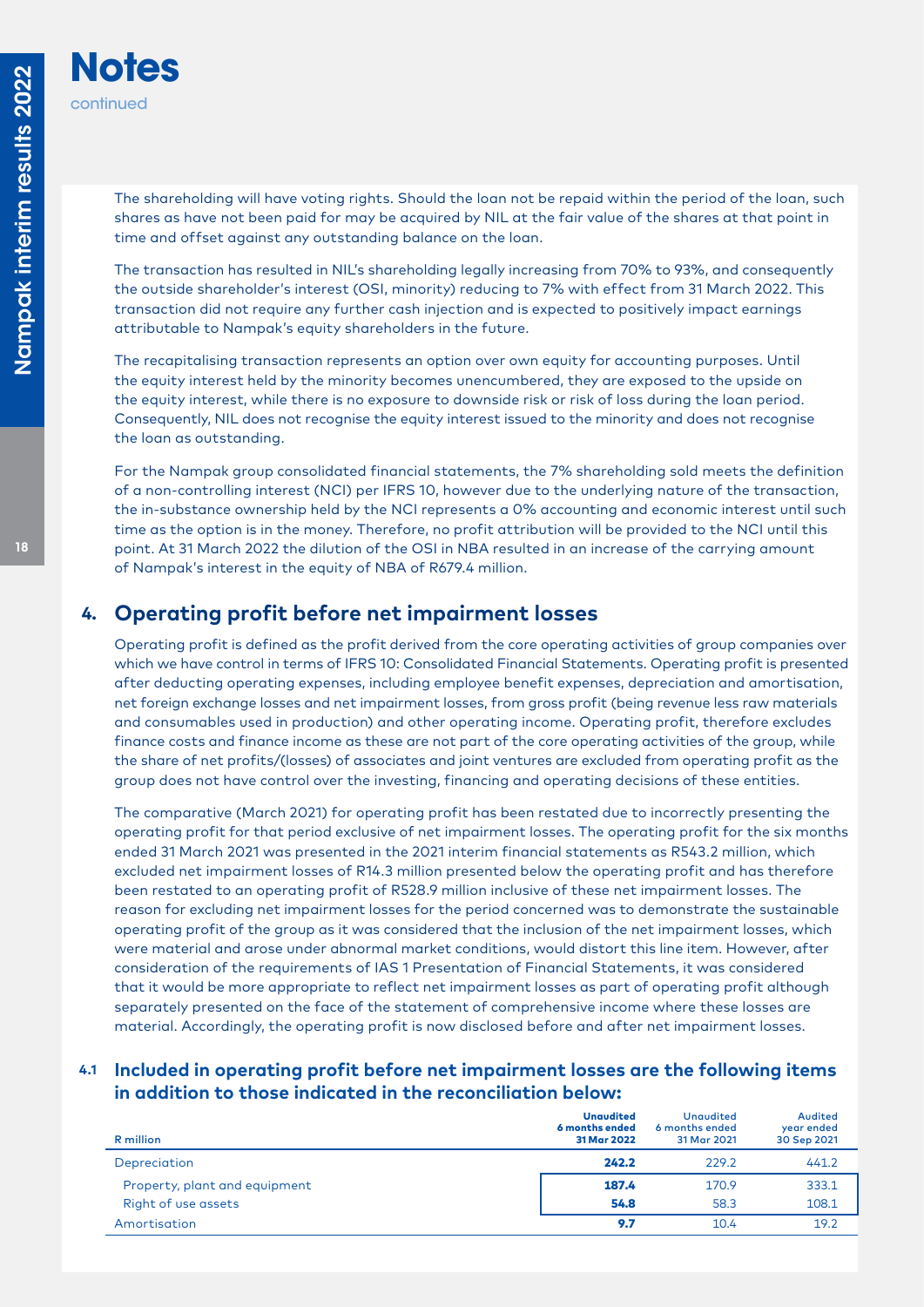## **Notes** continued

## 4.2 **Reconciliation of operating profit before net impairment losses to trading profit<sup>1</sup>**

| <b>R</b> million                                                                                                         | <b>Unaudited</b><br>6 months ended<br>31 Mar 2022 | Unaudited<br>6 months ended<br>31 Mar 2021 | Audited<br>year ended<br>30 Sep 2021 |
|--------------------------------------------------------------------------------------------------------------------------|---------------------------------------------------|--------------------------------------------|--------------------------------------|
| Operating profit before net impairment losses                                                                            | 677.8                                             | 543.2                                      | 1 1 9 4.9                            |
| Adjusted for capital <sup>2</sup> and other items <sup>3</sup> (excluding net impairment<br>losses separately disclosed) | 92.6                                              | 162.3                                      | 226.6                                |
| Capital items                                                                                                            |                                                   |                                            |                                      |
| Net profit on disposal of investments and businesses                                                                     |                                                   |                                            | (10.2)                               |
| Other items                                                                                                              | 92.6                                              | 162.3                                      | 236.8                                |
| Net impact of devaluation associated with Zimbabwe                                                                       | 40.1                                              | 10.4                                       | (4.5)                                |
| Net devaluation loss arising from Angolan and Nigerian exchange<br>rate movements                                        | 48.7                                              | 152.8                                      | 246.0                                |
| Retrenchment and restructuring costs <sup>4</sup>                                                                        | 4.2                                               | 0.1                                        | (1.3)                                |
| Gain on restructuring lease liabilities                                                                                  |                                                   | (0.8)                                      | (0.8)                                |
| Other                                                                                                                    | (0.4)                                             | (0.2)                                      | (2.6)                                |
| <b>Trading profit</b>                                                                                                    | 770.4                                             | 705.5                                      | 1421.5                               |

1 Trading profit is the main measure of profitability used for segmental reporting purposes and includes foreign exchange movements on forward exchange contracts.

2 Capital items relate to items other than net impairment losses/loss reversals that are adjusted for in the headline earnings per share calculation.

3 Other items are defined as losses/(gains) which do not arise from normal trading activities or are of such a size, nature or incidence that their disclosure is relevant to explain the performance for the period.

4 The September 2021 comparative includes a reversal of a provision raised in the 2020 financial year which was reversed in the 2021 financial year for the DivFood operations in Mobeni and Rosslyn where alternative measures were adopted.

## **5. Net impairment losses**

| R million                                      | <b>Unaudited</b><br>6 months ended<br>31 Mar 2022 | <b>Unaudited</b><br>6 months ended<br>31 Mar 2021 | <b>Audited</b><br>year ended<br>30 Sep 2021 |
|------------------------------------------------|---------------------------------------------------|---------------------------------------------------|---------------------------------------------|
| <b>Impairment losses</b>                       | (10.2)                                            | (16.1)                                            | (436.8)                                     |
| Plant, equipment and vehicles                  |                                                   |                                                   | (229.7)                                     |
| Right of use assets                            |                                                   |                                                   | (169.5)                                     |
| Other intangible assets                        |                                                   | (2.4)                                             | (2.4)                                       |
| Non-current assets classified as held for sale | (10.2)                                            | (13.7)                                            | (35.2)                                      |
| <b>Reversal of impairment losses</b>           |                                                   | 1.8                                               | 172.5                                       |
| Freehold land and buildings                    |                                                   |                                                   | 3.0                                         |
| Plant and equipment                            |                                                   |                                                   | 136.2                                       |
| Right of use assets                            |                                                   |                                                   | 33.3                                        |
| Loan receivables                               |                                                   | 1.8                                               |                                             |
| Total                                          | (10.2)                                            | (14.3)                                            | (264.3)                                     |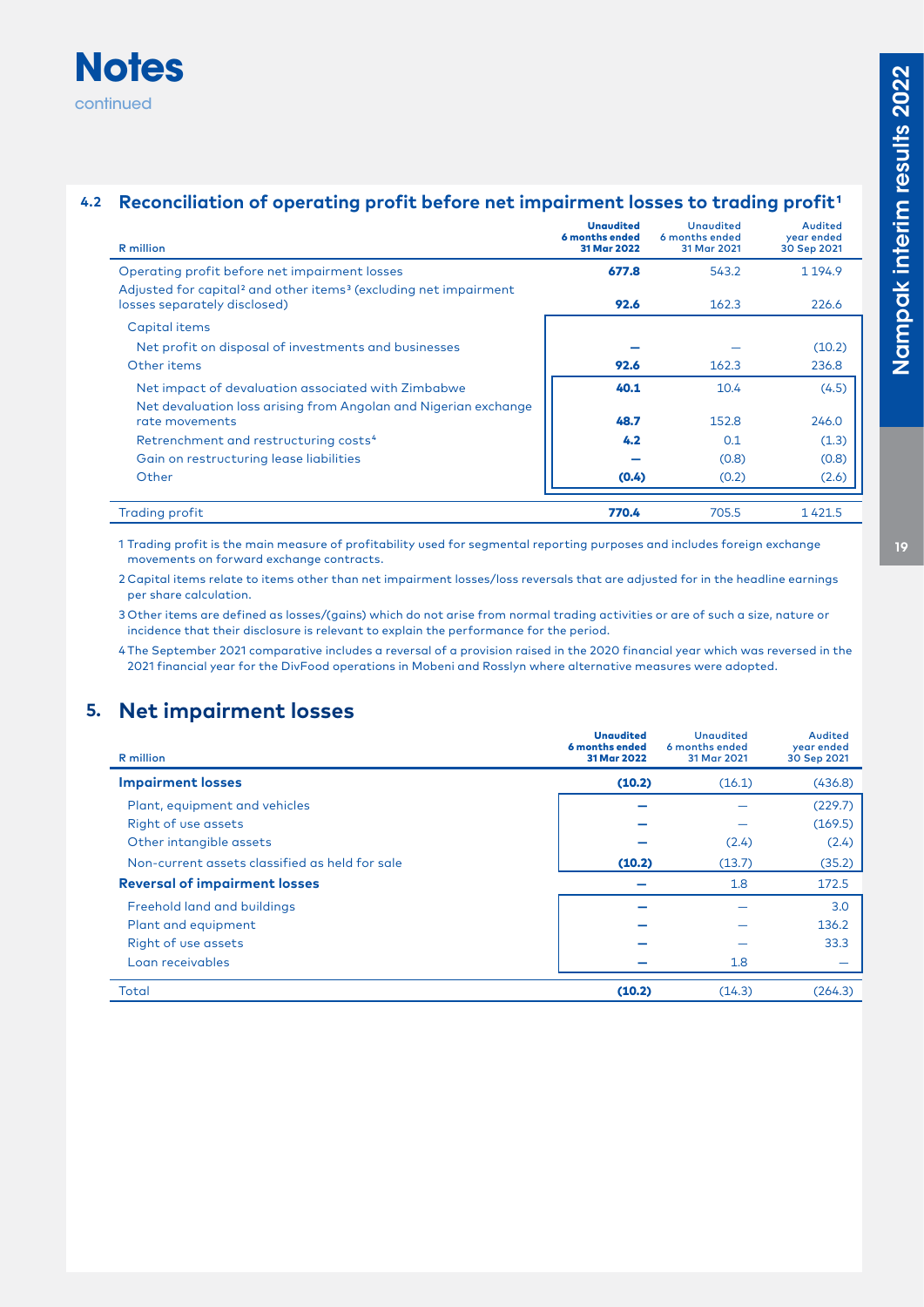## **6. Net finance costs**

| R million                              | <b>Unaudited</b><br>6 months ended<br>31 Mar 2022 | <b>Unaudited</b><br>6 months ended<br>31 Mar 2021 | Audited<br>year ended<br>30 Sep 2021 |
|----------------------------------------|---------------------------------------------------|---------------------------------------------------|--------------------------------------|
| L <sub>oans<sup>1</sup></sub>          | (191.3)                                           | (199.3)                                           | (352.5)                              |
| Bank overdrafts and other              | (30.6)                                            | (8.8)                                             | (27.6)                               |
| Finance costs before lease liabilities | (221.9)                                           | (208.1)                                           | (380.1)                              |
| Lease liabilities                      | (62.3)                                            | (62.9)                                            | (126.1)                              |
| <b>Finance costs</b>                   | (284.2)                                           | (271.0)                                           | (506.2)                              |
| Liquid bonds                           |                                                   | 5.5                                               | 5.6                                  |
| RBZ receivable <sup>2</sup>            | 0.9                                               | 4.0                                               | 3.9                                  |
| <b>Bank balances and other</b>         | 4.3                                               | 6.1                                               | 12.1                                 |
| Finance income                         | 5.2                                               | 15.6                                              | 21.6                                 |
| Net finance costs                      | (279.0)                                           | (255.4)                                           | (484.6)                              |

1 Included is ratchet interest relating to the revolving credit facilities of R18.5 million (March 2021: R65.3 million; September 2021: R87.8 million).

2 Relates to the write-up of the asset carried at amortised cost at the effective interest rate applicable.

### **7. Income tax expense**

|                             | <b>Unaudited</b><br>6 months ended | <b>Unaudited</b><br>6 months ended | Audited<br>year ended |
|-----------------------------|------------------------------------|------------------------------------|-----------------------|
| <b>R</b> million            | 31 Mar 2022                        | 31 Mar 2021                        | 30 Sep 2021           |
| <b>Current tax</b>          |                                    |                                    |                       |
| Current year                | (100.7)                            | (81.5)                             | (119.2)               |
| Prior year                  | (8.3)                              | (8.6)                              | (20.8)                |
| Capital gains tax           |                                    |                                    | (0.6)                 |
| Hyper-inflation adjustment  | (7.1)                              |                                    | (20.9)                |
| Deferred tax                |                                    |                                    |                       |
| Current year                | 57.4                               | (1.7)                              | 117.7                 |
| Prior year                  | 27.8                               | 2.6                                | (2.2)                 |
| Change in tax rate          | (12.5)                             | (0.3)                              | 0.3                   |
| Hyper-inflation adjustment  | (13.9)                             | (5.7)                              | (2.1)                 |
| Withholding and foreign tax | (13.8)                             | (5.8)                              | (19.9)                |
| Total                       | (71.1)                             | (101.0)                            | (67.7)                |

The company tax rate in South Africa is 28% (2021: 28%) of the estimated assessable profit for the year. The South African tax rate will be reduced from 28% to 27% for the 2023 financial year. Taxation for other jurisdictions is calculated at the rates prevailing in those relevant jurisdictions.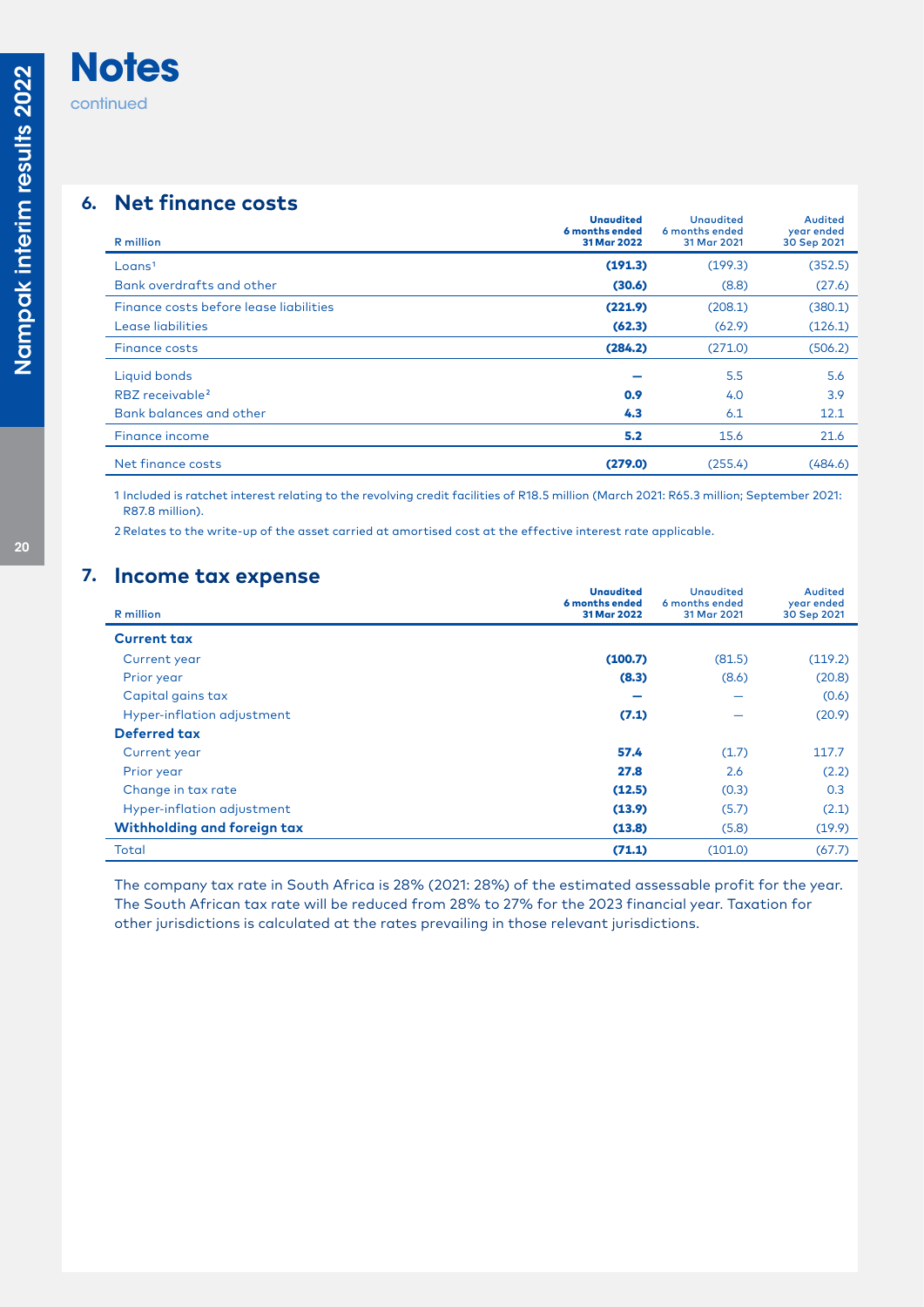

#### **Tax rate reconciliation**

| %                                                                                                    | <b>Unaudited</b><br>6 months ended<br>31 Mar 2022 | <b>Unaudited</b><br>6 months ended<br>31 Mar 2021 | Audited<br>year ended<br>30 Sep 2021 |
|------------------------------------------------------------------------------------------------------|---------------------------------------------------|---------------------------------------------------|--------------------------------------|
| <b>Statutory group tax rate</b>                                                                      | 28.0                                              | 28.0                                              | 28.0                                 |
| Increase in tax rate due to:                                                                         | 24.1                                              | 23.8                                              | 24.6                                 |
| Tax effect of Zimbabwe hyperinflation                                                                | 9.2                                               | 4.6                                               | 5.8                                  |
| Disallowable expenses                                                                                | 6.7                                               | 6.5                                               | 8.6                                  |
| Withholding and other foreign taxes                                                                  | 3.5                                               | 2.1                                               | 4.5                                  |
| Tax rate reduction                                                                                   | 3.2                                               | 0.1                                               |                                      |
| Deferred taxation not recognised                                                                     | 1.5                                               | 1.8                                               | 0.5                                  |
| Adjustment for prior year                                                                            |                                                   | 2.2                                               | 5.2                                  |
| Foreign currency translation impact when converting local<br>tax computations to functional currency |                                                   | 2.4                                               |                                      |
| Foreign tax rate differential                                                                        |                                                   | 4.1                                               |                                      |
| Reduction in tax rate due to:                                                                        | (34.0)                                            | (14.7)                                            | (37.4)                               |
| Recognition of losses and temporary differences not<br>previously recognised                         |                                                   |                                                   | (23.4)                               |
| Exempt income (including capital profits)                                                            | (0.4)                                             | (0.9)                                             | (2.1)                                |
| Government incentives                                                                                | (1.0)                                             | (1.0)                                             | (1.8)                                |
| Foreign tax rate differential                                                                        | (1.7)                                             |                                                   | (1.0)                                |
| Adjustment for prior year                                                                            | (4.9)                                             |                                                   |                                      |
| Foreign currency translation impact when converting local                                            |                                                   |                                                   |                                      |
| tax computations to functional currency                                                              | (5.7)                                             |                                                   | (0.7)                                |
| Utilisation of prior year losses                                                                     | (20.3)                                            | (12.8)                                            | (8.4)                                |
| Effective group tax rate                                                                             | 18.1                                              | 37.1                                              | 15.2                                 |

The group's liability for deferred tax is calculated using tax rates that have been enacted or substantially enacted by the reporting date.

Deferred tax assets and liabilities are measured at the tax rates that are expected to apply to the period when the asset is realised or the liability is settled.

In addition to the income tax charge to profit and loss, a deferred tax charge of R1.9 million (March 2021: R3.4 million charge; September 2021: R9.2 million credit) has been recognised in equity during the year.

## **8. Basic and headline earnings per share**

| R million                                                                                                                                   | <b>Unaudited</b><br>6 months ended<br>31 Mar 2022 | <b>Unaudited</b><br>6 months ended<br>31 Mar 2021 | Audited<br>year ended<br>30 Sep 2021 |
|---------------------------------------------------------------------------------------------------------------------------------------------|---------------------------------------------------|---------------------------------------------------|--------------------------------------|
| Profit attributable to equity holders of the company for the period                                                                         | 221.9                                             | 109.9                                             | 207.2                                |
| Less: preference dividend                                                                                                                   |                                                   |                                                   | (0.1)                                |
| <b>Basic earnings</b>                                                                                                                       | 221.9                                             | 109.9                                             | 207.1                                |
| Adjusted for:                                                                                                                               |                                                   |                                                   |                                      |
| Net impairment losses on property, plant, equipment, right of use<br>assets, other intangible assets and assets classified as held for sale | 10.2                                              | 16.1                                              | 264.3                                |
| Net profit on disposal of investments and businesses                                                                                        |                                                   |                                                   | (10.2)                               |
| Net profit on disposal of plant, equipment and assets classified<br>as held for sale                                                        | (4.0)                                             | (10.9)                                            | (9.8)                                |
| Tax effects and non-controlling interests                                                                                                   | (1.7)                                             | (1.4)                                             | (49.1)                               |
| Headline earnings                                                                                                                           | 226.4                                             | 113.7                                             | 402.3                                |
| Basic earnings per share (cents)                                                                                                            | 34.9                                              | 17.0                                              | 32.1                                 |
| Diluted basic earnings per share (cents)                                                                                                    | 34.2                                              | 17.0                                              | 32.1                                 |
| Headline earnings per share (cents)                                                                                                         | 35.6                                              | 17.6                                              | 62.3                                 |
| Diluted headline earnings per share (cents)                                                                                                 | 34.9                                              | 17.6                                              | 62.3                                 |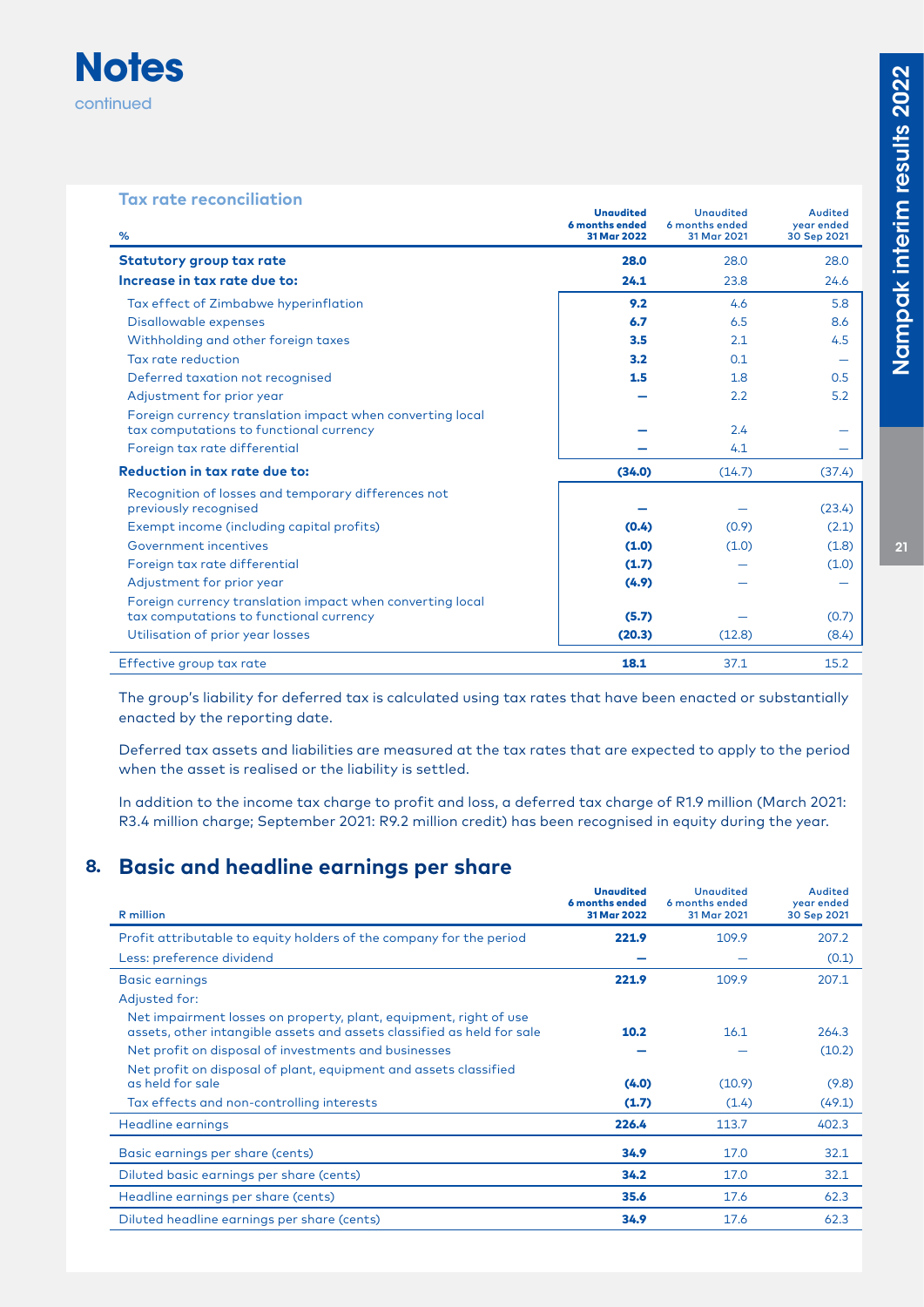## **9. Property, plant, equipment and investment property**

| R million                                                          | <b>Unaudited</b><br>6 months ended<br>31 Mar 2022 | <b>Unaudited</b><br>6 months ended<br>31 Mar 2021 | Audited<br>year ended<br>30 Sep 2021 |
|--------------------------------------------------------------------|---------------------------------------------------|---------------------------------------------------|--------------------------------------|
| Net carrying value at the beginning of the period                  | 5360.9                                            | 5 905.8                                           | 5 905.8                              |
| <b>Additions</b>                                                   | 92.6                                              | 136.8                                             | 311.6                                |
| Depreciation                                                       | (187.4)                                           | (170.9)                                           | (333.1)                              |
| <b>Disposals</b>                                                   | (8.9)                                             | (5.4)                                             | (7.1)                                |
| Net impairment losses                                              |                                                   |                                                   | (90.5)                               |
| Net reclassifications from/(to) assets classified as held for sale | 200.5                                             | (206.3)                                           | (216.2)                              |
| <b>Translation differences</b>                                     | (105.5)                                           | (290.0)                                           | (228.8)                              |
| Other movements                                                    | (0.2)                                             | 33.5                                              | 19.2                                 |
| Net carrying value at the end of the period                        | 5352.0                                            | 5403.5                                            | 5 360.9                              |

Property, plant and equipment and investment property are stated at cost less accumulated depreciation and accumulated net impairment losses.

Depreciation is charged so as to write off the cost over their estimated useful life, using the straightline method — other than for the Bevcan operations where the units of production method is applied. Depreciation is not provided in respect of land. Depreciation methods, useful lives and residual values are reassessed annually or when there is an indication that they have changed.

Impairment losses are recognised on property, plant and equipment where the carrying value exceeds the higher of value-in-use of the assets at the operation/cash generating unit concerned or the fair value of the asset less costs to sell these assets.

## **10. Loan and lease receivables**

| R million                                                     | <b>Unaudited</b><br>6 months ended<br>31 Mar 2022 | <b>Unaudited</b><br>6 months ended<br>31 Mar 2021 | Audited<br>year ended<br>30 Sep 2021 |
|---------------------------------------------------------------|---------------------------------------------------|---------------------------------------------------|--------------------------------------|
| Liquid bonds <sup>1</sup>                                     |                                                   | 7.3                                               |                                      |
| Reserve Bank of Zimbabwe financial instrument <sup>2</sup>    | 85.6                                              | 136.9                                             | 87.5                                 |
| Equipment sales receivables <sup>3</sup>                      | 13.7                                              | 22.1                                              | 22.4                                 |
| Other loan receivables                                        | 18.9                                              | 11.8                                              | 11.5                                 |
| Loan and lease receivables                                    | 118.2                                             | 178.1                                             | 121.4                                |
| Less: Amounts receivable within one year reflected as current | 44.2                                              | 79.9                                              | 43.3                                 |
| Liquid bonds                                                  |                                                   | 7.3                                               |                                      |
| Reserve Bank of Zimbabwe financial instrument                 | 34.2                                              | 60.9                                              | 35.0                                 |
| Equipment sales receivables                                   | 7.3                                               | 8.0                                               | 6.3                                  |
| Other loan receivables                                        | 2.7                                               | 3.7                                               | 2.0                                  |
| Non-current loan and lease receivables                        | 74.0                                              | 98.2                                              | 78.1                                 |

1 Liquid bonds relate to US dollar indexed Angolan kwanza bonds. Interest rates earned were between 5.0% and 7.0% during the prior year. As at 30 September 2021, all remaining liquid bonds were disposed of.

2 The Reserve Bank of Zimbabwe (RBZ) financial instrument relates to an agreement in terms of which US\$66.8 million owing to the group, was meant to be settled by the RBZ over a five-year period in quarterly repayments commencing 31 March 2021 after an initial two-year holiday. Management determined that at 30 September 2021 the risk of default on this instrument had increased since its initial recognition and that the expected credit loss (ECL) provision should be increased from 85% to 90%. Refer to note 3.3. A net measurement of the loss allowance relating to the RBZ instrument, being a gain of R8.2 million, was recognised. The gross carrying value of the instrument is R856.0 million, while the ECL provision relating to this instrument is R770.4 million. The net carrying value of this instrument is therefore R85.6 million. Management has assessed the risk of non-recoverability of the remaining 10% of the RBZ obligation taking into account both quantitative and qualitative factors and the Zimbabwean Blocked Funds Framework with no increase in the associated expected credit loss ratio at 31 March 2022 being considered necessary. Accordingly, no further ECL provision has been raised at 31 March 2022.

3 Equipment sales receivables are repayable from 2022 to 2026. Interest rates earned are between 7.0% and 15.3%.

Loan and lease receivables are measured initially at fair value. Subsequently, liquid bonds are measured at fair value through other comprehensive income, while other loan receivables and lease receivables are measured at amortised cost. The liquid bonds were held for collecting contractual cash flows and for sale.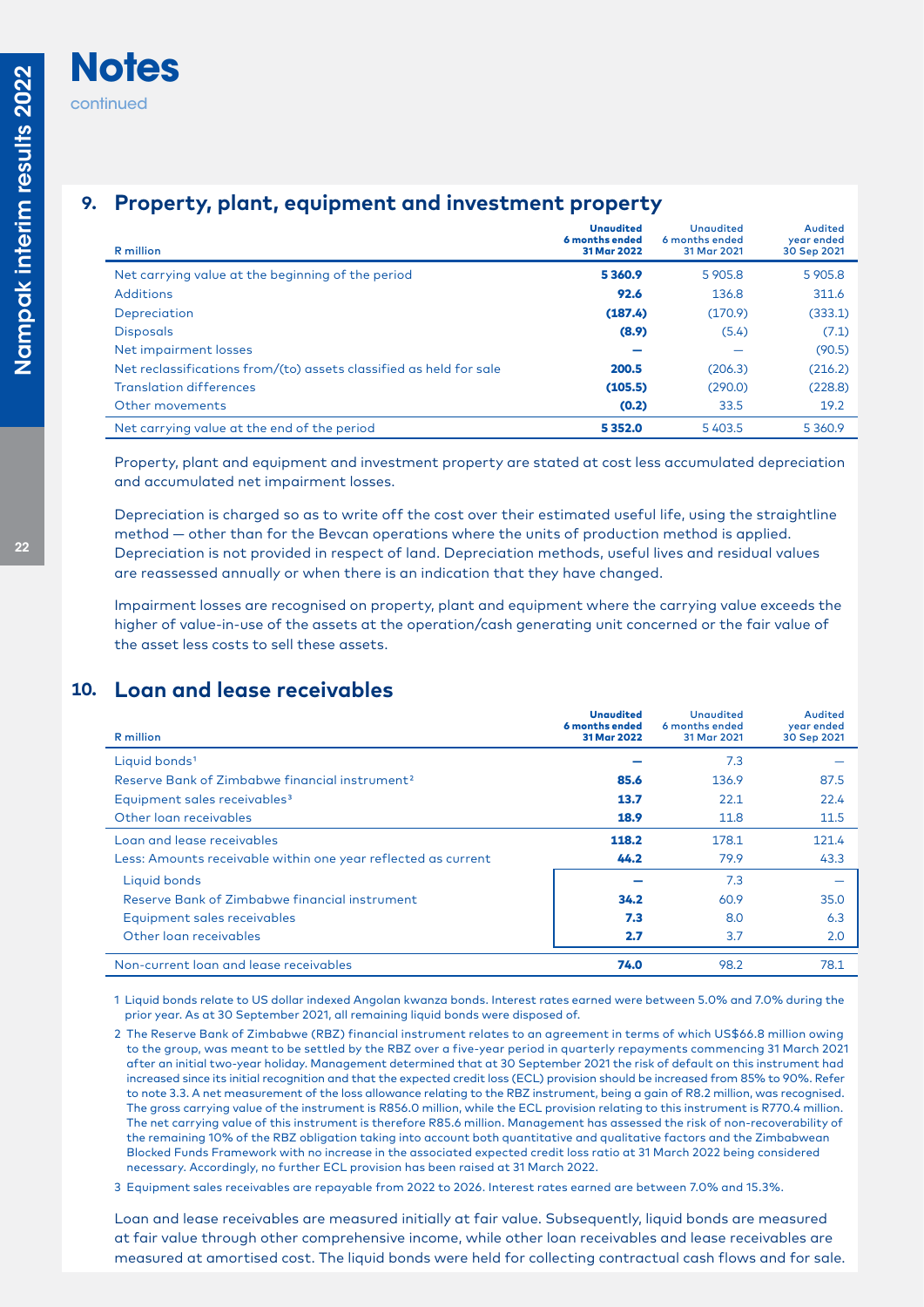## **Notes** continued

## **11. Disposal group assets and other non-current assets held for sale**

#### **11.1 Assets classified as held for sale**

| <b>R</b> million                         | <b>Unaudited</b><br>6 months ended<br>31 Mar 2022 | <b>Unaudited</b><br>6 months ended<br>31 Mar 2021 | <b>Audited</b><br>year ended<br>30 Sep 2021 |
|------------------------------------------|---------------------------------------------------|---------------------------------------------------|---------------------------------------------|
| Disposal groups <sup>1</sup>             |                                                   |                                                   |                                             |
| DivFood Mobeni <sup>2</sup>              |                                                   | 415.0                                             | 508.9                                       |
| Plant and equipment                      |                                                   | 180.4                                             | 186.3                                       |
| Right of use assets                      |                                                   | 101.2                                             | 104.8                                       |
| Other intangible assets                  |                                                   |                                                   | 0.6                                         |
| Trade and other receivables              |                                                   |                                                   | 72.6                                        |
| Inventories                              |                                                   | 133.4                                             | 144.6                                       |
| Rigids Tubes <sup>3</sup>                |                                                   | 39.8                                              | 53.6                                        |
| Plant and equipment                      |                                                   | 0.2                                               | 14.2                                        |
| Right of use assets                      |                                                   |                                                   |                                             |
| Inventories                              |                                                   | 14.0                                              | 22.3                                        |
| Trade and other receivables              |                                                   | 25.6                                              | 17.1                                        |
| Other non-current assets held for sale   |                                                   |                                                   |                                             |
| Plant and equipment <sup>4</sup>         | 49.4                                              | 92.4                                              | 59.4                                        |
| <b>DivFood division</b>                  | 49.4                                              | 83.9                                              | 59.3                                        |
| Megapak Swaziland (Pty) Ltd              |                                                   |                                                   | 0.1                                         |
| Nampak Nigeria Limited                   |                                                   | 8.5                                               |                                             |
| Investment in joint venture <sup>5</sup> |                                                   | 0.8                                               |                                             |
| Total                                    | 49.4                                              | 548.0                                             | 621.9                                       |

1 The Nampak Limited board took a decision to dispose of these businesses during March 2021 after consideration of binding offers received for these businesses in terms of the group's degearing plan set out in note 3.1 above. The group met the criteria of IFRS 5: Non-current Assets Held for Sale and Discontinued Operations as at 31 March 2021 and therefore classified these disposal groups as held for sale at that date. These disposal groups were not recognised as discontinued operations in accordance with this standard as they neither represented a separate major line of business or geographical area of operations. Despite significant progress having been made with regard to the disposal of these two assets challenging economic conditions have resulted in protracted final negotiations with the buyers of these respective assets resulting the transactions not being concluded at 31 March 2022. Negotiations are continuing with the identified buyers of Tubes. The Mobeni asset is in the process of being marketed to new potential buyers. Accordingly, the sale of these assets is now not considered to be highly probable and have been reclassified out of assets held for sale at 31 March 2022.

- 2 No impairment loss of the DivFood Mobeni disposal group was incurred on the measurement of the disposal group to fair value less costs to sell.
- 3 The Rigids Tubes disposal group was impaired by R13.7 million (March 2021) in consideration of its fair value less costs to sell. Right of use assets were impaired to less than R0.1 million.
- 4 Plant and equipment classified as held for sale were regarded redundant to the operational requirements of the divisions concerned. An impairment loss of R10.2 million (March 2021: nil; September 2021: R35.2 million) was recognised in respect of these assets in the current period.
- 5 The investment in joint venture classified as held for sale related to the investment in Softex Tissue Products (Pvt) Ltd held by Nampak Zimbabwe Ltd. This investment was disposed of in the prior year.

#### **11.2 Liabilities directly associated with assets classified as held for sale**

| R million                | <b>Unaudited</b><br>6 months ended<br>31 Mar 2022 | <b>Unaudited</b><br>6 months ended<br>31 Mar 2021 | Audited<br>year ended<br>30 Sep 2021 |
|--------------------------|---------------------------------------------------|---------------------------------------------------|--------------------------------------|
| DivFood Mobeni           |                                                   | 169.3                                             | 264.1                                |
| Lease liabilities        |                                                   | 169.3                                             | 169.3                                |
| Trade and other payables |                                                   |                                                   | 94.8                                 |
| <b>Rigids Tubes</b>      |                                                   | 21.3                                              | 20.8                                 |
| Lease liabilities        |                                                   | 7.5                                               | 5.2                                  |
| Trade and other payables |                                                   | 13.8                                              | 15.6                                 |
| Total                    |                                                   | 190.6                                             | 284.9                                |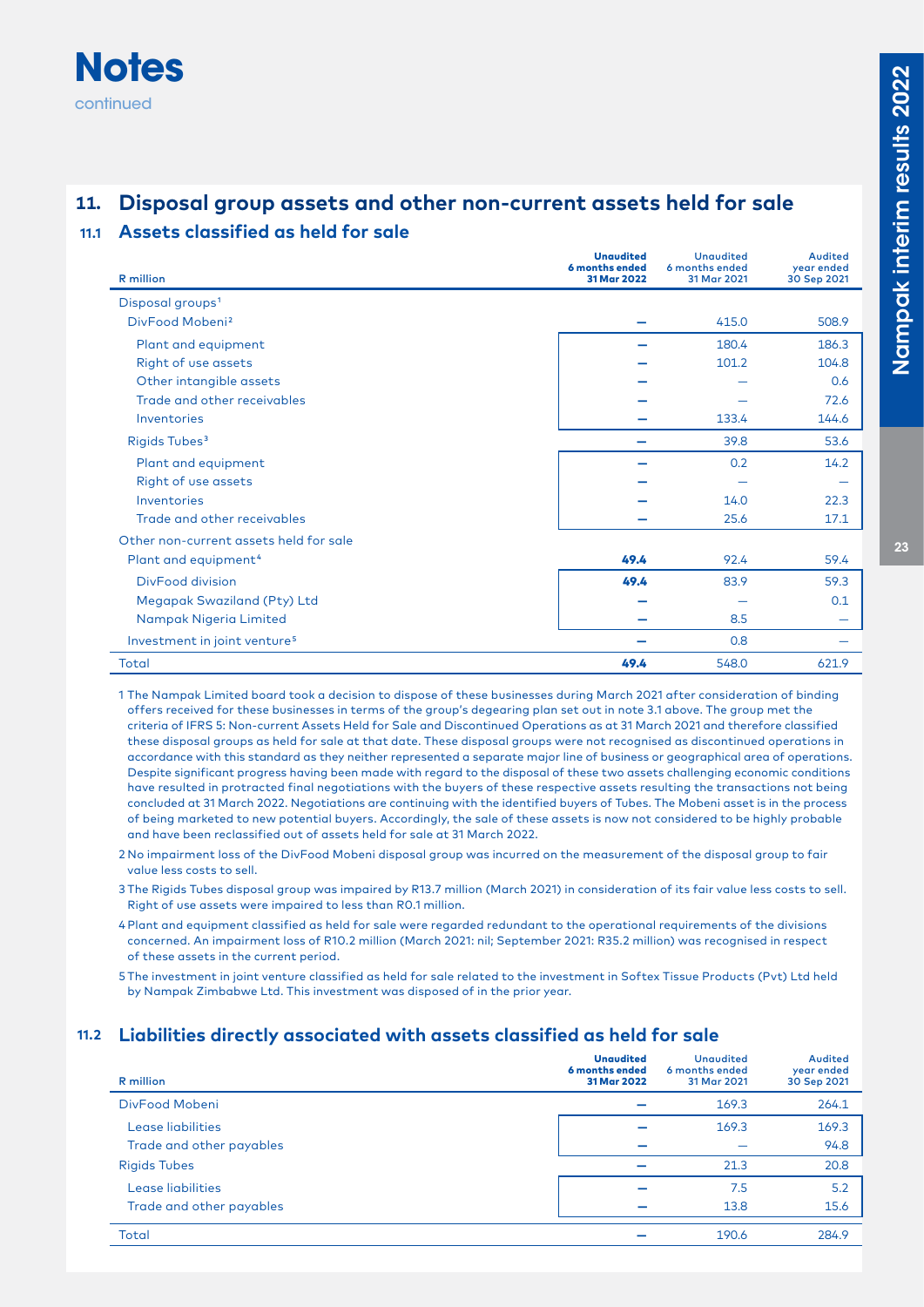## **Notes** continued

### **11.3 Disposal groups held for sale — net carrying values**

| <b>R</b> million            | <b>Unaudited</b><br>6 months ended<br>31 Mar 2022 | <b>Unaudited</b><br>6 months ended<br>31 Mar 2021 | Audited<br>year ended<br>30 Sep 2021 |
|-----------------------------|---------------------------------------------------|---------------------------------------------------|--------------------------------------|
| DivFood Mobeni              |                                                   | 245.7                                             | 244.8                                |
| Plant and equipment         |                                                   | 180.4                                             | 186.3                                |
| Right of use assets         |                                                   | 101.2                                             | 104.8                                |
| Other intangible assets     |                                                   |                                                   | 0.6                                  |
| Trade and other receivables |                                                   |                                                   | 72.6                                 |
| Inventories                 |                                                   | 133.4                                             | 144.6                                |
| Lease liabilities           |                                                   | (169.3)                                           | (169.3)                              |
| Trade and other payables    |                                                   |                                                   | (94.8)                               |
| <b>Rigids Tubes</b>         |                                                   | 18.5                                              | 32.8                                 |
| Plant and equipment         |                                                   | 0.2                                               | 14.2                                 |
| Right of use assets         |                                                   |                                                   |                                      |
| Inventories                 |                                                   | 14.0                                              | 22.3                                 |
| Trade and other receivables |                                                   | 25.6                                              | 17.1                                 |
| Lease liabilities           |                                                   | (7.5)                                             | (5.2)                                |
| Trade and other payables    |                                                   | (13.8)                                            | (15.6)                               |
| Total                       |                                                   | 264.2                                             | 277.6                                |

## **12. Loans and lease liabilities**

#### **12.1 Loans — non-current**

| R million                                                            | <b>Unaudited</b><br>6 months ended<br>31 Mar 2022 | <b>Unaudited</b><br>6 months ended<br>31 Mar 2021 | Audited<br>year ended<br>30 Sep 2021 |
|----------------------------------------------------------------------|---------------------------------------------------|---------------------------------------------------|--------------------------------------|
| Local                                                                | 3551.8                                            | 3 000.0                                           | 3 186.1                              |
| Foreign                                                              | 2709.7                                            | 2 760.4                                           | 2 7 3 8.2                            |
| Loans                                                                | 6 2 6 1.5                                         | 5760.4                                            | 5 9 2 4.3                            |
| Less: Amounts due for repayment within one year reflected as current | 707.0                                             | 1 000.0                                           | 1450.0                               |
| Non-current loans                                                    | 5554.5                                            | 4760.4                                            | 4474.3                               |

Loans are secured by guarantees issued by the Nampak Limited group. These facilities are subject to covenants relating to interest cover and liquidity of the Nampak Limited group. The Nampak Limited group was within the covenant requirements at the quarterly measurement dates. No liabilities have been recognised for outstanding guarantees. Interest rates charged range between 7.1% and 7.7% on the local loans and between 3.8% and 5.3% on the foreign loans.

#### **12.2 Lease liabilities — non-current**

| <b>R</b> million                                                     | <b>Unaudited</b><br>6 months ended<br>31 Mar 2022 | <b>Unaudited</b><br>6 months ended<br>31 Mar 2021 | Audited<br>year ended<br>30 Sep 2021 |
|----------------------------------------------------------------------|---------------------------------------------------|---------------------------------------------------|--------------------------------------|
| Local                                                                | 1442.8                                            | 1 2 7 0.9                                         | 1 2 9 9.8                            |
| Foreign                                                              | 17.0                                              | 12.0                                              | 19.9                                 |
| Lease liabilities                                                    | 1459.8                                            | 1 2 8 2.9                                         | 1 3 1 9 . 7                          |
| Less: Amounts due for repayment within one year reflected as current | 161.3                                             | 169.6                                             | 127.0                                |
| Non-current lease liabilities                                        | 1 2 9 8.5                                         | 1 1 1 3 . 3                                       | 1 1 9 2.7                            |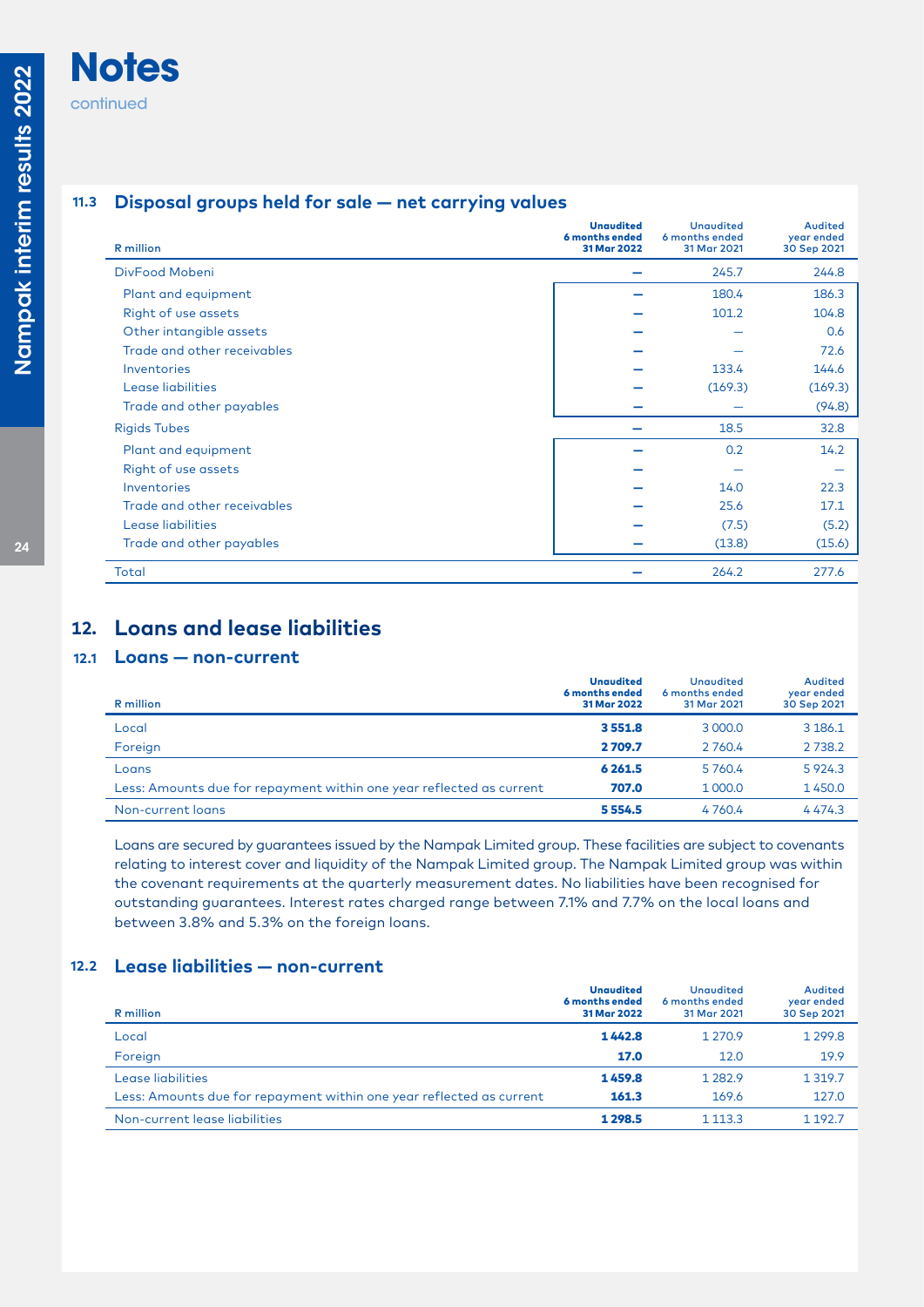

#### **12.3 Loans and lease liabilities — current**

| R million                            | <b>Unaudited</b><br>6 months ended<br>31 Mar 2022 | <b>Unaudited</b><br>6 months ended<br>31 Mar 2021 | Audited<br>year ended<br>30 Sep 2021 |
|--------------------------------------|---------------------------------------------------|---------------------------------------------------|--------------------------------------|
| Current portion of loans             | 707.0                                             | 1 000.0                                           | 1450.0                               |
| Current portion of lease liabilities | 161.3                                             | 169.6                                             | 127.0                                |
| Total                                | 868.3                                             | 1 169.6                                           | 1577.0                               |

## **13. Provisions**

| R million                      | Restructuring | <b>Customer</b><br>claims | Other | <b>Total</b> |
|--------------------------------|---------------|---------------------------|-------|--------------|
| At 1 April 2021                | 236.4         | 12.7                      | 11.1  | 260.2        |
| <b>Additions</b>               | 0.5           | 3.9                       |       | 4.4          |
| Usage                          | (17.4)        | (4.5)                     | (0.5) | (22.4)       |
| Reversals                      | (40.7)        | (6.0)                     | (3.3) | (50.0)       |
| <b>Translation differences</b> | (0.2)         |                           |       | (0.2)        |
| At 30 September 2021           | 178.6         | 6.1                       | 7.3   | 192.0        |
| <b>Additions</b>               | 1.6           | 9.3                       |       | 10.9         |
| Usage                          | (7.3)         | (3.5)                     | (0.3) | (11.1)       |
| <b>Reversals</b>               |               | (1.7)                     |       | (1.7)        |
| <b>Translation differences</b> | (0.7)         | $\overline{\phantom{0}}$  |       | (0.7)        |
| <b>At 31 March 2022</b>        | 172.2         | 10.2                      | 7.0   | 189.4        |

#### **Restructuring**

The provision for restructuring is recognised when the group has a detailed formal plan for the restructuring and has raised a valid expectation in those affected that it will carry out the restructuring by starting to implement that plan or announcing its main features to those affected by it. The restructuring provision only includes those direct expenditures which are necessarily entailed by the restructuring and are not associated with the ongoing activities of the group.

#### **Customer claims**

The provision for customer claims consists of amounts expected to be payable under customer claims in respect of packaging already supplied. The provision is based on historical customer claims data and a weighting of all possible outcomes against their associated probabilities.

#### **Other**

These provisions mainly relate to matters arising from the Glass disposal for which the group may be responsible.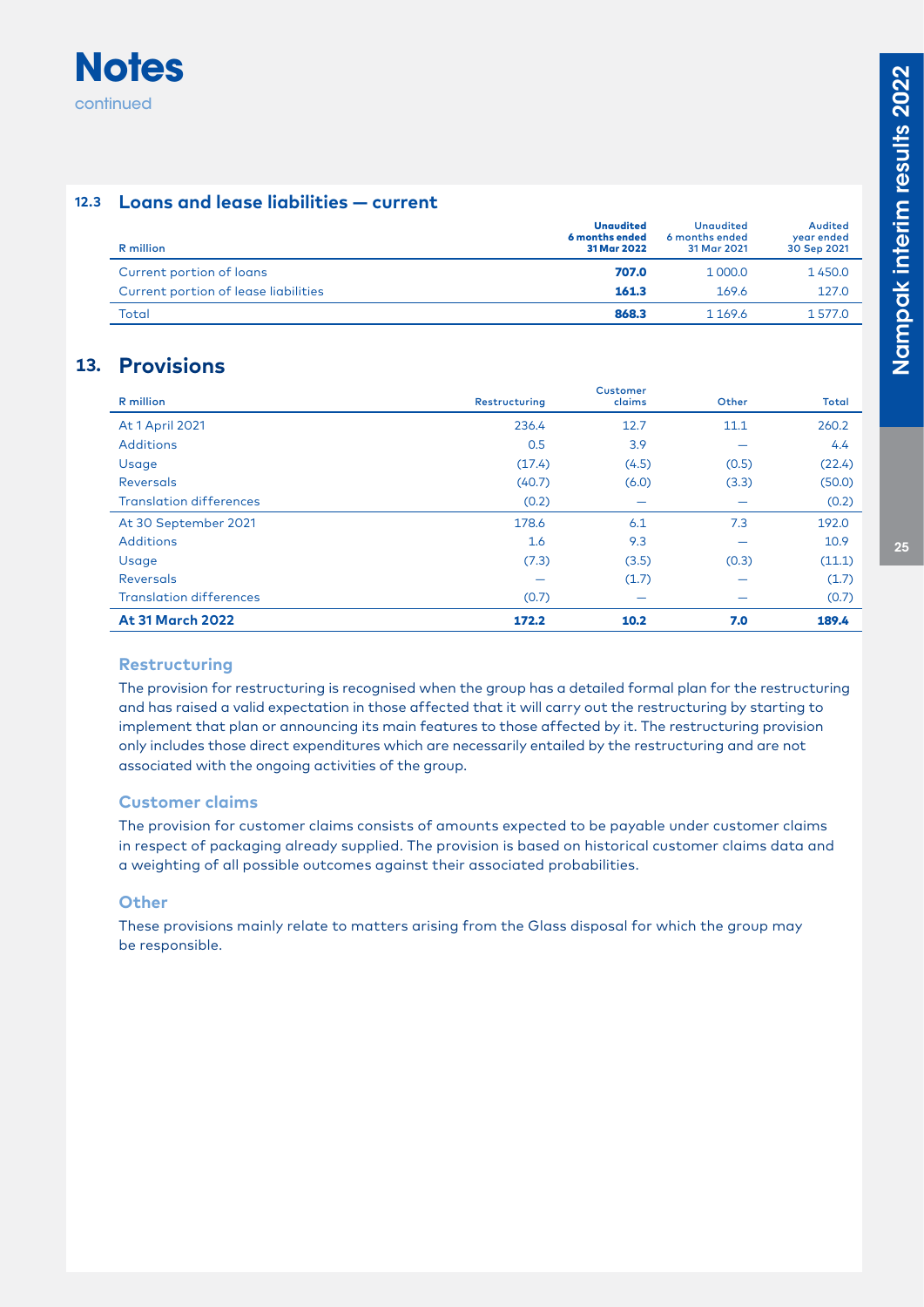## **14. Condensed group statement of cash flows analysis**

## **14.1 Reconciliation of profit before tax to cash generated from operations**

| <b>R</b> million                                                                                     | <b>Unaudited</b><br>6 months ended<br>31 Mar 2022 | <b>Unaudited</b><br>6 months ended<br>31 Mar 2021 | Audited<br>year ended<br>30 Sep 2021 |
|------------------------------------------------------------------------------------------------------|---------------------------------------------------|---------------------------------------------------|--------------------------------------|
| Profit before tax                                                                                    | 392.1                                             | 272.3                                             | 445.1                                |
| Adjustment for:                                                                                      |                                                   |                                                   |                                      |
| Depreciation and amortisation                                                                        | 251.9                                             | 239.6                                             | 460.4                                |
| Net profit on disposal of plant, equipment and assets classified<br>as held for sale                 | (4.0)                                             | (10.9)                                            | (9.8)                                |
| Net profit on disposal of investments and businesses                                                 |                                                   |                                                   | (10.2)                               |
| Financial instruments fair value adjustment                                                          | 71.7                                              | 24.7                                              | (11.9)                               |
| Net defined benefit plan expense                                                                     | 27.6                                              | 19.7                                              | 58.2                                 |
| <b>Impairment losses</b>                                                                             | 10.2                                              | 16.1                                              | 436.8                                |
| Reversal of impairment losses                                                                        |                                                   | (1.8)                                             | (172.5)                              |
| Net devaluation impact associated with Zimbabwe                                                      | 40.1                                              | 10.4                                              | (4.5)                                |
| Net foreign exchange gains                                                                           | (11.2)                                            | (0.2)                                             | (0.8)                                |
| Monetary adjustment for hyperinflation                                                               | 51.3                                              | 10.6                                              | 4.5                                  |
| Net measurement of expected credit loss allowance -<br>Reserve Bank of Zimbabwe financial instrument |                                                   |                                                   | (8.2)                                |
| Share of (profit)/loss in associates and joint ventures                                              | (3.5)                                             | 1.2                                               | 0.9                                  |
| Share based payment expense                                                                          | 15.1                                              | 3.9                                               | 3.3                                  |
| Net finance costs                                                                                    | 279.0                                             | 255.4                                             | 484.6                                |
| Cash generated from operations before working capital changes                                        | 1080.2                                            | 830.6                                             | 1680.4                               |
| Net working capital changes                                                                          | (652.6)                                           | 21.1                                              | (621.2)                              |
| (Increase)/decrease in inventories                                                                   | (673.6)                                           | 80.1                                              | (388.8)                              |
| Increase in trade and other current receivables                                                      | (257.8)                                           | (376.9)                                           | (987.7)                              |
| Increase in trade and other current payables                                                         | 278.8                                             | 317.9                                             | 755.3                                |
| Cash generated from operations                                                                       | 427.6                                             | 851.7                                             | 1059.2                               |

#### **14.2 Net cash and cash equivalents at the end of the period**

| R million                  | <b>Unaudited</b><br>6 months ended<br>31 Mar 2022 | <b>Unaudited</b><br>6 months ended<br>31 Mar 2021 | Audited<br>year ended<br>30 Sep 2021 |
|----------------------------|---------------------------------------------------|---------------------------------------------------|--------------------------------------|
| Bank balances and deposits | 1397.3                                            | 1 3 1 4 .3                                        | 1 1 3 6 . 6                          |
| Bank overdrafts*           | (36.8)                                            | (16.4)                                            | (25.0)                               |
| Total                      | 1 3 6 0.5                                         | 1 2 9 7 . 9                                       | 1 111.6                              |

\* Bank overdrafts are not considered to be financing as they are overnight facilities that are capable of being drawn down accordingly. These overdrafts are repayable on demand and are therefore classified as cash and cash equivalents.

Bank balances and deposits and bank overdrafts are measured at amortised cost.

**Notes**

continued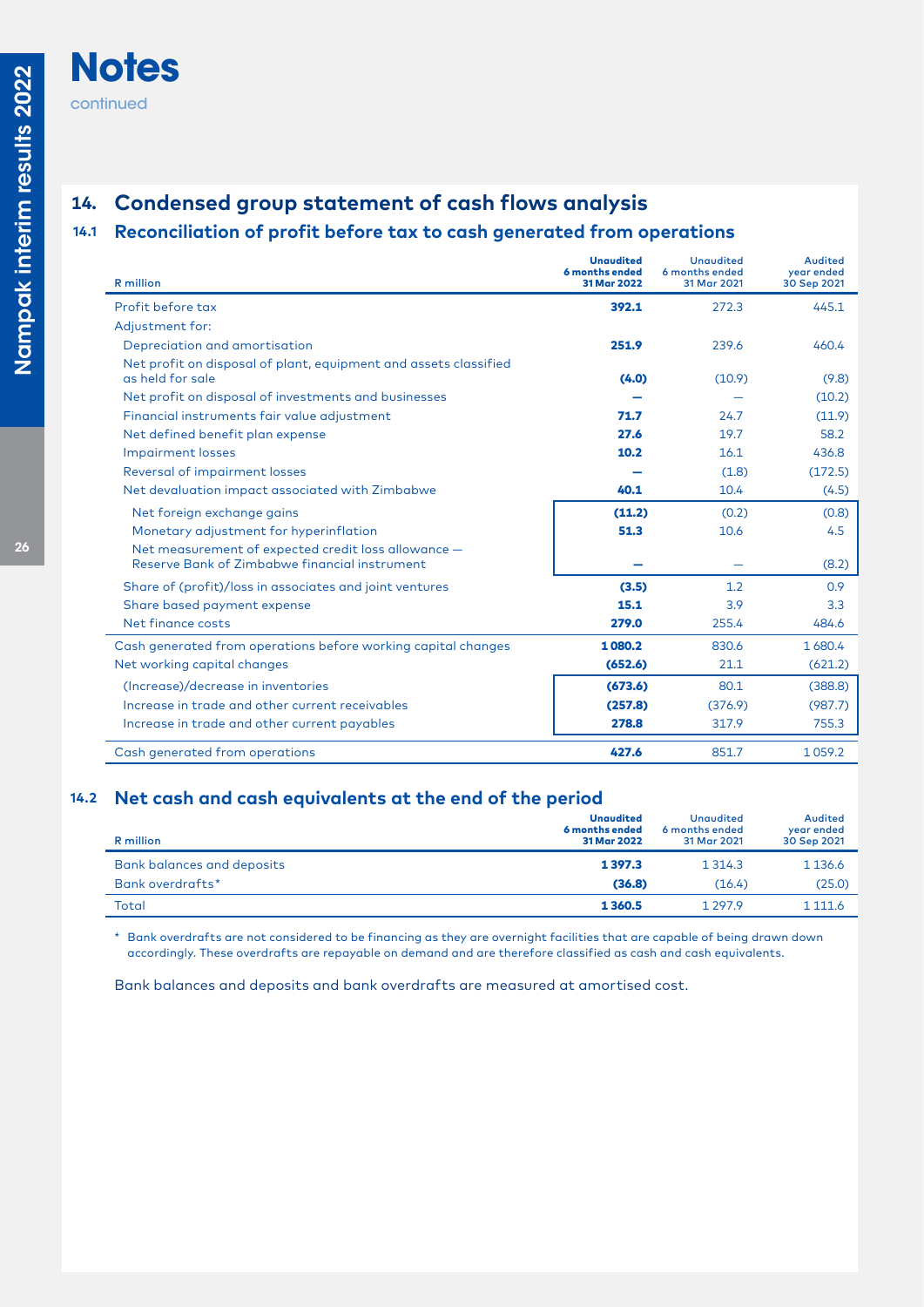

## **15. Carrying amount of financial instruments**

The carrying amounts of financial instruments as presented on the statement of financial position are measured as follows:

| R million                                                  | <b>Unaudited</b><br>6 months ended<br>31 Mar 2022 | <b>Unaudited</b><br>6 months ended<br>31 Mar 2021 | Audited<br>year ended<br>30 Sep 2021 |
|------------------------------------------------------------|---------------------------------------------------|---------------------------------------------------|--------------------------------------|
| At fair value through other comprehensive income - level 1 |                                                   |                                                   |                                      |
| Liquid bonds - financial assets                            |                                                   | 7.3                                               |                                      |
| At fair value through profit or loss - level 2             |                                                   |                                                   |                                      |
| <b>Financial assets</b>                                    |                                                   |                                                   |                                      |
| Derivative financial assets <sup>1</sup>                   |                                                   |                                                   | 31.1                                 |
| <b>Financial liabilities</b>                               |                                                   |                                                   |                                      |
| Derivative financial liabilities <sup>1</sup>              | 53.0                                              | 24.7                                              | 13.5                                 |
| At amortised cost                                          |                                                   |                                                   |                                      |
| <b>Financial assets</b>                                    | 4168.8                                            | 3435.1                                            | 3865.5                               |
| Non-current loan and lease receivables <sup>2</sup>        | 74.0                                              | 98.2                                              | 78.1                                 |
| Trade and other current receivables <sup>3</sup>           | 2653.3                                            | 1950.0                                            | 2 607.5                              |
| Current loan and lease receivables <sup>2</sup>            | 44.2                                              | 72.6                                              | 43.3                                 |
| <b>Bank balances and deposits</b>                          | 1397.3                                            | 1 3 1 4 . 3                                       | 1 1 3 6 . 6                          |
| <b>Financial liabilities</b>                               | 10758.9                                           | 9721.7                                            | 10 083.9                             |
| Non-current loans                                          | 5554.5                                            | 4760.4                                            | 4474.3                               |
| Non-current lease liabilities <sup>4</sup>                 | 1298.5                                            | 1 1 1 3 . 3                                       | 1 1 9 2.7                            |
| Trade and other current payables <sup>5</sup>              | 3000.8                                            | 2662.0                                            | 2814.9                               |
| Current loans and lease liabilities                        | 868.3                                             | 1 1 6 9 . 6                                       | 1577.0                               |
| <b>Bank overdrafts</b>                                     | 36.8                                              | 16.4                                              | 25.0                                 |

1 Derivative financial assets and liabilities consist of forward exchange contracts and commodity futures. Their fair values are determined using the contract exchange rate at their measurement date, with the resulting value discounted back to the present value.

2 Excludes liquid bonds which are measured at fair value through other comprehensive income. The remaining liquid bonds were disposed of as at 30 September 2021.

3 Excludes derivative financial assets (disclosed separately), prepayments and trade and other current receivables presented as part of assets classified as held for sale.

4 Excludes lease liabilities presented as part of liabilities associated with assets classified as held for sale.

5 Excludes derivative financial liabilities (disclosed separately), VAT payables and trade and other current payables presented as part of liabilities associated with assets classified as held for sale.

## **16. Capital expenditure, commitments and contingent liabilities**

| R million                                               | <b>Unaudited</b><br>6 months ended<br>31 Mar 2022 | <b>Unaudited</b><br>6 months ended<br>31 Mar 2021 | Audited<br>year ended<br>30 Sep 2021 |
|---------------------------------------------------------|---------------------------------------------------|---------------------------------------------------|--------------------------------------|
| Capital expenditure                                     | 94.2                                              | 153.3                                             | 312.9                                |
| Replacement                                             | 86.9                                              | 143.1                                             | 273.7                                |
| Expansion                                               | 7.3                                               | 10.2                                              | 39.2                                 |
| Capital commitments                                     | 42.9                                              | 140.0                                             | 36.3                                 |
| Contracted                                              | 25.7                                              | 110.8                                             | 32.5                                 |
| Approved not contracted                                 | 17.2                                              | 29.2                                              | 3.8                                  |
| Lease commitments                                       | 42.8                                              | 47.2                                              | 27.5                                 |
| Land and buildings                                      | 0.3                                               | 5.3                                               | 1.2                                  |
| Other                                                   | 42.5                                              | 41.9                                              | 26.3                                 |
| Contingent liabilities - customer claims and quarantees | 25.7                                              | 6.4                                               | 10.0                                 |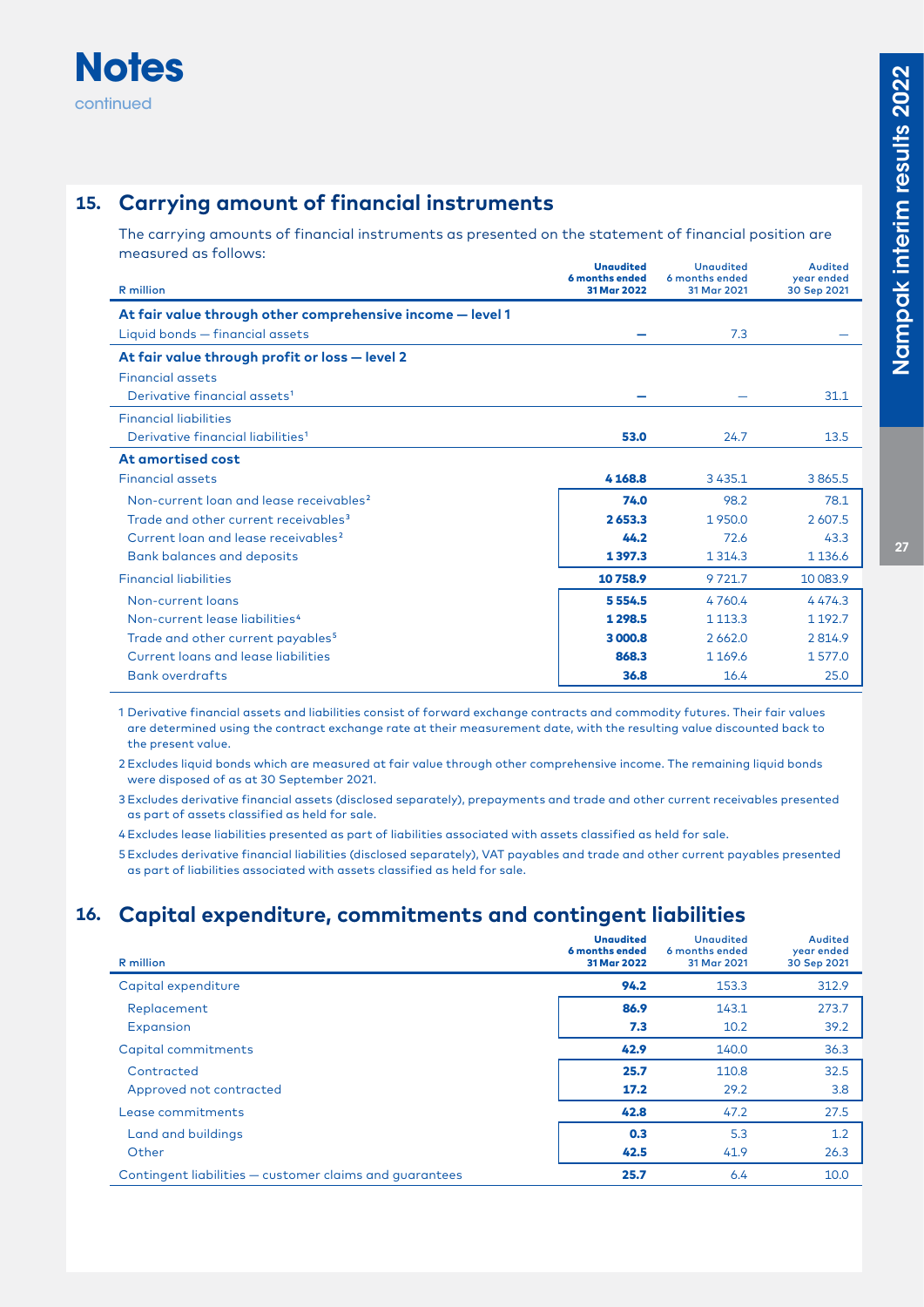## **Notes** continued

## **17. Share statistics**

|                                                                                                                                       | <b>Unaudited</b><br>6 months ended<br>31 Mar 2022 | <b>Unaudited</b><br>6 months ended<br>31 Mar 2021 | Audited<br>year ended<br>30 Sep 2021 |
|---------------------------------------------------------------------------------------------------------------------------------------|---------------------------------------------------|---------------------------------------------------|--------------------------------------|
| Ordinary shares in issue (000)                                                                                                        | 690 475                                           | 690 475                                           | 690 475                              |
| Ordinary shares in issue - net of treasury shares (000)                                                                               | 634435                                            | 645 744                                           | 645744                               |
| Weighted average number of ordinary shares on which basic earnings<br>and headline earnings per share are based (000)                 | 636325                                            | 645469                                            | 645469                               |
| Weighted average number of ordinary shares on which diluted basic<br>earnings and diluted headline earnings per share are based (000) | 649 587                                           | 645 552                                           | 646,070                              |

## **18. Key ratios and exchange rates**

## **18.1 Key ratios**

|                                                                   |           | <b>Unaudited</b><br>6 months ended<br>31 Mar 2022 | <b>Unaudited</b><br>6 months ended<br>31 Mar 2021 <sup>4</sup> | Audited<br>year ended<br>30 Sep 2021 |
|-------------------------------------------------------------------|-----------|---------------------------------------------------|----------------------------------------------------------------|--------------------------------------|
| EBITDA <sup>1</sup>                                               | R million | 929.7                                             | 782.8                                                          | 1655.3                               |
| $EBITDA - debt coverants2$                                        | R million | 1788.1                                            | 1 2 3 7 . 6                                                    | 1716.2                               |
| Net gearing                                                       |           |                                                   |                                                                |                                      |
| - based on total net borrowings                                   | $\%$      | 141                                               | 142                                                            | 144                                  |
| - based on net borrowings excluding capitalised<br>finance leases | $\%$      | 108                                               | 105                                                            | 109                                  |
| Current ratio                                                     | times     | 1.9                                               | 1.6                                                            | 1.5                                  |
| Acid test ratio                                                   | times     | 1.0                                               | 1.0                                                            | 0.9                                  |
| Net debt: EBITDA - debt covenants                                 | times     | 2.8                                               | 3.7                                                            | 2.7                                  |
| EBITDA: Interest cover - debt covenants                           | times     | 4.7                                               | 3.1                                                            | 4.8                                  |
| Return on equity                                                  | $\%$      | 10.0                                              | 3.7                                                            | 4.2                                  |
| Return on net assets                                              |           |                                                   |                                                                |                                      |
| - based on trading profit                                         | $\%$      | 14.3                                              | 11.8                                                           | 12.8                                 |
| - based on operating profit                                       | $\%$      | 12.4                                              | 8.8                                                            | 8.4                                  |
| Return on invested capital                                        |           |                                                   |                                                                |                                      |
| - based on trading profit                                         | $\%$      | 10.8                                              | 9.2                                                            | 9.8                                  |
| - based on operating profit                                       | $\%$      | 9.4                                               | 6.9                                                            | 6.4                                  |
| Net asset value per ordinary share <sup>3</sup>                   | cents     | 660                                               | 724                                                            | 748                                  |
| Tangible net asset value per ordinary share <sup>3</sup>          | cents     | 378                                               | 443                                                            | 462                                  |

1 EBITDA is calculated as operating profit from continuing operations before depreciation, amortisation and net impairment losses.

2 EBITDA — debt covenants is calculated as trading profit before depreciation and amortisation, adjusted for unrealised foreign exchange losses/(gains) and lease payments. This measure is calculated on a rolling 12 months basis.

3 Calculated on shareholders' equity and ordinary shares in issue, net of treasury shares.

4 The prior year ratios for return on net assets and return on invested capital that are based on operating profit have been restated in line with the restatement of operating profit. Refer note 4.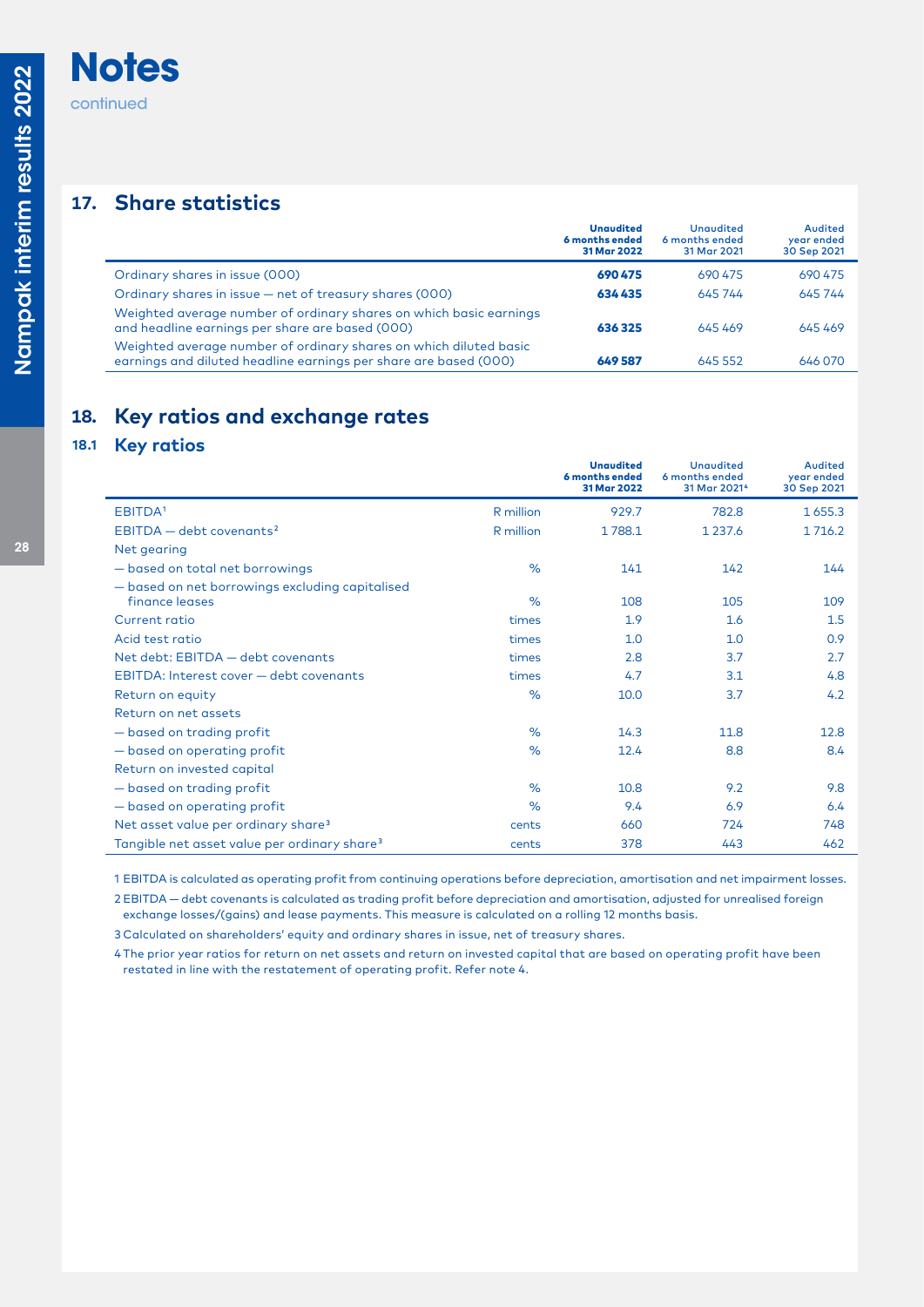

#### **18.2 Exchange rates**

Key currency conversion rates used for the periods concerned were as follows:

|                       | <b>Unaudited</b><br>6 months ended<br>31 Mar 2022 | <b>Unaudited</b><br>6 months ended<br>31 Mar 2021 | Audited<br>year ended<br>30 Sep 2021 |
|-----------------------|---------------------------------------------------|---------------------------------------------------|--------------------------------------|
| Rand/UK pound         |                                                   |                                                   |                                      |
| Average               | 20.62                                             | 20.62                                             | 20.29                                |
| Closing               | 19.23                                             | 20.37                                             | 20.34                                |
| Rand/Euro             |                                                   |                                                   |                                      |
| Average               | 17.37                                             | 18.32                                             | 17.73                                |
| Closing               | 16.22                                             | 17.34                                             | 17.49                                |
| Rand/US dollar        |                                                   |                                                   |                                      |
| Average               | 15.33                                             | 15.29                                             | 14.83                                |
| Closing               | 14.64                                             | 14.76                                             | 15.11                                |
| Naira/US dollar       |                                                   |                                                   |                                      |
| Average               | 415.17                                            | 389.84                                            | 400.33                               |
| Closing               | 416.09                                            | 407.63                                            | 413.05                               |
| Kwanza/US dollar      |                                                   |                                                   |                                      |
| Average               | 546.32                                            | 662.25                                            | 655.82                               |
| Closing               | 448.92                                            | 642.03                                            | 614.21                               |
| RTGS dollar/US dollar |                                                   |                                                   |                                      |
| Closing*              | 142.42                                            | 84.40                                             | 87.67                                |

\* No average rate is disclosed as Zimbabwe is considered to be a hyperinflationary economy and the results of the Zimbabwe group companies are, therefore, translated at the closing rate.

## **19. Related party transactions**

Group companies, in the ordinary course of business, entered into various purchase and sale transactions with associates, joint ventures and other related parties. The effect of these transactions, being not significant, is included in the financial performance and results of the group.

## **20. Malbak Group Pension Fund surplus — contingent asset**

The Nampak Limited group is eligible to be allocated a portion of the surplus in the Malbak Group Pension Fund. The amount provisionally allocated to Malbak Limited is valued at R218 million as at 28 February 2022 but this should not be considered a final allocation until the outcome of a communication exercise to the affected stakeholders who have the right to object is known. The surplus allocation is thus likely but not certain, nor is it certain when it will be paid. When the allocation of the surplus is finalised, it will be transferred to other retirement funds to fund the retirement contributions to those funds which the group is required to make for its employees.

## **21. Events after the reporting date**

Due to the extent of the flood damage incurred in KwaZulu-Natal in April 2022, it is expected that the gap cover for group risks provided by Nampak Insurance Company Limited, a Nampak Limited group subsidiary, is likely to be called upon. Although, the full impact of the cash flow expected in this regard is still being assessed, the maximum amount that may be called upon is R50 million.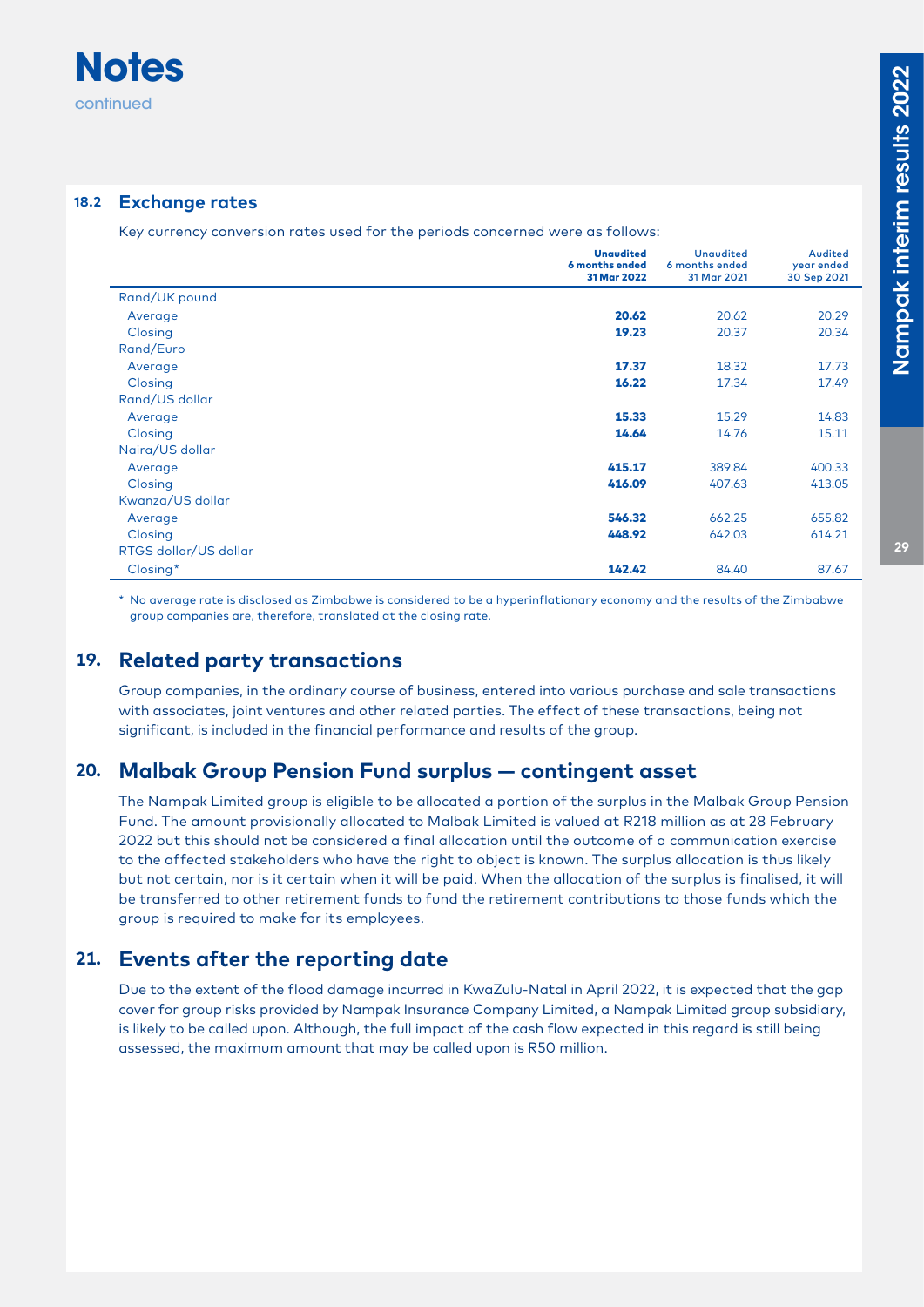# **Corporate information**

## **Business address and registered office**

## **Nampak House**

Hampton Office Park 20 Georgian Crescent East Bryanston, 2191, South Africa

PO Box 69983, Bryanston, 2021

 $T + 277196300$ www.nampak.com

## **Auditors**

### **Deloitte & Touche**

5 Magwa Crescent Waterfall City, 2090, South Africa

Private Bag X6, Woodmead, 2052 South Africa

## **Company secretary**

#### **Ilse van Lochem**  $T + 27 11 719 6327$

E Ilse.vanlochem@nampak.com

## **Sponsor**

#### **Nedbank Corporate and Investment Banking, a division of Nedbank Limited**

Nedbank Limited, Block F 3rd Floor, Nedbank 135 Rivonia Campus, 135 Rivonia Road, Sandown, Sandton, 2196, South Africa

PO Box 1144, Johannesburg, 2000, South Africa

 $T + 27102348646$ 

## **Share registrar**

**Computershare Investor Services (Pty) Ltd**

Rosebank Towers 15 Biermann Avenue, Rosebank, 2196

Private Bag X9000, Saxonwold, 2132

T +27 11 370 5000

F +27 11 688 5200

## **Shareholder hotline**

- $T + 27113730033$ Smart number +27 80 000 6497 F +27 11 688 5217
- E web.queries@computershare.co.za

## **Investor relations**

#### **Nondyebo Mqulwana**

 $T + 27 11 719 6326$ 

E Nondyebo.mqulwana@nampak.com



30